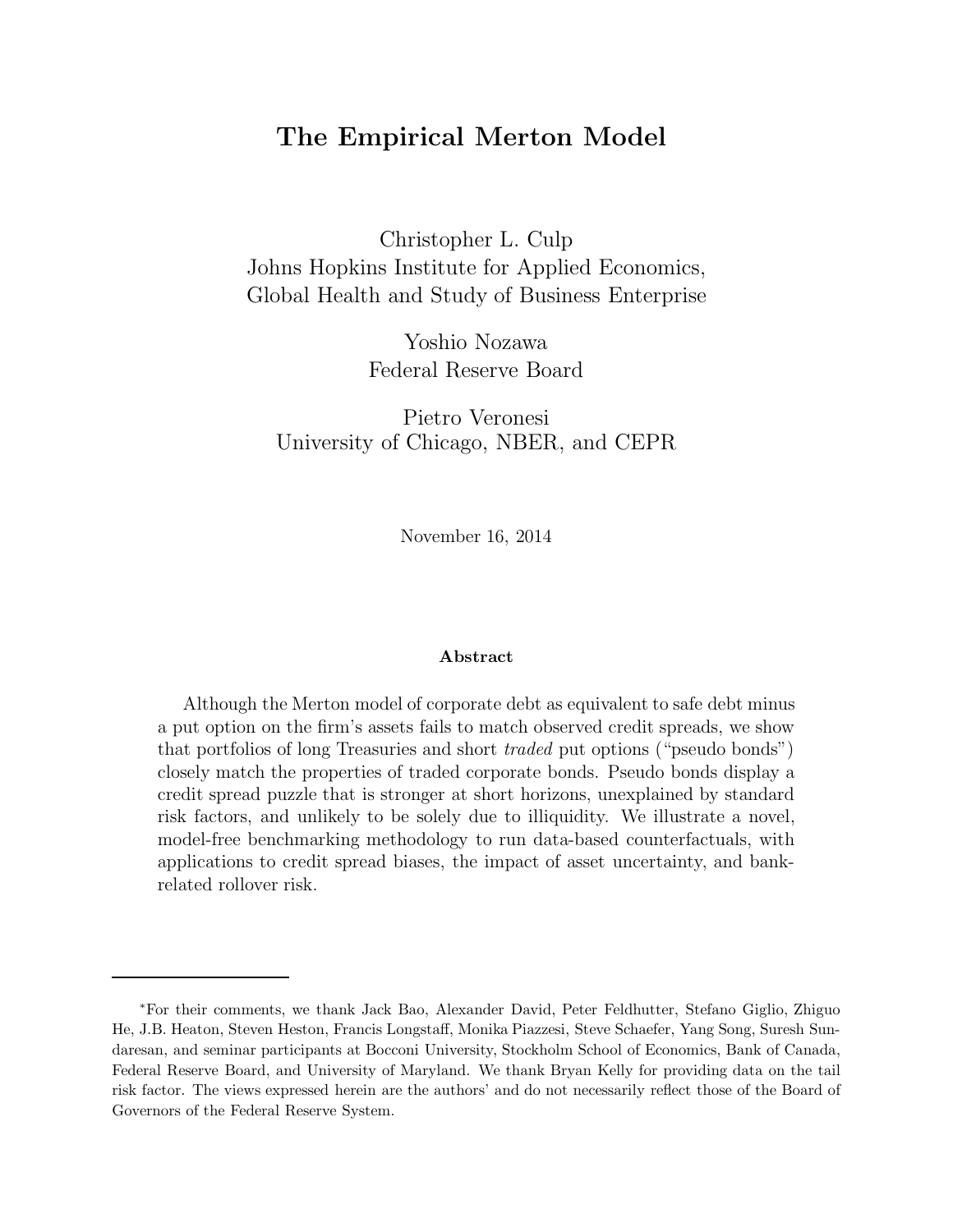# 1. Introduction

The Merton model for the valuation of defaultable corporate debt is the backbone of modern corporate bond valuation. The main insight of Merton (1974) is that the debt issued by a firm is economically equivalent to risk-free debt minus a put option on the assets owned by the firm. Despite its theoretical appeal, the ubiquitous Merton model produces implied credit spreads that are far smaller than estimates of credit spreads derived from actual, traded corporate bonds. A significant literature has emerged over the last several decades that aims to explain this "credit spread puzzle" and the sources of differences between theoretical credit spreads implied by the Merton model and spreads on actual traded bonds. Even with the insights from that literature, the practical applicability of the Merton model – in its original lognormal form – remains limited.

In this paper we propose a model-free methodology to provide empirical content to Merton's conceptual insight. In particular, we rely on the observed prices of traded options to extract the empirical properties of "pseudo bonds" issued by hypothetical firms whose assets are comprised solely of the assets underlying the options on which we rely, and we show how our option-based methodology can be used to provide empirically-based, counterfactual experiments in controlled environments. We begin by analyzing a pseudo firm whose only asset is the S&P 500 ("SPX") index. Pseudo bonds issued by this firm thus consist of riskfree Treasuries and short SPX put options. Because both Treasuries and SPX put prices are observable, we can compute observed market values of the pseudo bonds and analyze their properties empirically.

The implications of our analysis of SPX pseudo bonds are striking. First, as is the case for actual corporate bonds, the credit spread puzzle is also prominent in pseudo bond credit spreads. For example, the credit spreads of two-year pseudo bonds corresponding to the default probabilities for Aaa/Aa and A/Baa bonds are 0.54% and 1.31%, respectively. Those spreads are very similar to the average credit spreads observed for actual  $Aaa/Aa$  and  $A/Baa$ corporate bonds – *i.e.*,  $0.68\%$  and  $1.33\%$ , respectively. For high-yield ("HY") debt, pseudo bonds have relatively large credit spreads – *i.e.*, between  $2.37\%$  for Ba-rated bonds and 5.17% for Caa-rated bonds. Although these credit spreads are smaller than spreads on real corporate bonds (3.97% for Ba-rated bonds and 12.13% for Caa- rated bonds, respectively), they are nevertheless far greater than those implied by the lognormal Merton model, which are only 0.30% for Ba-rated bonds and 2.49% for Caa-rated bonds.

Second, like actual corporate bonds and in contrast with the lognormal Merton model, monthly returns on portfolios of pseudo bonds exhibit different Sharpe ratios across credit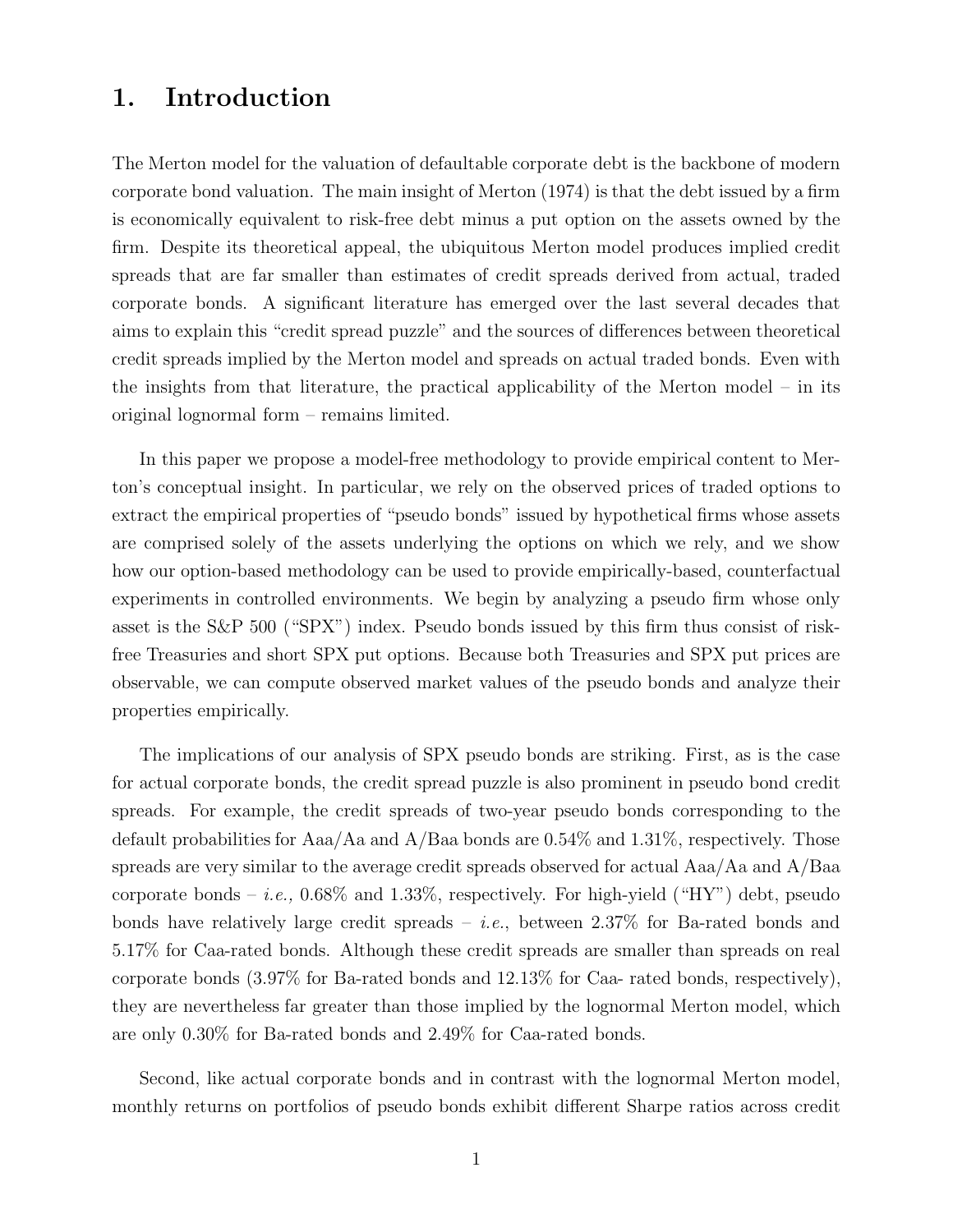ratings, with the highest Sharpe ratios corresponding to bonds with intermediate credit ratings. The lognormal Merton model, moreover, implies that excess returns on bonds can be fully explained by excess returns on the firm's assets or equity. In contrast, our pseudo bonds show that a substantial alpha emerges both when we regress excess pseudo bond returns on excess returns of the fictitious firm's traded assets  $(i.e., the SPX)$  and on the firm's pseudo equity *(i.e., traded call options on the SPX)*. Those estimated alphas are consistent with a model in which asset dynamics exhibit leptokurtic returns and in which investors demand a risk premium to compensate for the resulting tail risk. Notably, very similar results hold for actual corporate bonds.

Third, our empirical results hold not only for medium-term bonds (two years to maturity in our implementation) but also for short-term pseudo bonds. For example, investmentgrade ("IG") pseudo bonds with 30 and 91 days to maturity have average credit spreads of 0.77% and 0.64%, respectively, as compared to average credit spreads of 0.62% and 0.60% for actual IG bonds and zero spreads implied by the lognormal Merton model. This result is especially important because even the majority of extensions to the original Merton model – not to mention the original model itself – typically cannot explain observed short-term credit spreads.

The explanation for the credit spread puzzle in our data is related to the equally notorious "put option overpricing puzzle" – *i.e.*, the well-established result in the equity options literature that put options are relatively overpriced *vis-a-vis* the theoretical prices implied by the Black-Scholes formula and lognormal distribution. The credit spread puzzle thus is plausibly due to the additional insurance premium that investors require to hold securities that are subject to tail risk.

Our empirical findings, moreover, suggest that the credit spread puzzle is unlikely to be solely attributable to theories of corporate behavior such as optimal default  $(e.g., Leland)$ and Toft  $(1996)$ ), agency costs  $(e.q., Leland (1998), Gamba, Aranda, and Saretto (2013))$ , strategic default (e.g., Anderson and Sundaresan  $(1996)$ ), asymmetric information, uncertainty and learning (e.g., Duffie and Lando (2001) and David (2008)), corporate investment behavior (e.g., Kuehn and Schmid  $(2014)$ ), and the like. The reason is that our firm is a very simple one in which the asset value is observable, information is symmetric, managerial frictions do not exist (because there is nothing to be managed), and the leverage and default boundary are set mechanically. Yet, our pseudo bonds display properties that are surprisingly close – qualitatively and quantitatively – to those of real corporate bonds. Rather, our results provide an indirect argument that the underlying source of the large credit spread should be investigated in the dynamics of risk or investors' risk preferences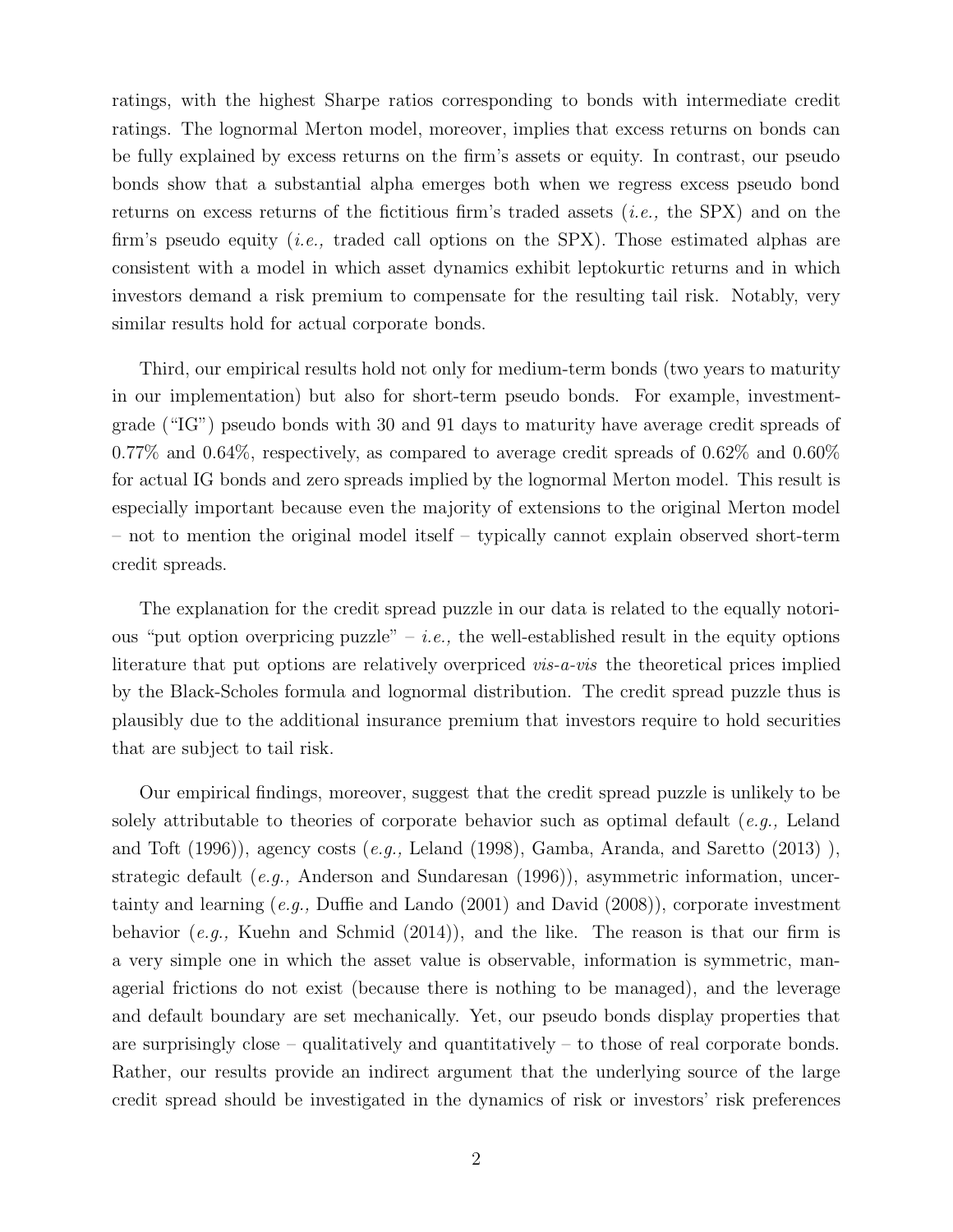(as in the habit models of Chen, Collin-Dufresne, and Goldstein (2009) or the long-run-risk models of Bhamra, Kuehn, and Strebulaev (2010) and Chen (2012)), as discount rate shocks simultaneously affect the market value of assets and the discount rate applied to value bonds.

One potential limitation of our analysis is that our results could be driven by the fact that our pseudo firm is highly systematic in the sense that its assets are the overall market. We thus extend our analysis of an SPX-only pseudo firm to form new pseudo firms whose assets are the individual equities of SPX constituent firms. For instance, a hypothetical firm may purchase Apple shares and finance it by issuing a zero-coupon bond and equity. The value of the zero-coupon bond is then equal to Treasuries minus Apple put options, and we can carry out a similar empirical analysis as the one described above for the SPX-based pseudo firm. Our results using individual options confirm the results we obtain using SPX options  $-$  viz., credit spreads on individual fictitious firms' pseudo bonds are very high compared to their default probabilities and are similar to observed spreads on real corporate bonds. Also as is the case for actual corporate bonds, a strong alpha exists when we try to explain pseudo bond excess returns using the excess returns on our firms' pseudo equities.

We undertake a number of additional tests to investigate the similarity between pseudo bonds and real corporate bonds in more detail. In particular, we show that the large excess returns on pseudo bonds cannot be explained away by a host of risk factors, including traded risk factors to reflect term premium, corporate default, volatility, aggregate market liquidity, and tail risk. We do find, however, that pseudo bond returns load positively on the market, term premium, and corporate default factors, and load negatively on the volatility factor. Interestingly, real corporate bond returns' alphas are also not explained by the same factors, and we find that they also load positively on the term premium and corporate default factors, thereby confirming a strong similarity in the dynamic behavior of pseudo bonds and corporate bonds.

Our methodology also allows us to assess the impact of transactional liquidity on credit spreads. We compare the transactional liquidity of pseudo bonds to real corporate bonds by using the Roll (1984) bid-ask bounce measure of transactional illiquidity (see Bao, Pan, and Wang (2011)), which indicates that real corporate bonds are significantly less liquid than our pseudo bonds – especially pseudo bonds based on the SPX portfolio. This finding suggests that the credit spread puzzle is not likely to be solely (or even primarily) driven by the illiquidity of corporate bonds, given that pseudo bonds are more liquid than corporate bonds and yet still exhibit large credit spreads. By comparing the credit spreads of pseudo bonds to real corporate bonds, moreover, we provide a concrete estimate of the transactional illiquidity component of corporate bond spreads.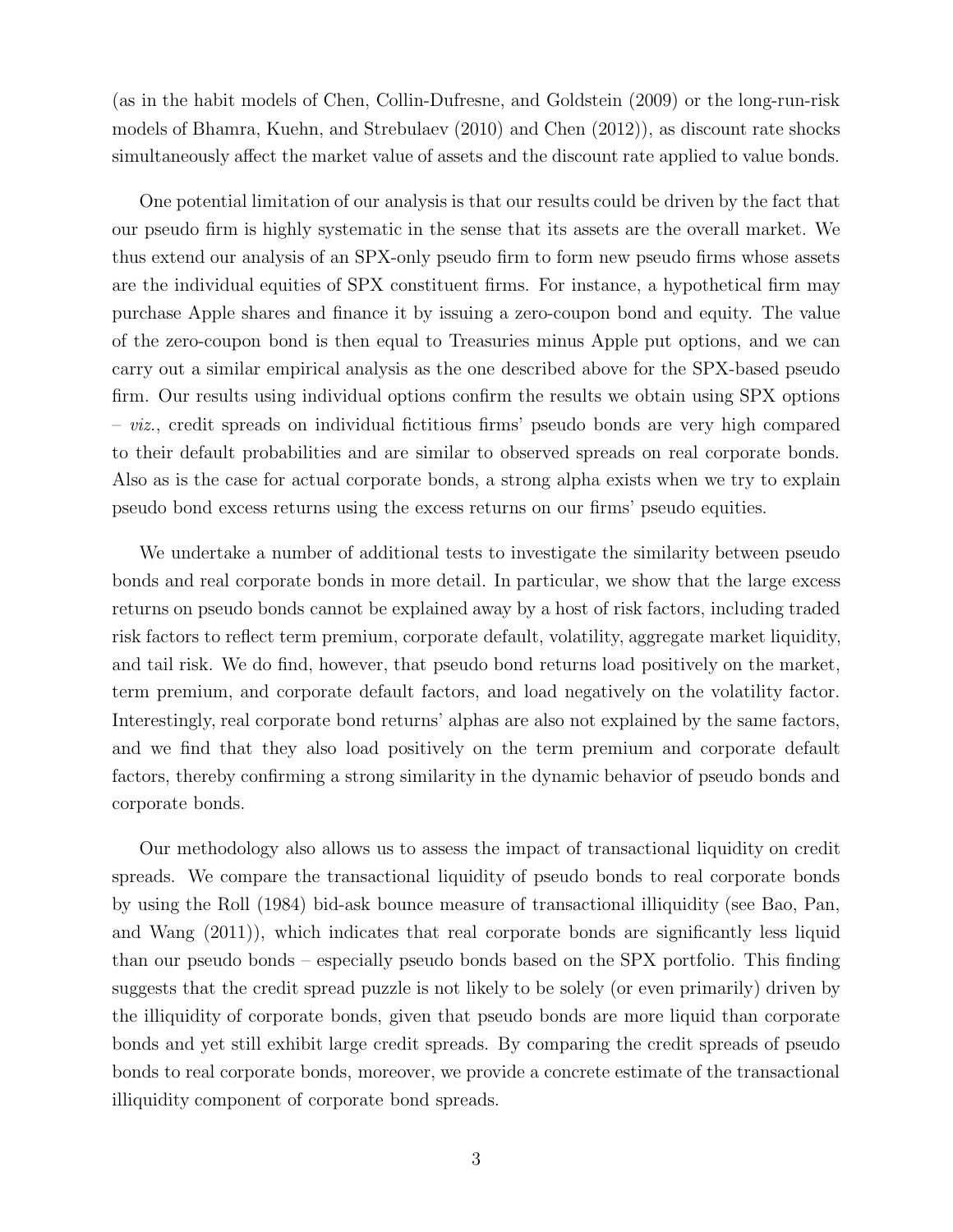In the same spirit as the original lognormal Merton model, our empirical Merton model can be used as a benchmark to study counterfactual experiments that are difficult to implement in the real world. We provide examples of three such experiments. Our first experiment concerns the potential bias that may be introduced in average credit spreads and average returns by infrequent revisions in credit ratings. We show that if we assign credit ratings at the quarterly, semi-annual, or annual frequencies, average credit spreads for highly rated bonds do not change much, whereas average spreads on lower-rated bonds increase by as much as 60%. In contrast, average pseudo bond excess returns fall (by as much as 50% for lower-rated bonds) as the frequency of credit rating assignments declines. Different convexity effects result in varying impacts on average bond yields and returns.

As a second application of the empirical Merton model, we investigate the impact of asset value uncertainty on credit spreads. This relation is typically hard to estimate using real corporate bonds given the endogeneity of credit ratings  $(i.e.,$  firms with more uncertain assets should have lower credit ratings) and the difficulty of measuring the uncertainty of underlying asset values (which are generally unobservable). Our methodology overcomes both hurdles, and we find that, even taking into account the endogeneity of credit ratings, higher uncertainty translates into higher credit spreads and lower leverage. The impact of uncertainty on credit spreads is large, and similar in magnitude to the differential across credit ratings. Indeed, our empirical exercise demonstrates significant heterogeneity across pseudo bonds even conditioning on the same credit rating.

As a final application of our model, we examine the rollover risk and capital requirement of a hypothetical bank that extends loans to groups of individual pseudo firms. Because the pseudo bank has an asset portfolio comprised solely of a portfolio of pseudo bonds, we use empirical returns on individual firms' pseudo bonds to compute the empirical distribution of the assets of our pseudo bank. Assuming that the bank finances the purchase of those bonds by issuing equity and only short-term debt, we study the rollover risk of the pseudo bank and find the minimum capital required to avoid a default. Our empirical resuts suggest that common shocks to the individual firms' assets are amplified by the leveraged nature of loans, leading to negatively skewed and leptokurtic return distributions of our pseudo bank's assets that require higher levels of capital to support than would be needed for a loan portfolio with closer to normally distributed returns.

Our paper is clearly related to the large literature that sprang from the basic insight of Merton (1974). We do not attempt an exhaustive survey here, but instead refer readers to Lando  $(2004)$ , Jarrow  $(2009)$  and Sundaresan  $(2013).<sup>1</sup>$  In addition, Huang and Huang

<sup>&</sup>lt;sup>1</sup>In addition to the academic literature, numerous variants of the Merton mode are used in the industry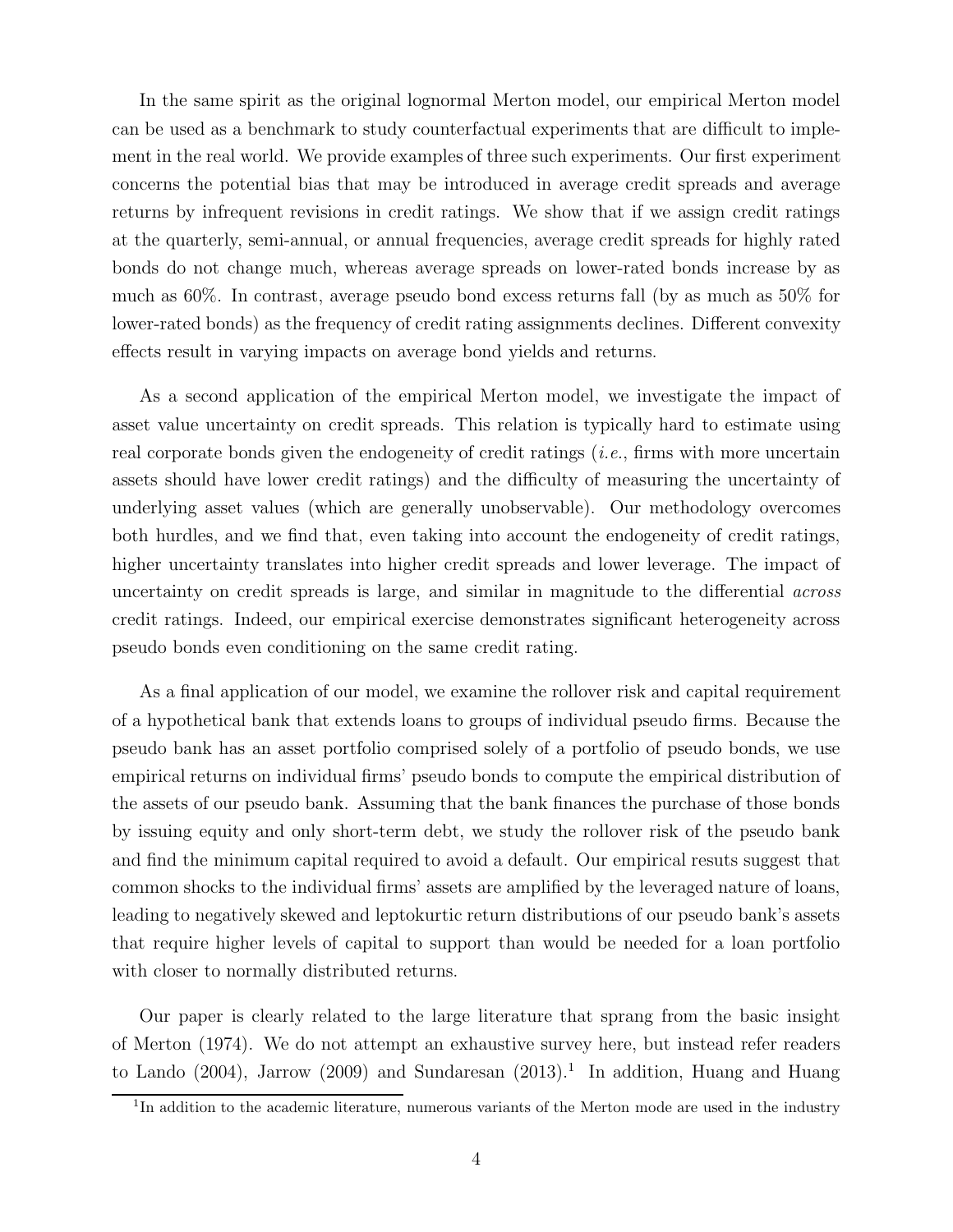(2012) discuss the deficiencies of the Merton model and elaborate on the credit spread puzzle by showing that numerous structural models calibrated to match true default probabilities generate credit spreads that are still too small compared to the data. Most of these models have implications only for very long-term debt and do not explain short-term credit spreads. High short-term credit spreads are instead obtained by Zhou (2001) in a model in which asset values can jump, and by Duffie and Lando (2001) in a model of optimal default and uncertainty about the true value of assets. The approaches of all of these papers, however, are different from ours. We do not use any parametric model, but instead go straight to the data to evaluate the empirical relevance of Merton's insight.

A small number of papers link options to credit spreads. Cremers, Driessen, and Maenhout (2008) propose a structural jump-diffusion model for asset values for each firm in the S&P 100 and estimate the jump risk premium from S&P 100 index options. The calibrated model that takes into account the jump risk increases the credit spread to levels comparable to the data. Carr and Wu (2011) show theoretically and empirically that deep out-of-themoney put options are related to credit default swap spreads. The results in these papers are consistent with our empirical results, but our approach differs as we directly test the empirical implications of the Merton model using traded options. Finally, our approach is related to Coval et al. (2012) who study the valuation of collateralized debt obligations ("CDOs") and use traded SPX options as the basis for measuring the credit spread on put spreads (i.e., long-short positions in put options with different strike prices that resemble tranches of CDOs). They show that the credit spreads in their SPX-based tranches are smaller than the spreads on corresponding CDO tranches. Although we also use options and the insight from the Merton model to study bonds, we focus on the empirical performance of the Merton model itself and in fact show that credit spreads from the empirical Merton model are very much in line with observed corporate credit spreads.<sup>2</sup>

The paper is organized as follows. Section 2. reviews the lognormal Merton model. Section 3. describes the empirical Merton model. Section 4. describes the data, as well as our estimation of ex ante default probabilities and ex post default frequencies of pseudo bonds. Section 5. contains our main empirical results, and Section 6. digs deeper into their sources. Section 7. offers some additional applications of our methodology, and Section 8. concludes. Several Appendices contain proofs and supplemental results.

and by practitioners to evaluate the credit risk of individual firms (see e.g. Moody's KMV model) or of portfolios of credits (see e.g. Riskmetrics CreditMetrics).

<sup>2</sup>Our paper is also related to the literature that compares corporate bonds to "synthetic" corporate bonds, as given by risk free bonds plus credit default swaps (e.g. Duffie (1999), Longstaff, Mithal and Neis (2005)). Such synthetic bonds, however, do not facilitate the same kind of analysis of the Merton model that we undertake here using options on the underlying assets of the firm issuing the corporate debt.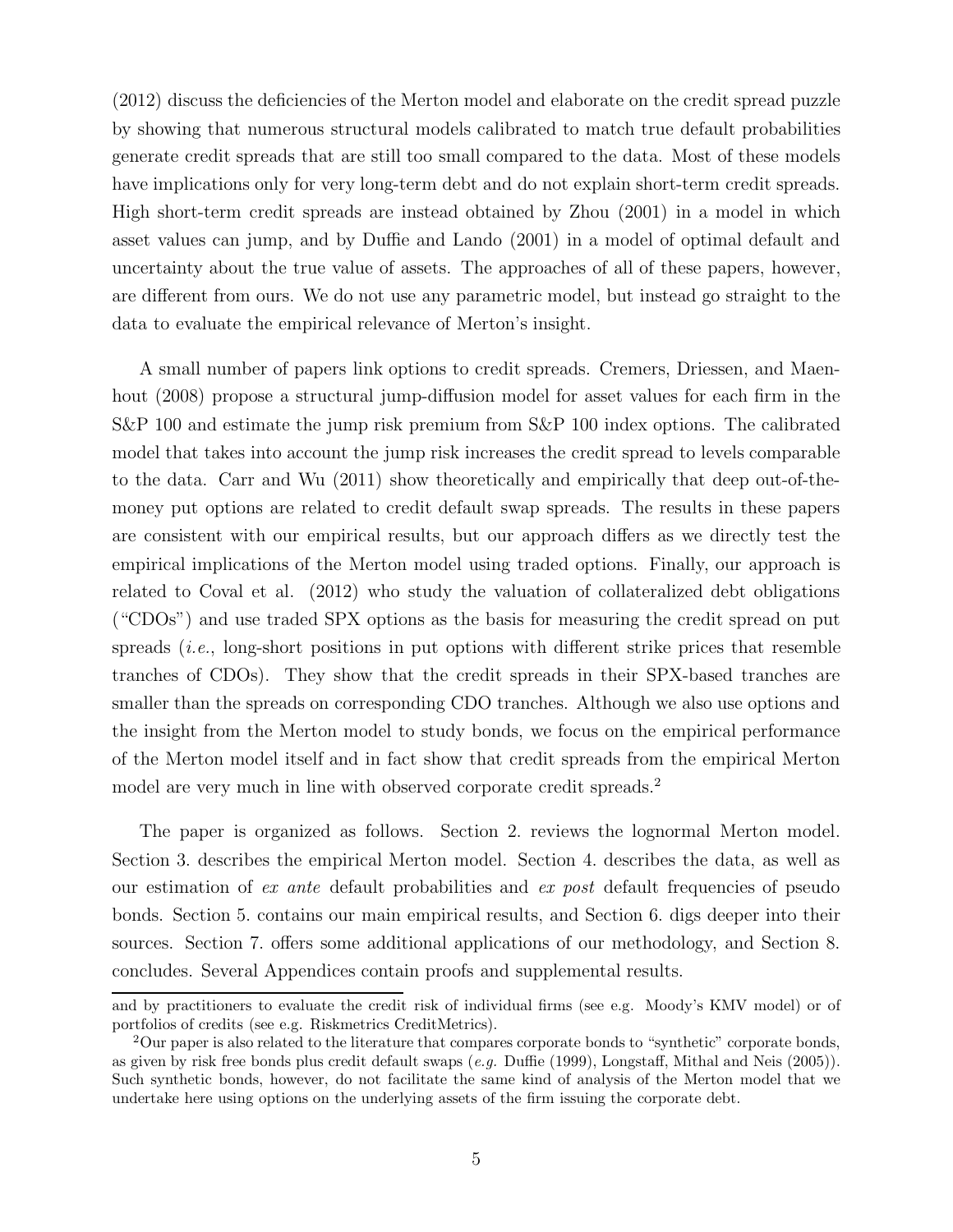# 2. The Merton Model

The original lognormal Merton (1974) model assumes that the market value of the assets of the firm  $A_t$  follows a lognormal process with mean drift rate  $\mu_A$  and volatility  $\sigma_A$ :

$$
dA_t = \mu_A A_t dt + \sigma_A A_t dW_{A,t} \tag{1}
$$

where  $dW_{A,t}$  is a Brownian motion. At time t, the firm issues a zero-coupon bond with face value K and maturity  $T$ . At maturity, if the assets of the firm exceed the face value of its debt  $(A_T > K)$ , the firm can pay its debt in full – *i.e.*, debt holders receive K. If instead  $A_T < K$ , the firm defaults and debt holders receive  $A_T$ . The payoff to debt holders at T thus is

$$
CF_T = K - \max(K - A_T, 0) \tag{2}
$$

and the value of debt today  $B_t(T, K)$  is given by

$$
B_t(T, K) = KZ_t(T) - P_t(T, K)
$$
\n
$$
(3)
$$

where  $Z_t(T)$  is the price of a zero-coupon bond at t with maturity T, and  $P_t(T, K)$  is the price of a European put option at t with maturity T and strike price K. From the assumptions about  $A_t$ , the value of the put option  $P_t(T, K)$  can be computed and the bond prices in equation (3) analyzed.<sup>3</sup> The corporate bond yield under the Merton model is given by

$$
y_t(T, K) = \frac{1}{T - t} \log(K/B_t(T, K))
$$

The following proposition is useful to frame some of our later discussion:

**Proposition 1.** Under the asset dynamics in equation (1), the bond price  $B_t(T, K)$  in expression (3) has the following properties:

- (a) The credit spread  $y-r$  is positively related to leverage  $(K/A)$  and asset volatility  $(\sigma_A)$ ;
- (b) The bond's excess return follows the process

$$
\frac{dB_t}{B_t} = \mu_B dt + \sigma_B dW_t
$$

where the expected excess return  $\mu_B - r$  and volatility  $\sigma_B$  are given by

$$
\mu_B - r = \beta (\mu_A - r); \text{ and } \sigma_B = \beta \sigma_A \tag{4}
$$

with  $\beta = \frac{Cov(dB/B, dA/A)}{\sigma^2}$  $\frac{\sigma_A^2}{\sigma_A^2} > 0;$ 

<sup>&</sup>lt;sup>3</sup>The dynamics of assets in (1) is only convenient inasmuch as it provides a closed-form solution for the value of the put option in equation (3).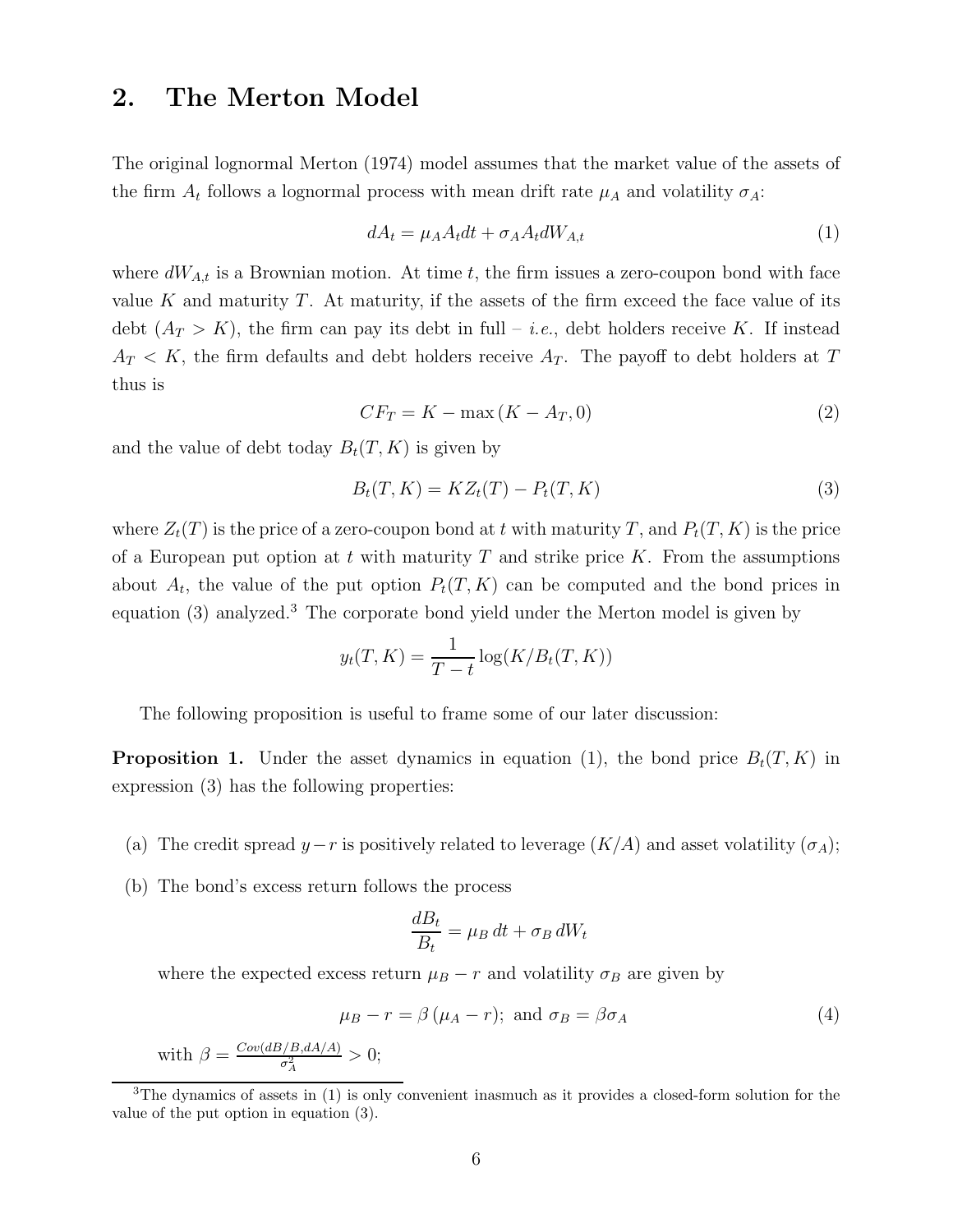(c) The bond's expected excess return can be equivalently written as

$$
\mu_B - r = \beta_E (\mu_E - r) \tag{5}
$$

with  $\beta_E = \frac{Cov(dB/B, dE/E)}{\sigma^2}$  $\frac{\sigma_E^2}{\sigma_E^2} > 0.$ 

(d) The bond's Sharpe ratio is equal to the Sharpe ratio of the firm's underlying assets:

$$
\frac{\mu_B - r}{\sigma_B} = \frac{\mu_A - r}{\sigma_A}
$$

### Proof: See Appendix A.

Note, in particular, that in the lognormal Merton model the bond inherits the properties of expected excess returns from the firm's underlying assets through its beta  $\beta$ , and that the Sharpe ratio of corporate bonds is the same as for the firm's underlying assets. The Merton model thus implies that the Sharpe ratio for the firm's debt is independent of the bond's maturity or face value. Expression (5) for the bond's excess returns, moreover, is often convenient because, in analyzing real corporate bonds, we cannot observe the value of the firm's assets but do observe the value of its equity. For such securities, (5) thus has an empirical counterpart.<sup>4</sup>

Much of the literature that has expanded the original lognormal Merton model has focused on generalizing the asset dynamics in equation  $(1) - e.g.,$  by adding a jump process, incorporating stochastic volatility, stochastic interest rates, and endogenous default, allowing a firm to experience insolvency prior to maturity, etc. In this paper, we make no assumptions about  $A_t$  and instead use U.S. Treasuries and traded options to analyze the properties of bonds directly. In Appendix B, we discuss one specific modification of the Merton model in which the market value of the firm's assets  $A_t$  follows a jump-diffusion process with stochastic volatility. Although we do not estimate this model, the discussion and a related Proposition 2 in Appendix B shed light on some of our empirical results.

## 3. The Empirical Merton Model

Consider a hypothetical firm  $i$  that finances the purchase of its assets by issuing equity and zero-coupon debt. The firm is passive and engages in no discretionary investment or financing

<sup>&</sup>lt;sup>4</sup>Note in this connection that we are *not* assuming that the CAPM has to hold under the lognormal Merton model. Indeed, under process  $(1)$  the normalized shock  $dW_{A,t}$  could itself load on several pricing factors, which then would affect the level of the asset's expected return  $\mu_A$ .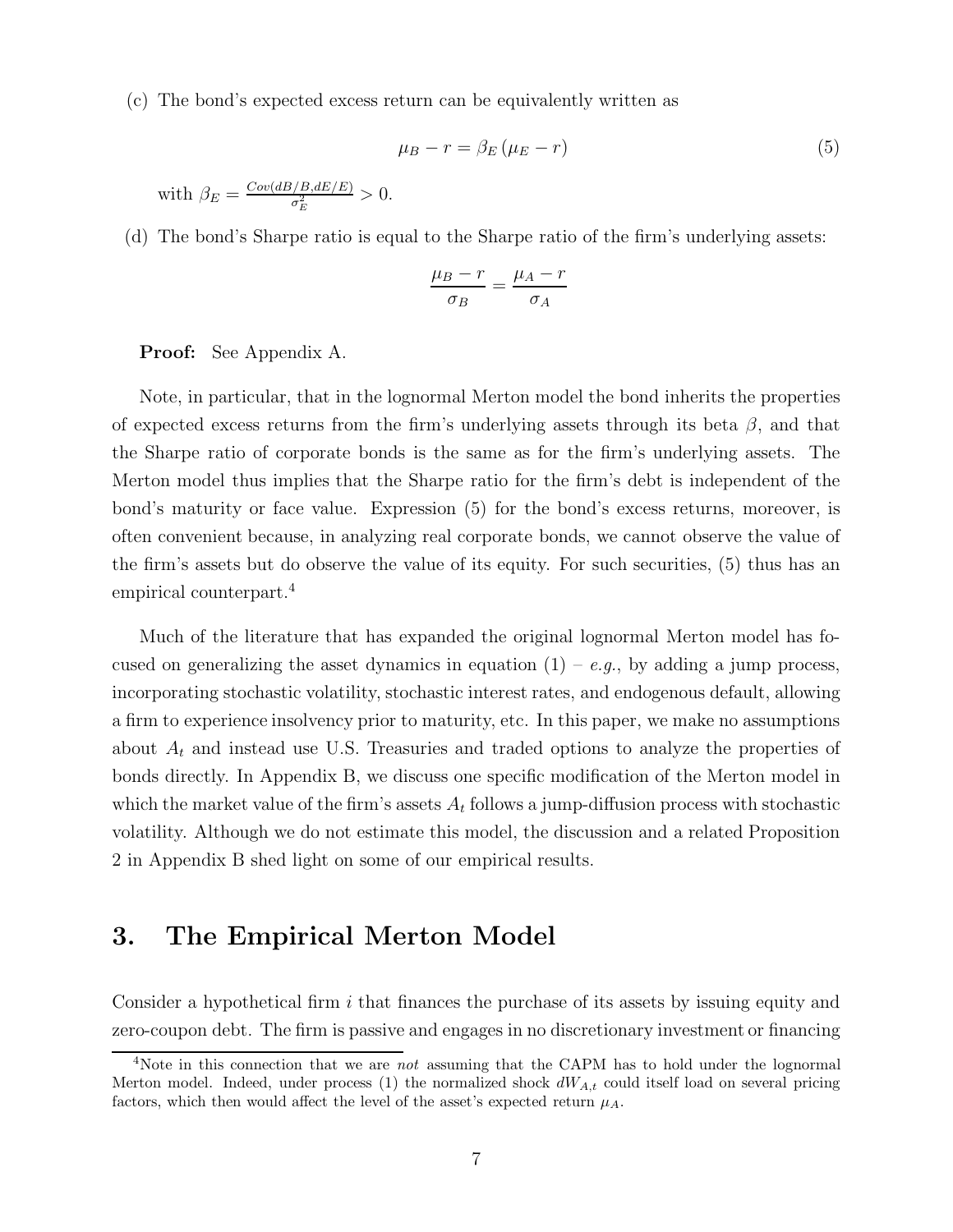decisions. The only assets purchased by the firm are shares of an individual stock or shares of the portfolio underlying a traded index, such as the SPX. For illustrative purposes, we first consider the empirical Merton model when the firm simply purchases the SPX index. We return to the case of individual stocks in Section 5.4.

Let  $K_{i,t}$  denote the face value of debt issued by the firm at time t, and let  $t + \tau$  be the debt maturity. Using expression  $(3)$ , the value of a  $\tau$ -period zero-coupon defaultable bond is given by risk-free debt minus a put option on the assets of the firm. Because the firm's assets are given by the SPX portfolio, the put option is simply an option on the SPX index, which is observable. Thus, the value of debt is given by:

$$
\widehat{B}_t(t+\tau, K_{i,t}) = K_{i,t}\widehat{Z}_t(t+\tau) - \widehat{P}_t(t+\tau, K_{i,t})
$$
\n
$$
\tag{6}
$$

where a "hat" indicates that the price is directly observable. In other words, we rely on the data and not on a parametric model for the values of variables with hats. We then compute the empirical properties of our pseudo bonds  $B_t(t + \tau, K_{i,t})$  directly from observable option and U.S. Treasury prices. We refer to the ratio  $L_{i,t} = K_{i,t}/A_t$  as the firm's leverage ratio, given by the face value of debt divided by the market value of assets.

Much of the existing literature on the credit spread puzzle categorizes corporate bonds by credit ratings. To compare our pseudo bonds to real corporate bonds and for consistency with the existing literature, we also assign a credit rating to each pseudo bond according to its ex ante probability of default.<sup>5</sup> At each time t and for each bond with maturity  $\tau$  and face value  $K_{i,t}$  we want to compute

$$
p_t(L_{i,t}) = \Pr\left[A_{t+\tau} < K_{i,t} \,|\mathcal{F}_t\right] \tag{7}
$$

where  $\mathcal{F}_t$  denotes the information available at time  $t.^6$  To avoid making explicit distributional assumptions about asset returns and to keep our approach as model-free as possible, we use the empirical distribution of the underlying assets to compute  $p_t(L_{i,t})$ . Still, we want to take into account time-varying market conditions, which may have a substantial impact on default probabilities for a given current leverage ratio  $L_{i,t}$ . As such, we first assume that the log asset value evolves as follows:

$$
\ln A_{t+\tau} = \ln A_t + \mu_{t,\tau} - \frac{1}{2}\sigma_{t,\tau}^2 + \sigma_t \varepsilon_{t+\tau}
$$
\n(8)

<sup>&</sup>lt;sup>5</sup>We use nomenclature from Moody's Investors Service to describe the credit ratings we assign to our pseudo bonds. Nevertheless, our credit ratings are not intended to match the ratings that actually would be assigned by Moody's or any other rating agency to such bonds (if they existed) based on their own criteria. We rely solely on the methodology described herein – and not rating agency criteria – for this mapping exercise.

<sup>6</sup>Under the assumptions of the lognormal Merton model, the default probability (7) can be readily computed from the normal cumulative distribution as  $p_t^M(L_{i,t}) = N(-d_2)$  where  $d_2 = \frac{-\ln(L_{i,t}) + (\mu_A - \frac{1}{2}\sigma_A^2)\tau_B}{\sigma_A\sqrt{\tau}}$  $\frac{\partial \Gamma(\mu)}{\partial A \sqrt{\tau}}$ .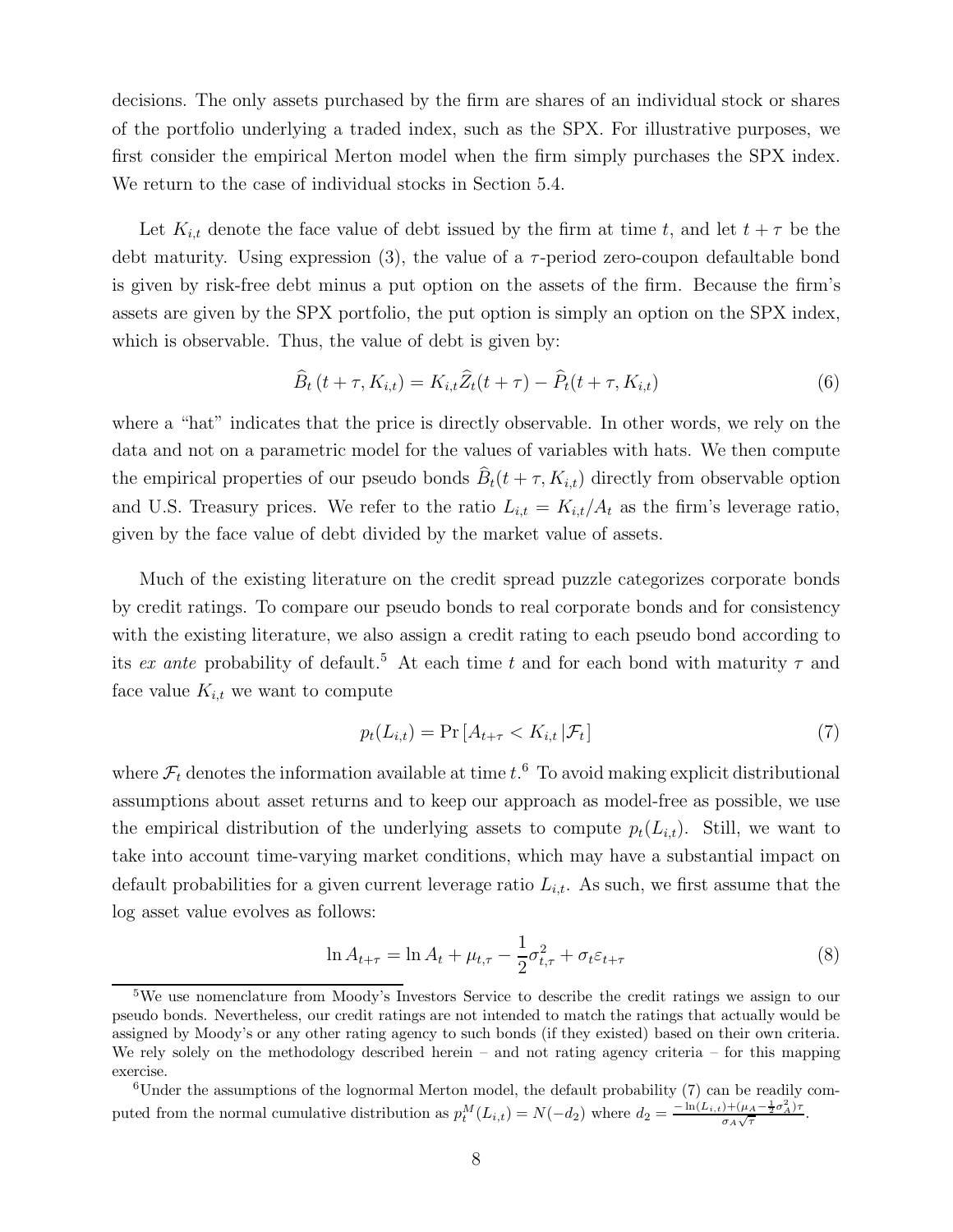where  $\varepsilon_{t+\tau}$  are standardized unexpected returns that have an unknown probability distribution. Because we do not impose any distributional assumption on  $\varepsilon_{t+\tau}$ , this is just a statement that ln  $A_{t+\tau}$  has some expected components and a scaling parameter  $\sigma_{t,\tau}$ . We estimate  $\mu_{t,\tau}$ by running return forecasting regressions (excluding dividends) using the dividend-price ratio for  $\tau$  horizons, and  $\sigma_{t,\tau}$  by fitting a GARCH(1,1) process using monthly asset returns.<sup>7</sup> Given estimates of  $\mu_{t,\tau}$  and  $\sigma_{t,\tau}$ , we collect the (overlapping) history of shocks

$$
\varepsilon_{t+\tau} = \frac{\ln\left(A_{t+\tau}/A_t\right) - \left(\mu_{t,\tau} - \frac{1}{2}\sigma_{t,\tau}^2\right)}{\sigma_{t,\tau}}
$$

and use the empirical distributions of these shocks to compute empirical default probabilities for each leverage ratio  $L_{i,t}$  at any given time t.

In particular, we rewrite the probability  $p_t(L_{i,t})$  in (7) as follows:

$$
p_t(L_{i,t}) = \Pr\left[\varepsilon_{t+\tau} < X_{i,t} | \mathcal{F}_t\right] \qquad \text{where} \qquad X_{i,t} = \frac{\ln\left(L_{i,t}\right) - \left(\mu_{t,\tau} - \frac{1}{2}\sigma_{t,\tau}^2\right)}{\sigma_{t,\tau}} \tag{9}
$$

Thus, we can estimate such probability simply as:

$$
\widehat{p}_t(L_{i,t}) = \frac{n(\varepsilon_{s+\tau} < X_{i,t})}{n(\varepsilon_{s+\tau})} \quad \text{for all} \quad s+\tau < t. \tag{10}
$$

where  $n(x)$  counts the number of events x. From this collection of default probabilities, we assign pseudo credit ratings to each of the pseudo bonds, as discussed in more detail in Section 4.2. We perform these computations on an expanding window so that at any time t we only use information available at time  $t$  to predict the default probability of a pseudo bond with leverage ratio  $L_{i,t}$  at maturity  $t + \tau$ . Our approach is non-parametric and only relies on the empirical distribution of the shocks  $\varepsilon_{t+\tau}$ . If these shocks are not normally distributed, then the model-free default probabilities will be different from those implied by the lognormal Merton model. Panel A of Figure 1 presents the histogram of shocks  $\{\varepsilon_{t+\tau}\}$ for maturity  $\tau = 2$  and presents evidence of non-normality.<sup>8</sup>

So far we have assumed that options with the exact desired target maturity  $\tau$  actually exist. In reality, at every given time  $t$  only certain maturities are available. For this reason, we take the Gaussian kernel-weighted average of all bonds with the same rating. Specifically, the weighting function has the form

$$
w_t \propto \frac{1}{\sqrt{2\pi s}} \exp\left(-\frac{1}{2}\frac{(\hat{\tau}_t - \tau)^2}{s^2}\right)
$$

<sup>&</sup>lt;sup>7</sup>Specifically, we use monthly returns to estimate  $\sigma_{t,1}^2$  and compute  $\sigma_{t,\tau}^2$  for  $\tau > 1$  from the properties of the fitted GARCH(1,1) model.

<sup>8</sup>The Kolmogorov-Smirnov test shows that normality is rejected at the 1% confidence level.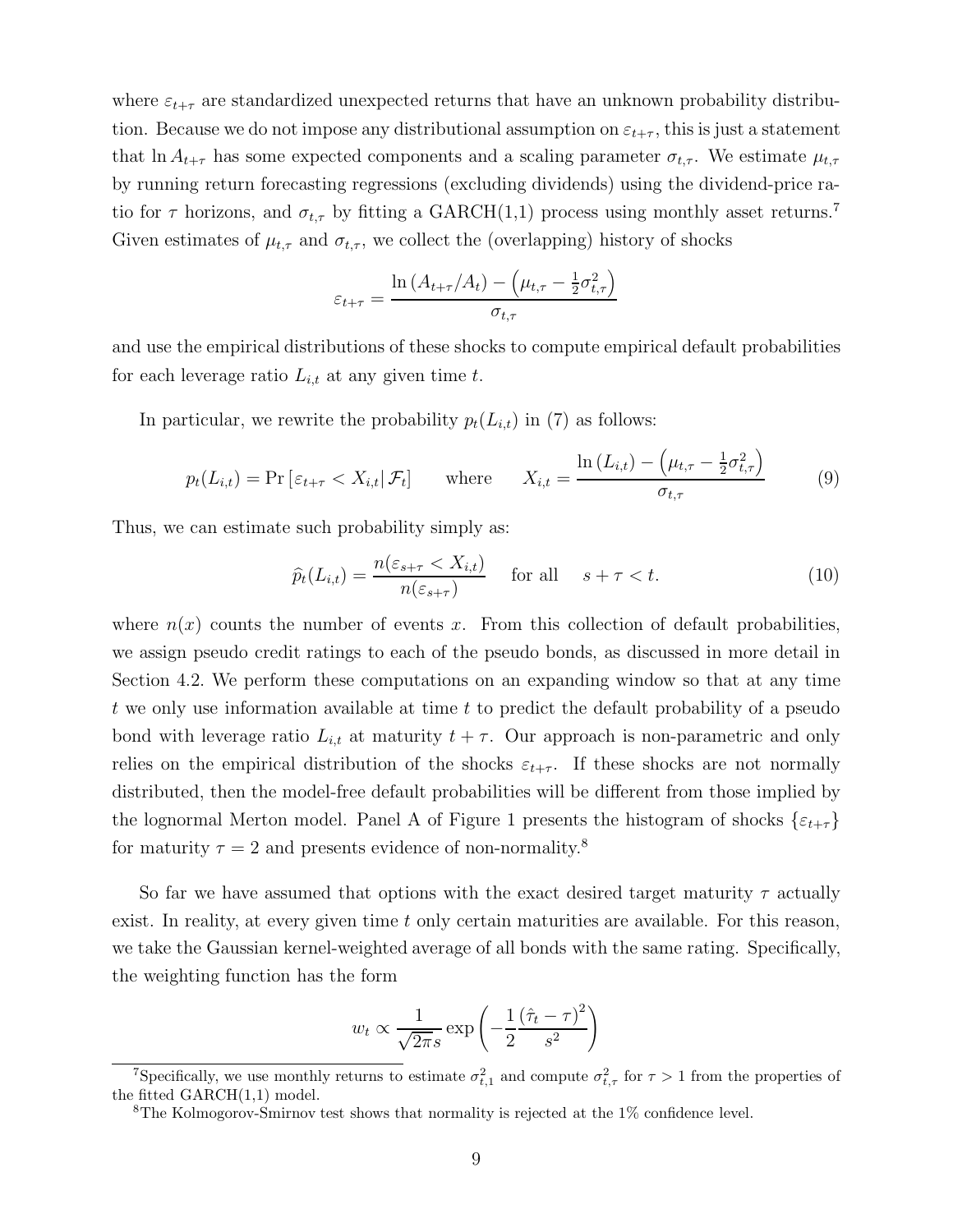where  $s = 30$  days. We use expression (6) with  $\hat{\tau}_t$  instead of  $\tau$  for all computations.

Given our empirical observations of pseudo bonds in expression (6), we compute the time series of their semi-annually compounded credit spreads as well as their monthly returns, which we use in our empirical tests.

# 4. Preliminaries: Data and Default Frequencies

## 4.1. Data

We use the OptionMetrics Ivy database for daily prices on SPX index options and options on individual stocks from January 4, 1996, through August 31, 2013. For SPX options, we generally follow Constantinides, Jackwerth and Savov (2013) to filter the data in order to minimize the effects of quotation errors. For individual equity options, we apply the same filters as Frazzini and Pedersen (2012). Stock prices are from the Center for Research in Security Prices ("CRSP").

We construct the panel data of corporate bond prices from the Lehman Brothers Fixed Income Database, TRACE, the Mergent FISD/NAIC Database, and DataStream, prioritized in this order when there are overlaps among the four databases. We exclude all bonds with floating-rate coupons and embedded options (e.g., callable bonds) from our data set.

Risk-free rates and commercial paper rates (used to compute short-term credit spreads) are from Federal Reserve Economic Data ("FRED") database.

A more detailed description of the data is contained in Appendix C.

## 4.2. Default Frequencies and Probabilities of Pseudo Bonds

Our goal is to construct pseudo bonds that match the realized default frequencies of actual corporate bonds. To that end, we employ a large dataset of corporate defaults spanning the 44-year period from 1970 to 2013 obtained from Moody's Default Risk Service. For each credit rating assigned by Moody's to our universe of firms, we estimate ex post default frequencies at various horizons from 30 days up to two years. We use our own estimates rather than the original Moody's default frequencies for three main reasons. First, we are interested in the variation of default frequencies over the business cycle, whereas Moody's historical default frequencies are only available as unconditional averages. Second, we ana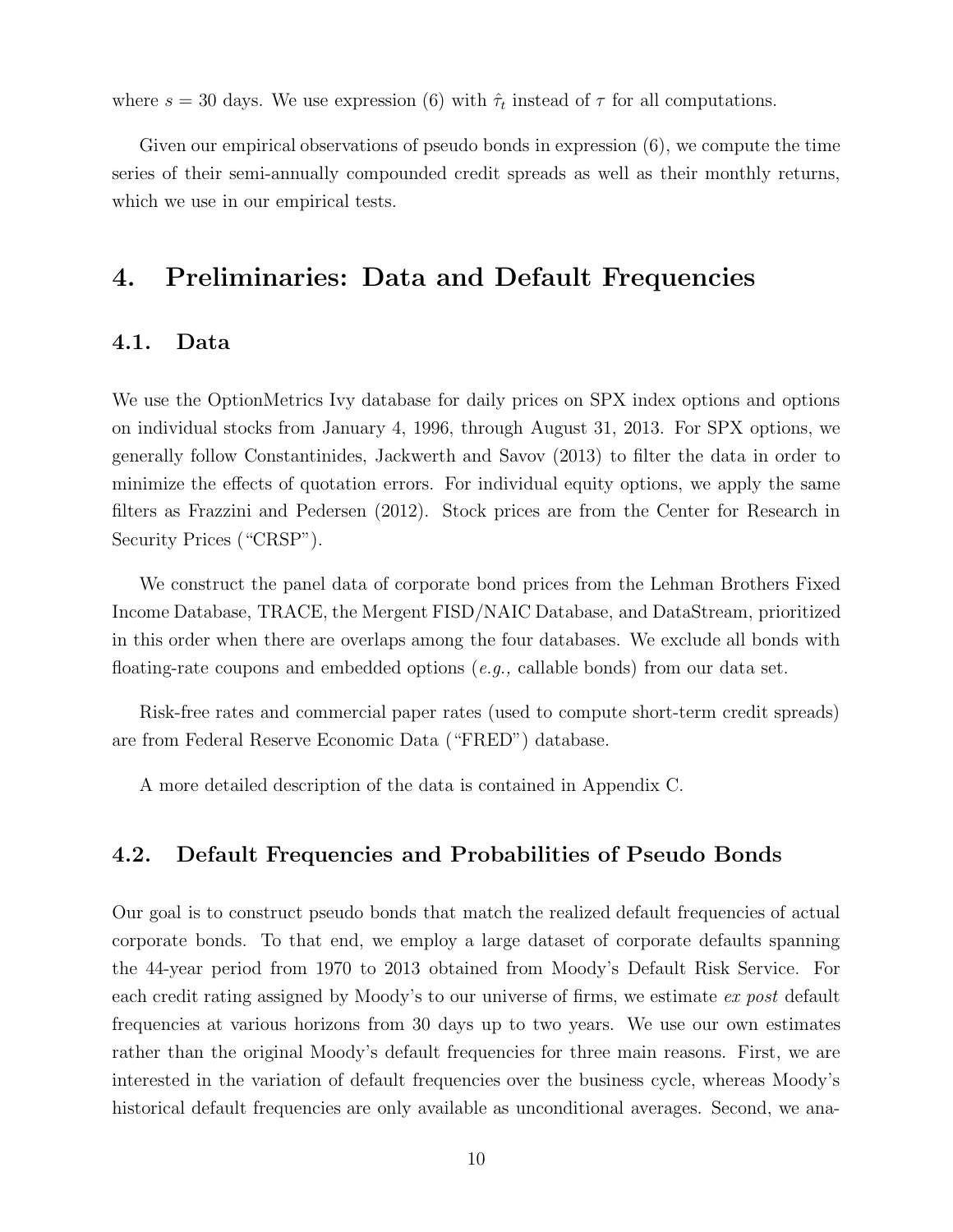lyze default frequencies at horizons of below one year, which are not provided by Moody's. Third, because of lack of sufficient granularity of option strike prices, we are often unable to differentiate pseudo bonds with extremely low default probabilities and thus group IG bonds into two categories – Aaa/Aa and A/Baa – which we use to compute category-level default frequencies.<sup>9</sup> Appendix D further discusses the construction of these data. For reference, Table A1 in Appendix E shows that our annual estimates of default frequencies are very close to Moody's estimates, and further reports their disaggregation into different maturities and over the business cycle.

In this section, we discuss the methodology and the results by focusing on two-year bonds, which is the main case discussed throughout the paper. (Table A2 in Appendix E contains results for other frequencies.) Panel A of Table 1 shows the default frequencies estimated from Moody's dataset on corporate defaults for the credit ratings reported in the first column. In particular, the second column reports the estimated default frequencies, the third and fourth columns report the two-tailed 95% confidence intervals, and the last two columns report the default frequencies in booms and recessions.

For every month t and target maturity  $\tau$ , we assign each pseudo bond to a credit rating category based on its estimated default probability  $\hat{p}_t(L_{i,t})$  by comparing it to the default frequencies in booms or recessions in Panel A. We use the midpoint of default probabilities across credit ratings to define the probability thresholds and automatically assign credit ratings to the pseudo bonds. For example, Panel A of Table 1 shows that the default frequencies during recessions of corporate bonds rated as Aaa/Aa, A/Baa, and Ba are 0.05%, 0.47%, and 3.76%, respectively. Thus, in a recession month t, we assign a pseudo bond to the Aaa/Aa pseudo credit rating if its probability satisfies  $\hat{p}_t(L_{i,t}) \leq 0.05\%/2 + 0.47\%/2 = 0.26\%$ . Similarly, we assign a pseudo bond in recession month  $t$  to the A/Baa rating category if  $0.26\% < \hat{p}_t(L_{i,t}) \leq 0.47\%/2 + 3.76\%/2 = 2.11\%.$  And so on.

Panel B of Table 1 reports the results of our pseudo bond credit rating assignment methodology. For each credit rating in the first column, the second and the third columns show the weighted average *ex ante* default probabilities for pseudo bonds in each rating category. According to the procedure, these probabilities should be close to the historical default frequencies reported in the last two columns of Panel A, and they are.

Column 4 of Table 1 reports *ex post* average default frequencies for pseudo bonds over the 1970 - 2013 sample.<sup>10</sup> The mean ex post default frequencies across credit ratings are

<sup>9</sup>Even with this slightly coarser definition of credit ratings, the Aaa/Aa category has 69 months of missing observations and the A/Baa group has six months of missing observations out of 212 months in our sample.

<sup>&</sup>lt;sup>10</sup>We note that we do not need options to compute ex post default frequencies of pseudo bonds, as default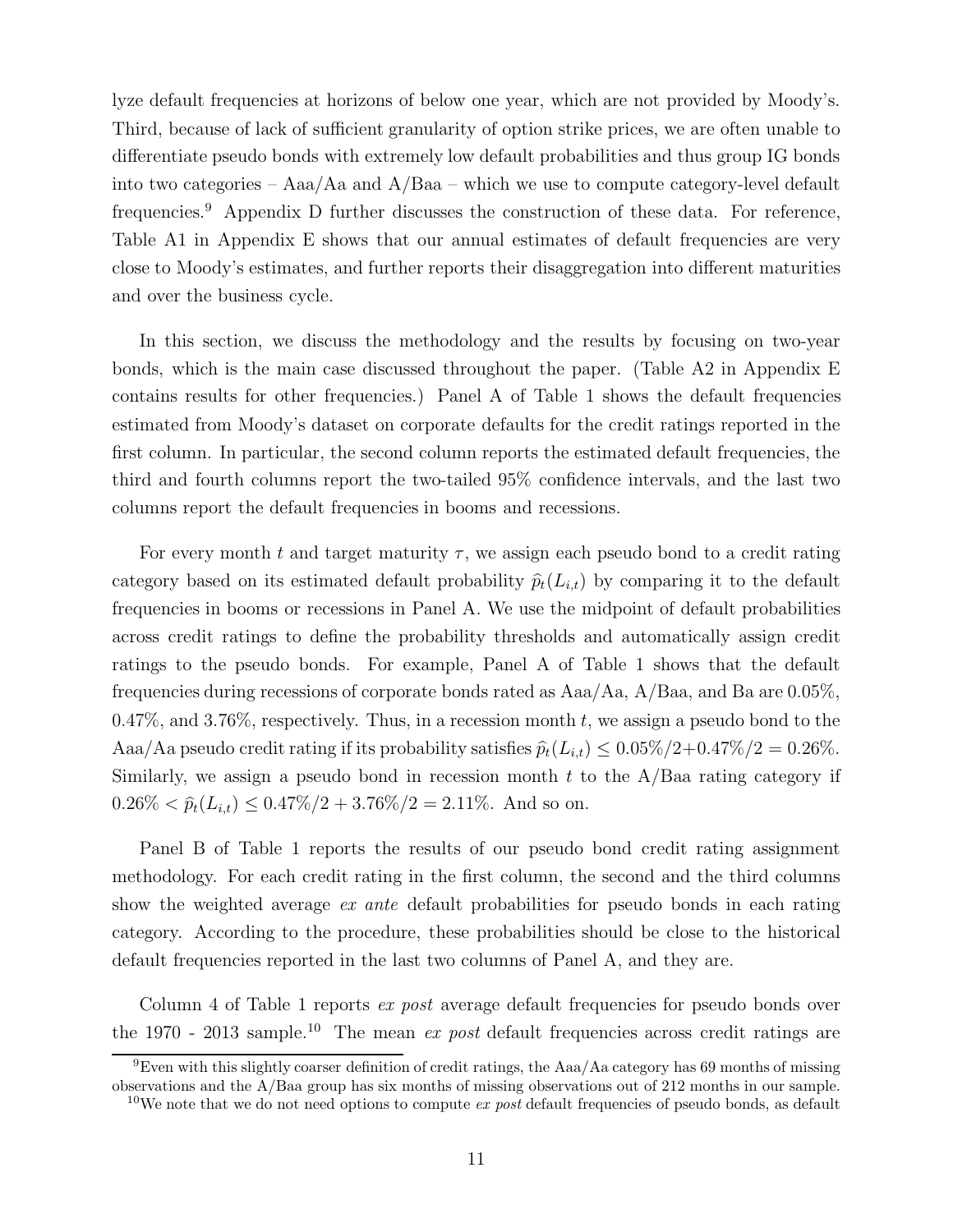larger than the target ex ante probabilities in Columns 2 and 3, but they are not statistically distinguishable from one another, as the 95% confidence intervals reported in Columns 5 and 6 are rather wide. These wide confidence intervals underscore an important point about SPXbased pseudo bonds. Namely, because we construct pseudo bonds from a single fictitious firm that has only SPX shares as assets, we do not have a cross-section of firms over which to average default events. We only have one time series of assets  $(i.e., the SPX)$  for our firm, and the difference across pseudo bond default frequencies only reflects different leverage ratios of that single fictitious firm and not different firms with different assets. So, the mean ex post default rate is noisy, and the confidence intervals are large.<sup>11</sup> Section 5.4. considers pseudo bonds issued by multiple, different pseudo firms and there we find ex post default frequencies and confidence intervals that are an order of magnitude smaller on the same sample thanks to the diversification effects across pseudo bonds (see Panel A, Table 5).

The second-to-last column in Panel B of Table 1 reports the average moneyness of the options used  $(K/A)$ . As is evident, the options used for highly rated pseudo bonds are deeply out-of-the-money to be consistent with a low probability of default. As noted and further discussed in the next section, we sometimes lack sufficient data to compute a default rate for the Aaa/Aa category at all because options so far out-of-the-money are excluded by our minimum liquidity filters (as discussed in Appendix C).

The last column of Panel B reports the average maturities  $\overline{\tau}$  of the options used across credit ratings. These averages are between 580 and 650 days (1.59 and 1.78 years) and are a bit smaller than the two-year (730-day) target mainly due to lack of data in the early part of the historical sample. Even so, the lower average maturity would bias the empirical results against us, as shorter maturities imply lower probabilities for the put options to end up in-the-money at maturity. Notwithstanding the shorter average maturity, we continue to refer to our pseudo bonds as two-year bonds for simplicity.

## 5. The Credit Spread Puzzle in Pseudo Bonds

In this section, we analyze the empirical properties of our pseudo bonds and compare them to those of real corporate bonds and those implied by the original lognormal Merton model.

at  $t + \tau$  only depends on whether  $A_{t+\tau} < K_{i,t}$ . Thus, for every month t and given estimates of  $\mu_{t,\tau}$  and  $\sigma_{t,\tau}$ , we can back out for each credit rating the threshold  $K_{i,t}$  so that the ex ante probability  $p_t(L_{i,t})$  matches the corresponding target default frequency in Columns 2 and 3.

<sup>&</sup>lt;sup>11</sup>Intuitively, out of our 44-year SPX sample we only have 22 independent observations over which we can compute default frequencies for two-year pseudo bonds. At this frequency, just one observation is sufficient to generate over 2% average default frequency, but with large standard errors.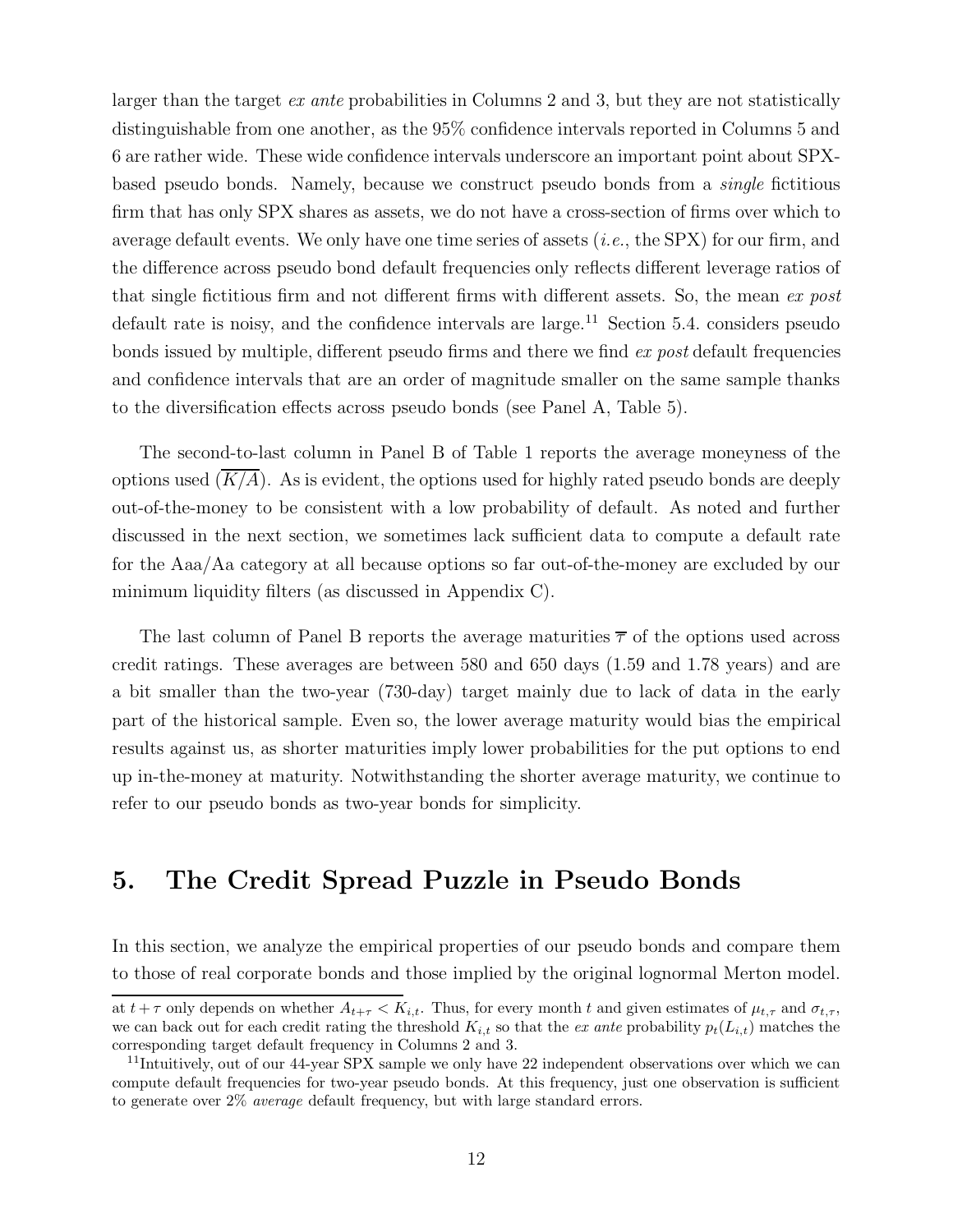We first illustrate our empirical results using only SPX-based pseudo bonds (Sections 5.1., 5.2. and 5.3.) and then turn to the empirical results using pseudo bonds based on individual stocks (Section 5.4.)

## 5.1. The Credit Spread Puzzle in Yields

Panel A of Table 2 reports summary statistics for our SPX two-year pseudo bonds in the 1996 to 2013 period. Each row corresponds to a different credit rating category (shown in the first column) based on the assignment approach discussed in Section 4.2.

Column two of Table 2 Panel A shows one of our main results –  $\dot{v}z$ , the credit spreads of two-year pseudo bonds display the same puzzle exhibited in real corporate bond spreads. The credit spreads of our pseudo bonds are large across all credit ratings (ranging from 0.54% for Aaa/Aa bonds to 5.17% for Caa- bonds) and are comparable to the credit spreads of actual corporate bonds shown in Panel B of Table 2. The match is especially close for bonds with high credit ratings. For instance, pseudo bond credit spreads for Aaa/Aa and A/Baa bonds are 0.54% and 1.31%, respectively, as compared to 0.68% and 1.33% for the same rating categories of real corporate bonds. By contrast, pseudo bonds exhibit somewhat lower credit spreads than real corporate bonds for lower credit ratings. For example, pseudo bonds with B and Caa- credit ratings show credit spreads of 3.67% and 5.17%, respectively, as compared to 6.20% and 12.13% for similarly rated actual corporate bonds. Section 6.2. shows that differential liquidity of pseudo and corporate bonds may help explain this difference.

The empirical credit spreads for both pseudo bonds and real corporate bonds are far higher than the credit spreads implied by the lognormal Merton model, whose values are reported in Panel C of Table 2. For Aaa/Aa and A/Baa bonds, the lognormal Merton model implies credit spreads of 0% and 0.04%, respectively, whereas for B and Caa- bonds the model implies spreads of 0.86% and 2.49%, respectively. These spreads stand in sharp contrast to those on both real and pseudo bonds. Table A3 in Appendix E shows that the same credit spread puzzle is apparent across the two sub-sample periods of 1996 – 2004 and  $2005 - 2013.$ 

Columns three and four of Table 2 report average credit spreads over the business cycle. Panel A indicates relatively large credit spreads for pseudo bonds both in booms and in recessions, showing that the high average credit spreads are not the result of occasional spikes during recessions but rather are a robust feature of the data. Similar results are visible for corporate bonds in Panel B, although average credit spreads during recessions are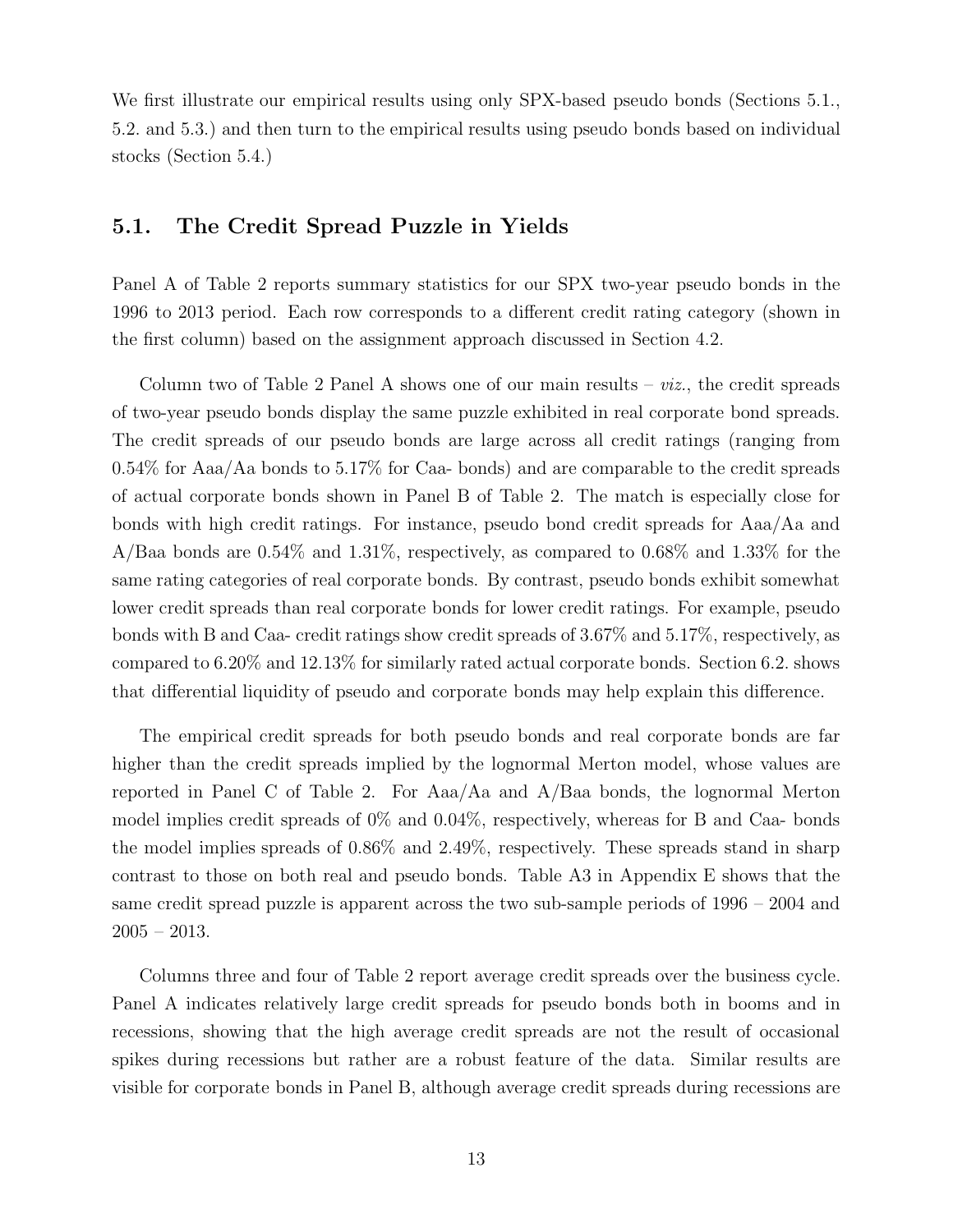a bit larger than for pseudo bonds. In both cases, average credit spreads are far higher than those implied by the lognormal Merton model as shown in Panel C.

How can we interpret our results? First, given that our pseudo bonds are based solely on observed market prices of U.S. Treasuries and put options, our empirical results are model-free. One possibility, however, is that our "credit rating procedure" miss-allocated pseudo bonds in credit rating bins that have higher probabilities of default than the target probabilities. Although this is a possibility, we believe it is unlikely the source of our results. As discussed, although the ex post default frequencies are indeed higher than the ex ante target probabilities, they cannot be statistically distinguished from one another. We find the same results about credit spreads, moreover, when we apply a similar allocation procedure to the case of individual options in Section 5.4., for which  $ex$  post default frequencies are much closer to the *ex ante* target probabilities and for which the confidence intervals are tighter.<sup>12</sup> Finally, because the pseudo bonds' credit spreads are mechanically computed straight from U.S. Treasury and put option prices, our results do not hinge on theories of corporate behavior that relate credit spreads to corporate governance, funding constraints, investments, uncertainty about default threshold, and the like.

Instead, our results are consistent with the large literature documenting that put options (especially out-of-the-money puts) are overpriced compared to the Black-Scholes-Merton lognormal model. Our results so far do not shed any light on whether that overpricing is rational (*i.e.*, risk-based) or behavioral (*i.e.*, overpaying for insurance). The novelty of our approach, rather, is to document that such overpricing of put options is consistent with observed spreads on actual corporate bonds. Our results thus suggest that the source of the credit spread puzzle may be better explained by the same forces that explain why put options are expensive. More importantly, we show that the basic insight of Merton (1974) that corporate securities can be viewed as a portfolio of safe bonds plus a short put is quite accurate even if the exact model specification (i.e., log-normal assets) is not.

Finally, we note that the results for the lognormal Merton model reported in Panel C of Table 2 correct for the influence of any bias generated by time-varying stock return volatility and/or the monthly sampling. In particular, all the statistics reported in Panel C are averages of the same statistics computed over 1,000 Monte Carlo simulations across 212

 $\frac{12}{12}$ As a robustness check, we also increased the volatility  $\sigma_{t,\tau}$  used to scale the distribution of shocks  $\epsilon_{t+\tau}$ by constant multiples  $\phi = 1.05, ..., 1.2$ , and used the modified volatility for all of our calculations. The effect is to shift down the cutoff points of the various pseudo credit ratings (so that a Aaa/Aa bond, for instance, requires options even further OTM). The credit spread puzzle is still robust even when we consider a large 20% increase in volatility, which leads to average credit spreads of 0.44%, 0.84%, 1.82%, 3.07%, and 4.68% for credit ratings Aaa/Aa, A/Baa, Ba, B, Caa-, respectively.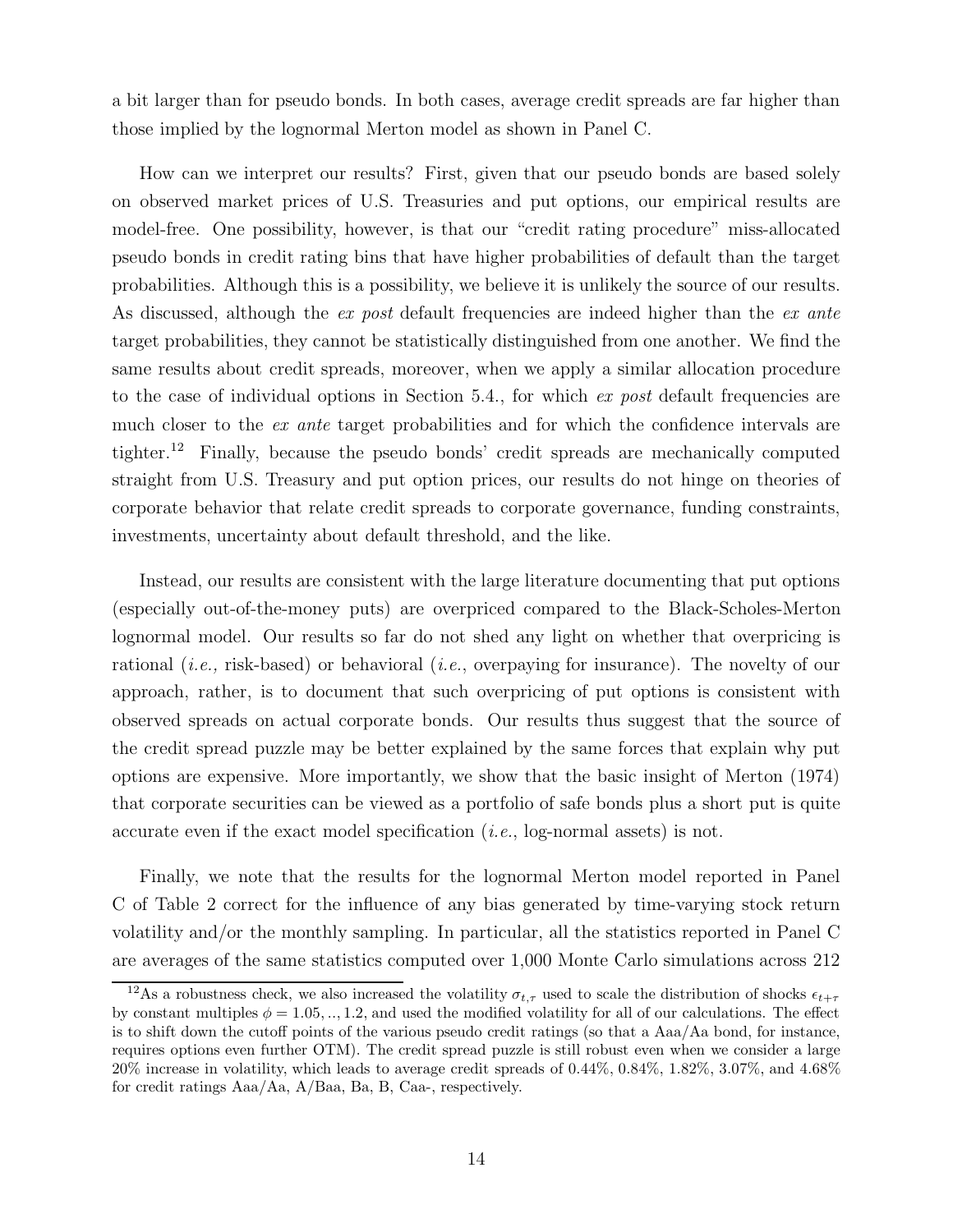months of asset values. Simulations are designed to replicate the  $GARCH(1,1)$  volatility and predictability found in the data. For each simulation of asset values, we use the Black and Scholes model (adjusted for a continuous dividend yield) to compute put and call prices across strike prices and then construct simulated bond values from these option prices. Employing simulations that feature time-varying volatility and predictability enable us to conclude that our empirical results in Panel A are not driven by our estimation of a  $GARCH(1,1)$  model, the fitting of predicting regressions, and/or the sampling of returns at the monthly frequency.

Figures 2 and 3 present graphical representations of the time series of credit spreads on pseudo bonds and actual corporate bonds, respectively.<sup>13</sup> The spreads of both pseudo bonds and corporate bonds skyrocketed during the 2008 financial crisis, and then returned to more normal levels by the end of the sample period. Both pseudo and corporate bond spreads also increased in 1998 around the time of the Asian and Russian macroeconomic crises. By contrast, pseudo bonds did not react significantly to the 2001 recession, whereas Ba-rated corporate bond spreads increased substantially during this period. Nonetheless, pseudo and corporate bond spreads still show significant comovement and have an average pairwise correlation of 35%.

## 5.2. The Credit Spread Puzzle in Excess Returns

In this section we take a different approach to the analysis of the credit spread puzzle and focus on pseudo bond excess returns instead of credit spreads. In particular, Proposition 1 (see Section 2.) provides us with testable hypotheses about the behavior of pseudo bond excess returns. We also compare our empirical results for pseudo bonds to the excess returns on actual corporate bonds.

### 5.2.1. Sharpe Ratios

We first examine the behavior of pseudo bond excess returns across credit ratings. Columns five to nine of Table 2 report summary statistics for monthly excess returns of pseudo bonds (Panel A), corporate bonds (Panel B), and the lognormal Merton model (Panel C). Consistent with the results discussed in the previous section, highly rated pseudo bonds display lower average excess returns (e.g.,  $0.14\%$  for Aaa/Aa) than lower-rated pseudo bonds (e.g., 0.35% for Caa-). Similarly, highly rated pseudo bonds exhibit lower volatility (e.g.,  $0.65\%$ )

 $13$ Figure 2 indicates that in the first part of the sample we do not have enough data to compute the spread of Aaa/Aa pseudo bonds. An insufficient number of deep out-of-the-money SPX options were available.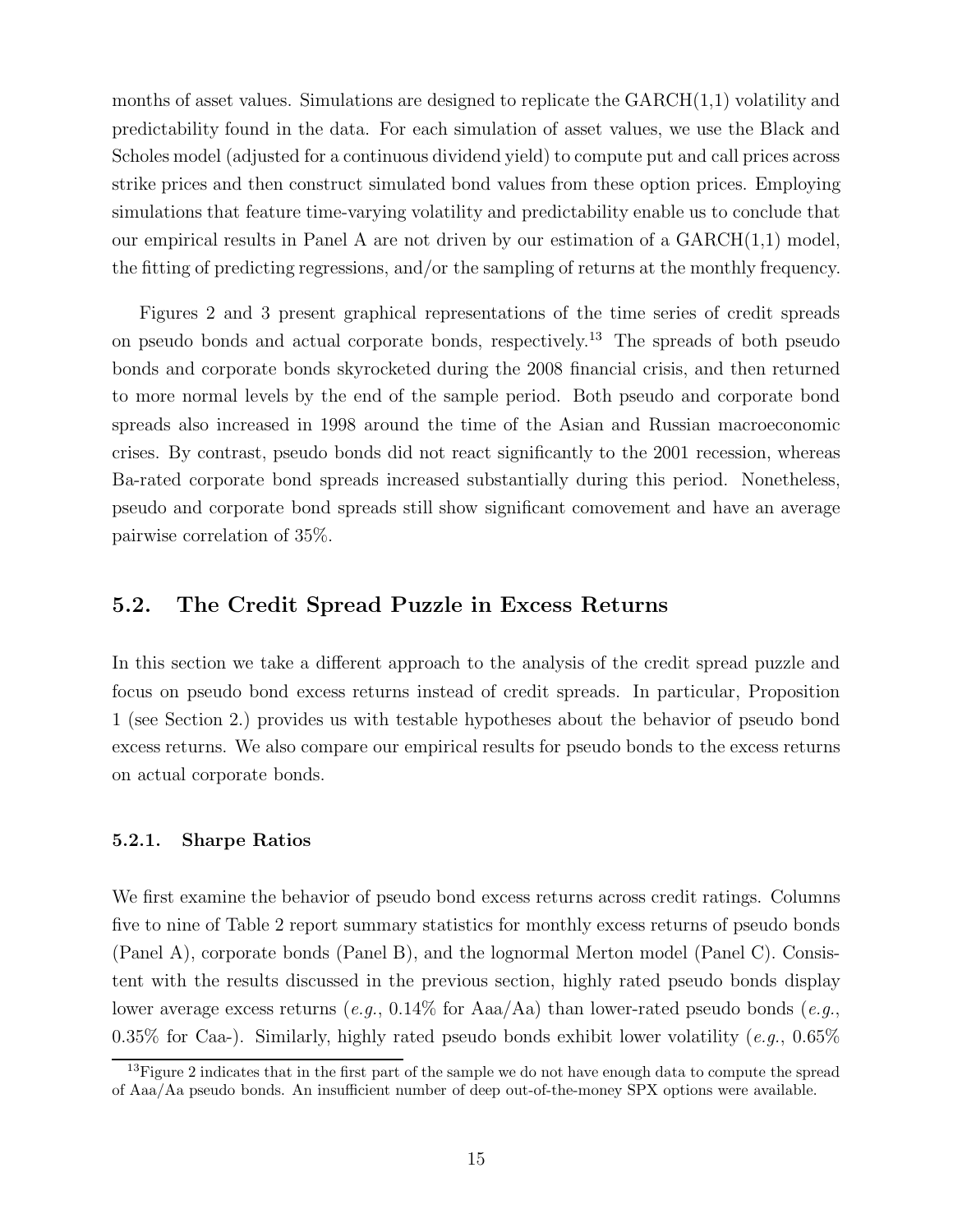for Aaa/Aa) than lower-rated pseudo bonds (e.g.,  $2.31\%$  for Caa-). Both results are qualitatively consistent with the predictions of the Merton model (Proposition 1.b) because both average excess returns and volatility are increasing in leverage  $K/A$ .

Sharpe ratios for pseudo bonds, however, exhibit an inverted U-shaped pattern that is highest at the A/Baa rating category (Sharpe ratio equal 0.30) and lowest at the Aaa/Aa (0.22) and Caa- (0.15) categories. These differences in Sharpe ratios of pseudo bonds are in contrast with the testable implications of the lognormal Merton model, which implies that all zero-coupon corporate bonds should have the same Sharpe ratio (see Proposition 1).

Panel B of Table 2 shows that actual corporate bonds also display higher excess returns and volatility for lower ratings, consistent with the Merton model. Similar to pseudo bonds (Panel A) and in contrast with the lognormal Merton model, however, real corporate bonds also have Sharpe ratios that differ across credit ratings, with the highest Sharpe ratio occurring for bonds with an intermediate credit rating  $(i.e.,$  Ba-rated bonds with a Sharpe ratio of 0.26).

Panel C of Table 2 shows that even taking into account the influence of time-varying volatility on return series and monthly sampling of returns, the lognormal Merton model does not produce the kind of returns displayed in the first two panels. In particular, average returns and volatility estimates obtained for the lognormal Merton model with Monte Carlo simulations have much smaller magnitudes than are apparent in the data, and the simulated Sharpe ratios exhibit higher values for highly rated bonds than for lower-rated bonds.

The last two columns of Table 2 contain two other important statistics of excess bond returns – skewness and excess kurtosis.<sup>14</sup> For both pseudo bonds and real corporate bonds, excess returns are leptokurtic, albeit with no obvious pattern emerging across credit ratings. By contrast, the skewness of excess pseudo bond returns is negative for HY pseudo bonds, whereas no such pattern is visible in the skewness of actual HY corporate bonds.

Table A3 in Appendix E shows the same summary statistics discussed above for the 1996–2004 and 2005–2013 subsamples and demonstrates that the credit spread puzzle in pseudo bonds appears to be a robust phenomenon across time.

<sup>&</sup>lt;sup>14</sup>Excess kurtosis refers to kurtosis in excess of three exhibited by the normal distribution.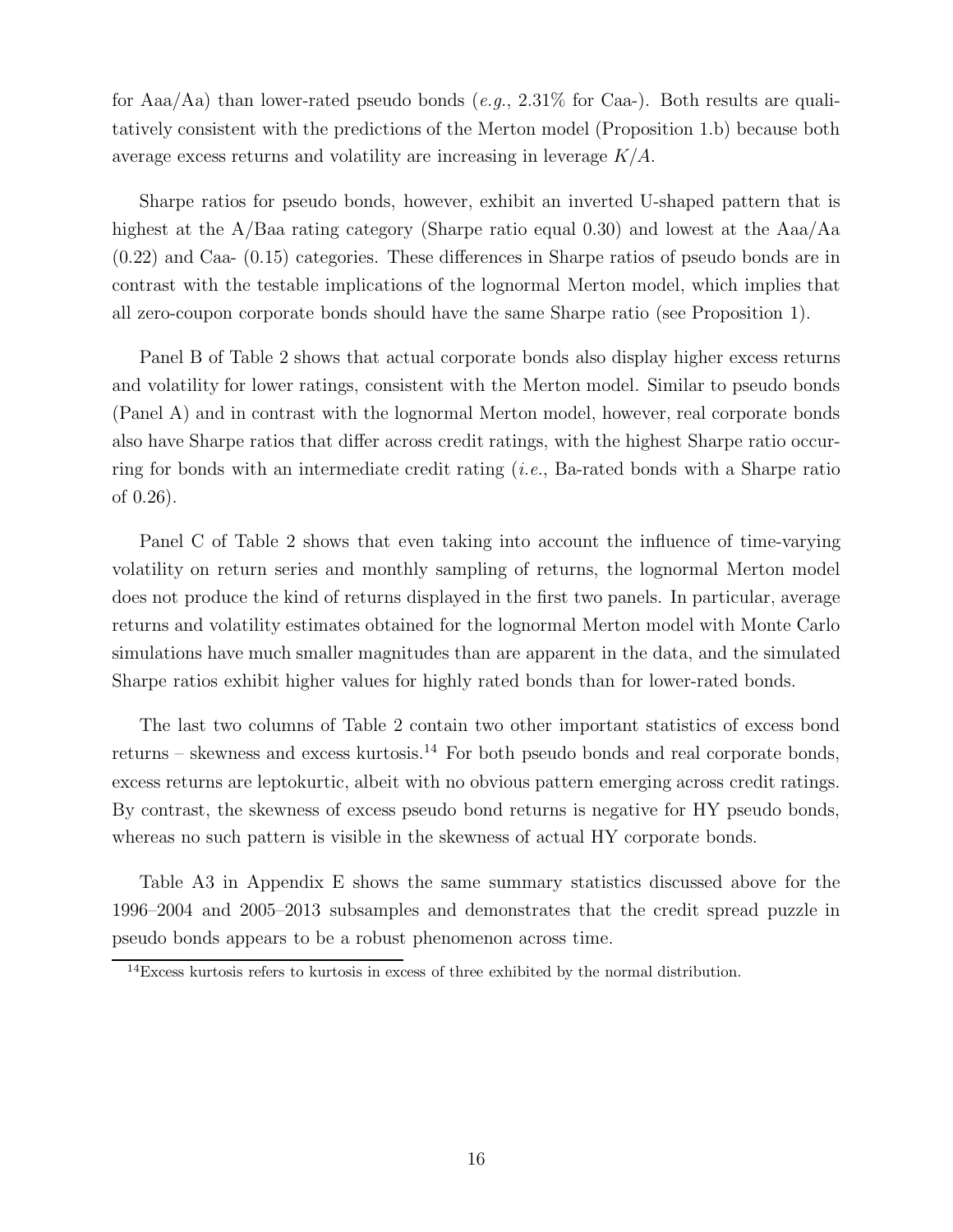### 5.2.2. Alphas and Betas

Our second set of return-based tests examine the determinants of excess bond returns in more detail. Specifically, the second and third columns of Table 3 report average excess returns and t-statistics by rating category. According to the lognormal Merton model, the average excess return on bonds should be explained by the firm's excess return on assets (Proposition 1). Because the market values of assets for actual firms are unobservable, we cannot analyze this relation empirically using real corporate bonds. But we can conduct such an analysis on our pseudo bonds, whose values are based on *observable* market values of our pseudo firm's assets. For both real corporate bonds and pseudo bonds, moreover, we can observe excess returns on equity and hence can perform the alternate test in Proposition 1.c and then compare results for corporate- and pseudo bond excess returns.

Specifically, we run the following monthly regressions and report the results in Table 3:

$$
R_{B,t}^e = \alpha + \beta \, R_{i,t}^e + \varepsilon_t
$$

where  $R_{i,t}^e$  denotes the excess return of bonds  $(i = B)$ , assets  $(i = A)$ , or equity  $(i = E)$ . For pseudo bonds, we observe both assets (*i.e.*, the SPX) and pseudo equity (*i.e.*, call options on the SPX). For actual corporate bonds, we only observe the firms' equity returns. The null hypothesis according to the lognormal Merton model is that  $\alpha = 0$ . We note that this null hypothesis holds only for instantaneous returns conditional on a given leverage ratio. To address that issue at least in part, we rebalance our portfolios monthly so that the leverage ratio  $K/A$  is relatively constant over our unit of observation. In addition, Panel C reports results from the simulated lognormal Merton model with time-varying volatility and predictability to analyze any potential bias in the average  $\alpha$  due to time variation in  $\beta$ .

Panel A of Table 3 shows that pseudo bonds display a significantly positive  $\alpha$  across credit ratings when excess returns are regressed on the pseudo firm's excess return on assets. The alphas are larger for lower credit ratings, ranging from 0.12% (Aaa/Aa) to 0.17% (Caa-) per month. The regression betas are also increasing with leverage and are strongly significant, with  $R^2$  values ranging between 18% (Aaa/Aa pseudo bonds) to 83% (Caa- pseudo bonds). Panel B shows that similar results obtain when we regress pseudo bond excess returns on pseudo equity excess returns (given by returns on corresponding SPX call options). Once again, alphas are significantly positive and larger for lower credit ratings, and regression betas are increasing with leverage. Both the betas and the  $R<sup>2</sup>$  of the regressions on pseudo equity, however, are lower than the results of the regressions on assets shown in Panel A.

The strong positive alphas that appear in Panels A and B suggest that the likely source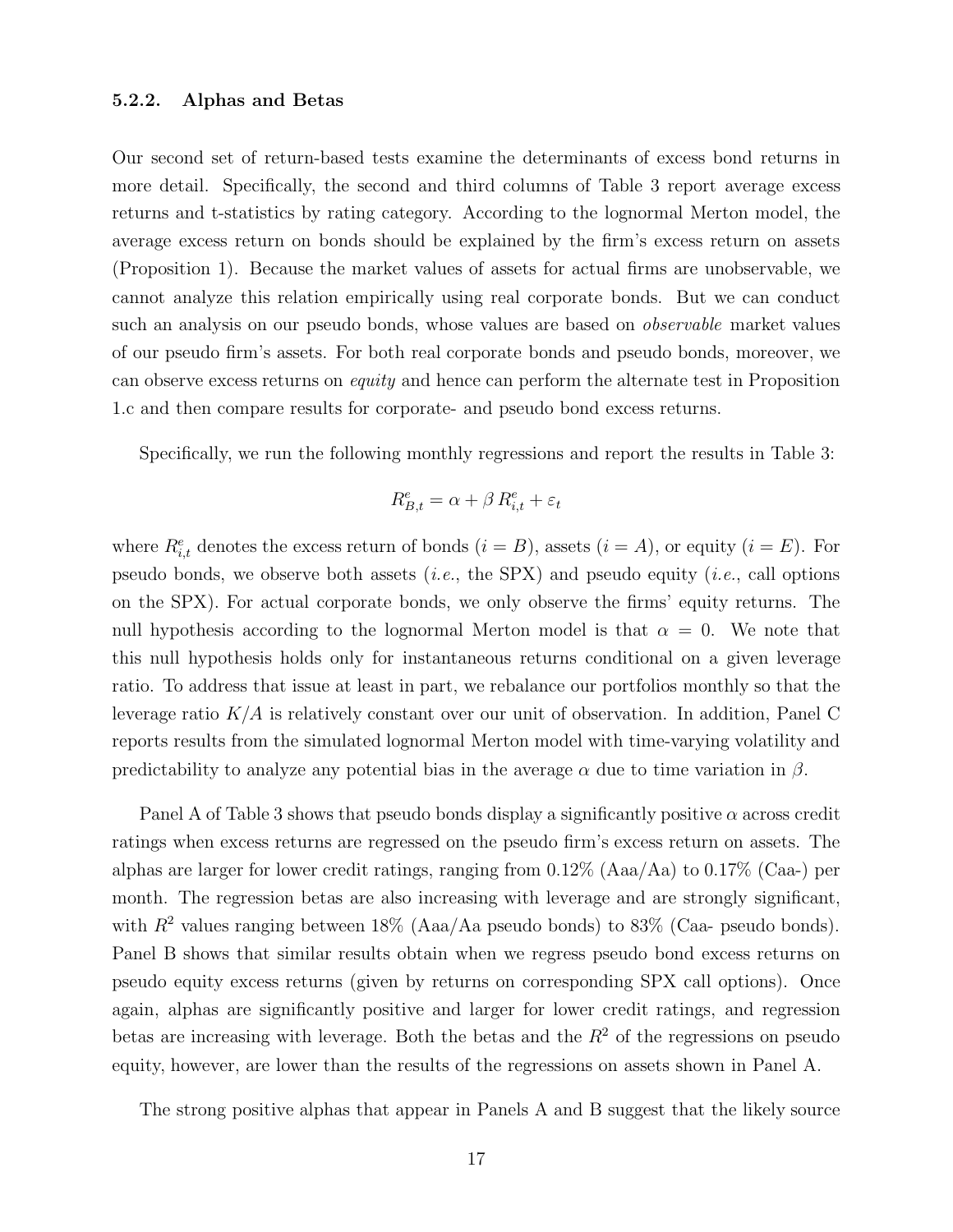of the credit spread puzzle for pseudo bonds is the existence of jump and volatility risk premiums that together push average excess returns (and therefore credit spreads) higher. Indeed, Appendix B discusses a simple extension of the Merton model that adds stochastic volatility and jumps to the dynamics of assets, and the evidence in Panels A and B is consistent with Proposition 2 in Appendix B in that regard.

Panel C of Table 3 presents the results of excess returns on actual corporate bonds regressed on excess pseudo equity returns. The results are similar to those for the pseudo bond regressions shown in Panel B. In particular, the corporate bond alphas (like the pseudo bond alphas) are positive and increasing in credit quality. For the most highly rated Aaa/Aa corporate bonds, alpha is a relatively low  $0.11\%$  (as compared to  $0.12\%$  for pseudo bonds). but, unlike the pseudo bond alpha, is not statistically significant. Actual corporate bond excess return betas with respect to equity are also similar to their pseudo bond counterparts and are significant.  $R^2$ 's are a bit smaller for real corporate bonds than for pseudo bonds, but, on average, are not small in magnitude. Overall, we see some strong similarities between the behavior of excess returns of corporate and pseudo bonds *vis-a-vis* excess equity returns.

Panels D and E of Table 3 show the same results as in Panels A and B, but for simulations of excess bond returns based on the lognormal Merton model (as discussed in Section 5.1.). When we run the same regressions based on simulated excess returns using the Merton model, the estimated alphas are much smaller than the alphas estimated using real and pseudo bonds and are not significantly different from zero. Betas are again increasing with leverage, but are much smaller than those estimated using the empirical observations.

Table A4 in Appendix E reports results from comparable excess return regressions on the two subsamples, 1996 – 2004 and 2005 – 2013. The results are generally similar to those for the full sample. One notable exception is that estimated alphas for both pseudo bonds and real corporate bonds are especially high and significant during the second subperiod (which includes the financial crisis), whereas they are not significantly different from zero in the first subperiod. This result makes sense in light of Proposition 2 from Appendix  $B - i.e.,$  the increase in the likelihood of a jump in the underlying assets reflected in the second subperiod seems to result in a correspondingly higher risk premium arising from heightened tail risk that manifests in the form of a higher estimated jump risk premium  $\alpha_B$  (see equation (15) in Appendix B).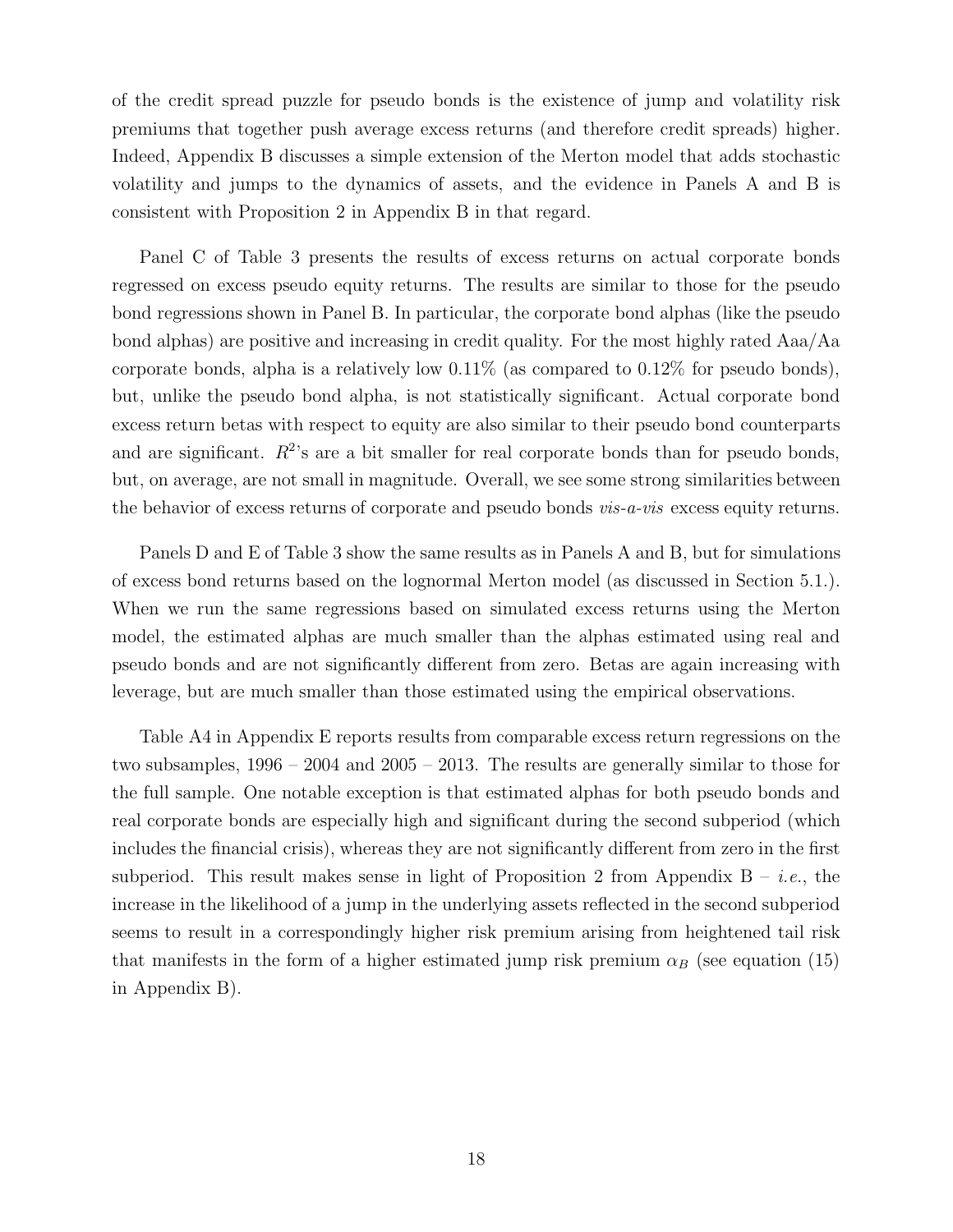## 5.3. Short-Term Pseudo Bonds

The previous sections focused on two-year pseudo bonds and corporate bonds. In this section we examine the term structure of credit spreads of pseudo bonds. Unfortunately, this exercise is hindered by two data limitations. First, higher-rated bonds in the  $Aaa/Aa$  and  $A/Baa$ categories have negligible historical default frequencies over short time horizons (i.e., 30 and 91 days). As a result, there is not enough granularity in available option strike prices to differentiate the default probabilities of Aaa/Aa pseudo bonds from A/Baa pseudo bonds. For such short maturities, we therefore combine all pseudo bonds with ratings of Baa or higher into a single IG credit rating bin. Second, we do not have reliable corporate bond data for maturities of less than 91 days. We thus rely instead on commercial paper ("CP") issued with original maturities of 270 days or less. Below-investment-grade CP, however, is not available in the data. As such, our actual corporate bond data includes no empirical observations for 30- and 91-day corporate debt with ratings of Ba or lower.

Panel A of Table 4 reports the term structure of credit spreads for pseudo bonds across credit ratings. Evidently, pseudo bonds display high credit spreads across maturities even for highly rated bonds. For example, IG pseudo bonds have credit spreads of 77, 64, and 69 bps at the 30-, 91-, and 183-day maturities, respectively. In addition, the term structure of credit spreads is mildly U-shaped across maturities, with higher credit spreads occurring for very short or long maturities and lower spreads for intermediate maturities.

Panel B of Table 4 reports similar results for corporate bonds. For comparison with pseudo bonds, we also report average credit spreads for IG bonds. Like pseudo bonds, highly rated corporate bonds display substantial credit spreads at short maturities and a mild U-shape across maturities. The magnitudes of the credit spreads, moreover, are similar to the pseudo bonds. Although we lack data on short-dated real corporate debt, the term structure nevertheless displays the same increasing pattern that we observe for pseudo bonds for maturities from six months to two years. The magnitudes are also comparable to the pseudo bonds except for very low-rated bonds (Caa-), which have much higher credit spreads than their pseudo bond counterparts.

Panel C of Table 4 displays the implied credit spreads from the simulated Merton model. Consistent with previous results in the literature and presented elsewhere in this paper, the simulated spreads implied by the lognormal Merton model differ dramatically from the empirical credit spreads for both actual and pseudo bonds. The effect is especially pronounced for short times to maturity, where the Merton-model-implied spreads are close to zero for all but the highest-risk credit rating category.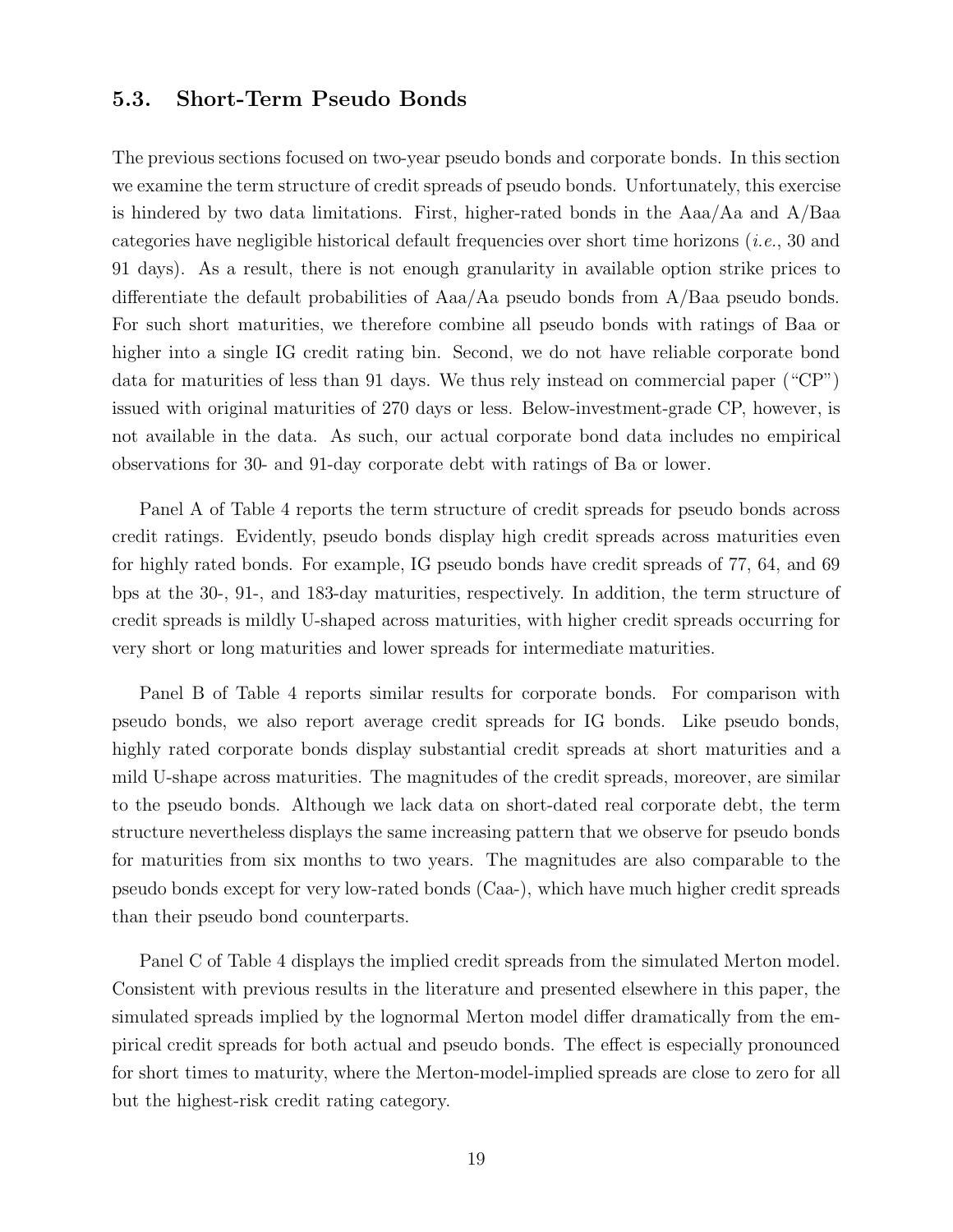Table A5 in Appendix E shows that short-term pseudo bond and real corporate bond excess returns display similar properties as those documented in Table 3 for the two-year bonds.

## 5.4. The Empirical Merton Model for Individual Firms

Our analysis thus far has been restricted to a single pseudo firm holding a single asset portfolio  $(i.e.,$  the SPX). Apart from the limitations of using a single fictitious firm, another potential issue about our methodology and inferences is that our pseudo firm's assets are systematic in nature, given that they only comprise shares of the S&P 500 portfolio of companies. Therefore, a legitimate concern is that the size of the pseudo bond credit spreads may be due to the specific and systematic nature of the assets held by our pseudo firm. In this section we address that concern by creating additional pseudo firms whose assets are shares of individual firms in the SPX.

Specifically, for each company in the SPX, we form a pseudo firm whose only assets are shares of that company. Each fictitious firm purchases those shares by issuing a zero-coupon bond and equity. As was the case for our hypothetical SPX-based firm, the value of the defaultable zero-coupon bond issued by each such pseudo firm is economically equivalent to the value of a safe risk-free zero-coupon bond minus the value of a European put option on the pseudo firm's stock. Given data on Treasuries and put options on individual equities, we perform the same analysis that we did for the SPX-based pseudo firm.

Two practical difficulties arise when we use individual firms for our analysis. First, individual firms' listed equity options are American (as opposed to SPX options, which are European). In its original form, the Merton (1974) model requires the underlying put option be European. Because of a potential early exercise premium, American options have prices at least as high (and usually higher) than European options. Given that a defaultable bond is short a put option, using data based on American instead of European options thus could bias the implied credit spread upwards. Because the practical construction of pseudo bonds in our methodology involves the use of deep out-of-the-money options, however, any such bias is likely to be small – *i.e.*, the early exercise premium for deep out-of-the-money options is relatively low, especially for short-dated options.

To verify that the early exercise premium has a negligible impact on our empirical results (which are based on American options), we use implied volatilities provided by OptionMetrics to convert American option prices into corresponding European option prices through the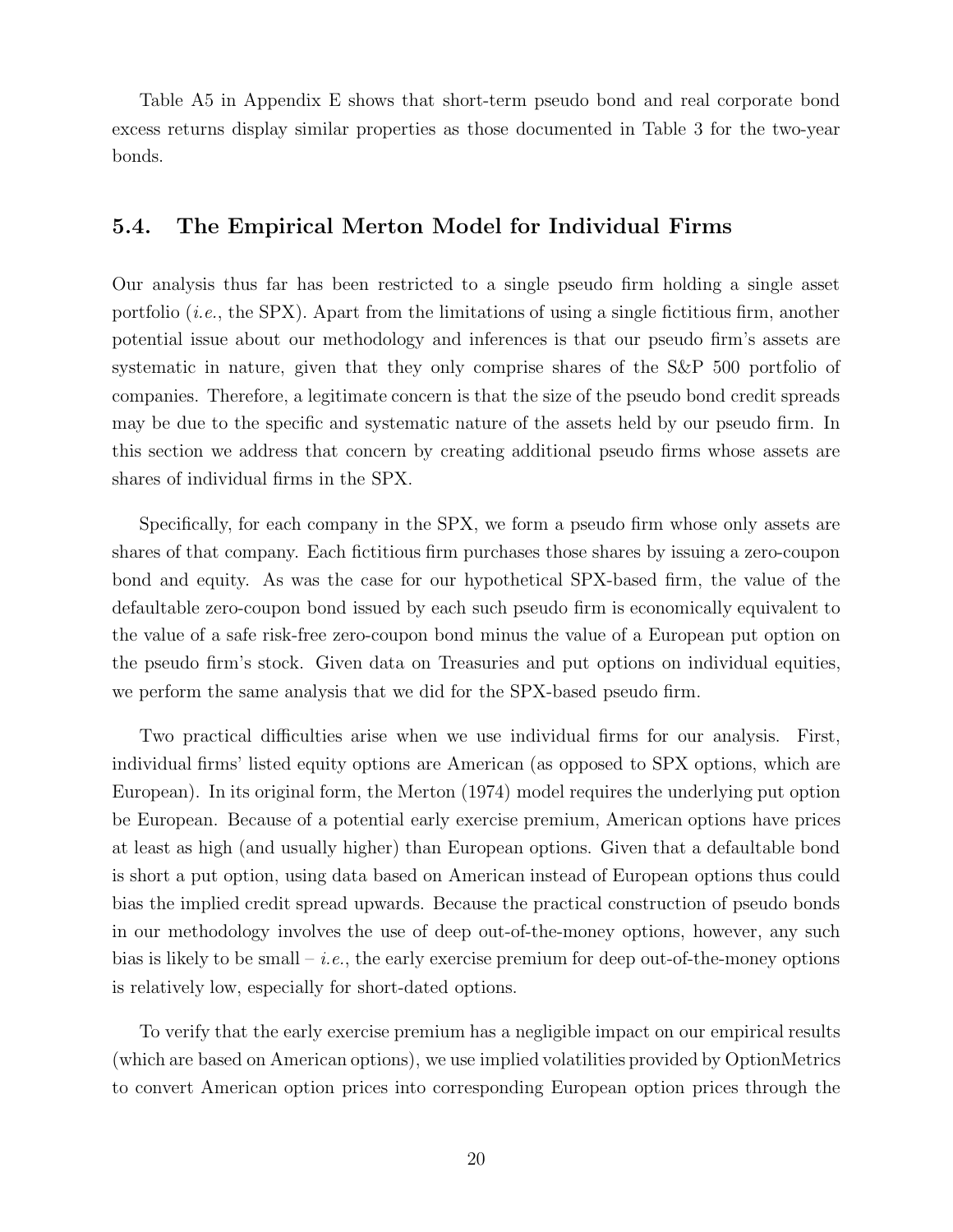Black and Scholes formula and then use the converted European option prices to test all of our calculations. The results of this robustness check (see Table A6 in Appendix E) are identical to those based on American options data directly. The results reported below thus rely on unadjusted American option prices.

The second difficulty stems from the issue of survivorship bias in the computation of model-free default probabilities. Specifically, consider the same procedure described in Section 3. when applied to individual firms. For each stock at time  $t$  we would consider the idiosyncratic shocks of its equity and use the histogram of those shocks to back out implied default probabilities and rating classifications. Clearly, that approach is conditioned on firms that are part of the index at t, and, as such, on firms that have "survived" and done sufficiently well to remain or be included in the index. The procedure thus skews the shock distribution to the right.

To avoid survivorship bias in the case of individual pseudo firms, for every  $t$  we consider the full cross-section of all firms underlying the SPX index before  $t$  (including those that dropped out of the index.) For each firm i and  $s < t$ , we use its previous-year return volatility and its unconditional average return (before s) to compute its normalized return shock. We then use the full empirical distribution of all these normalized shocks across firms i for all  $s < t$  to obtain the default probabilities for each bond of each individual pseudo firm j as of time t. In this computation, like before, for each firm j we scale the shocks by their unconditional means and previous-year volatilities. Given these individual default probabilities, we then assign credit ratings to each pseudo bond. Panel B of Figure 1 shows the histogram of resulting normalized shocks. Like the shocks in Panel A computed for SPX index, the shocks display fat tails.

Panel A of Table 5 reports historical default frequencies for the individual firms in our sample. The first column is the credit rating category, and the next three columns are the historical default frequencies of actual corporate bonds for the firms in our sample along with their two-tailed confidence intervals. The next three columns report the ex post default frequencies of our pseudo bonds at the two-year horizon, which are comparable to their ex ante targets. For the Aaa/Aa category, the ex post default probability is slightly higher than the ex ante results in the data, but the noise of the estimates is largely responsible for this difference, as can be seen from the large confidence interval.<sup>15</sup> The last two columns report the average leverage of pseudo firms in each of the credit rating categories  $(\overline{K/A})$  and the average time to maturity  $\bar{\tau}$ .

<sup>&</sup>lt;sup>15</sup>Indeed, because of the various filters, we only have 106 observations for Aaa/Aa bonds, 199 for A/Baa bonds, and the full sample of 211 observations for the other credit ratings.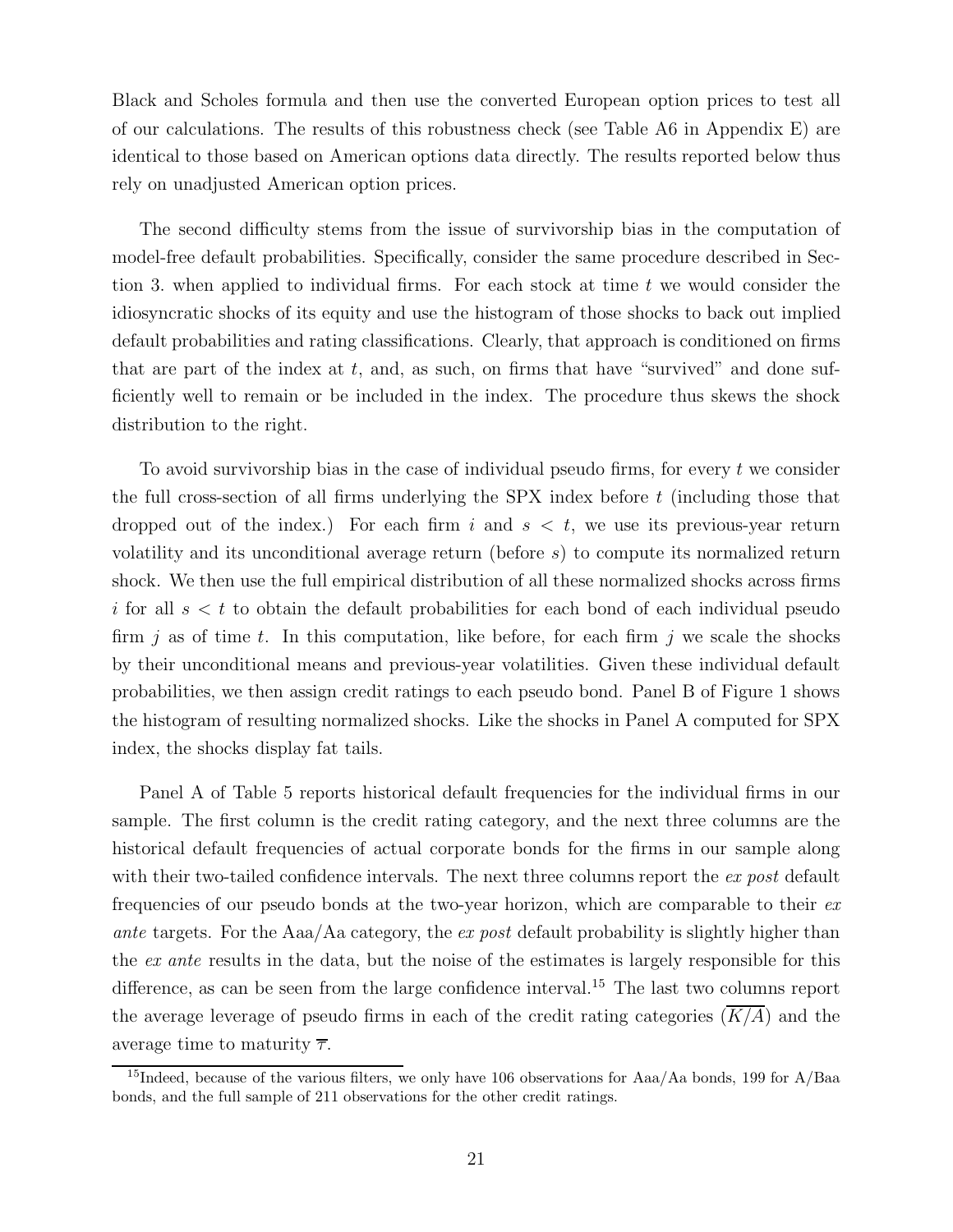Panel B of Table 5 reports the summary statistics of credit spreads and excess returns of pseudo bonds for each credit rating category. The average credit spreads of pseudo bonds calculated from individual pseudo firms are very similar to the credit spreads for pseudo bonds for the SPX-only pseudo firm. For example, Aaa/Aa and A/Baa-rated pseudo bonds issued by single-stock-specific pseudo firms have credit spreads of 0.89% and 1.23%, respectively, as compared to 0.54% and 1.31% for the SPX-only firm (as reported in Table 2). These credit spreads are all comparable to the real corporate bond credit spreads (0.68% and 1.33%, respectively, from Panel B of Table 2). In all cases, the pseudo bond credit spreads are far higher than those implied by the lognormal Merton model. The same result holds for other credit rating categories, as well.

Panel B also reports the summary statistics of the excess returns for each portfolio of pseudo bonds by credit rating category. Clearly, the properties of excess portfolio returns of pseudo bonds constructed from individual firms' securities are similar to those obtained based on SPX options as reported in Table 2. In particular, the average excess returns are higher for lower-rated pseudo bonds. With the exception of the Aaa/Aa category, volatilities are also higher for lower pseudo bond ratings. The Sharpe ratios, however, do not show any visible pattern (perhaps as a result of noise). The distribution of returns still appears to be leptokurtic and negatively skewed, as was shown for SPX-based pseudo bonds and actual corporate bonds.

Panel C of Table 5 reports the results of regressions of pseudo bond excess returns on average excess asset returns for each credit rating. In contrast to what we observed for pseudo bonds issued by the SPX-only pseudo firm, most of the returns on pseudo bonds issued by stock-specific pseudo firms can be explained by the average excess returns on assets – *i.e.*, the portfolio alphas are mostly statistically indistinguishable from zero. One possible reason for this difference may be the inherently less systematic nature of jumps or volatility in individual equities than in the SPX index itself (see Proposition 2 in Appendix B). Interestingly, however, in Panel D we see that the same regression of excess pseudo bond returns on excess pseudo equity returns generates a statistically significant alpha. This empirical finding suggests a potentially important role for discretization bias in inference about expected excess returns, possibly induced by the strong non-linearity of equity returns for levered firms. Panel C of Table 3 reported similar results for actual corporate bonds – i.e., real corporate bond alphas cannot be explained by the same corporate equity excess returns. The parallel between real corporate bonds and pseudo bonds is noteworthy. In the next section, we delve deeper into the source of pseudo bond and corporate-bond excess returns.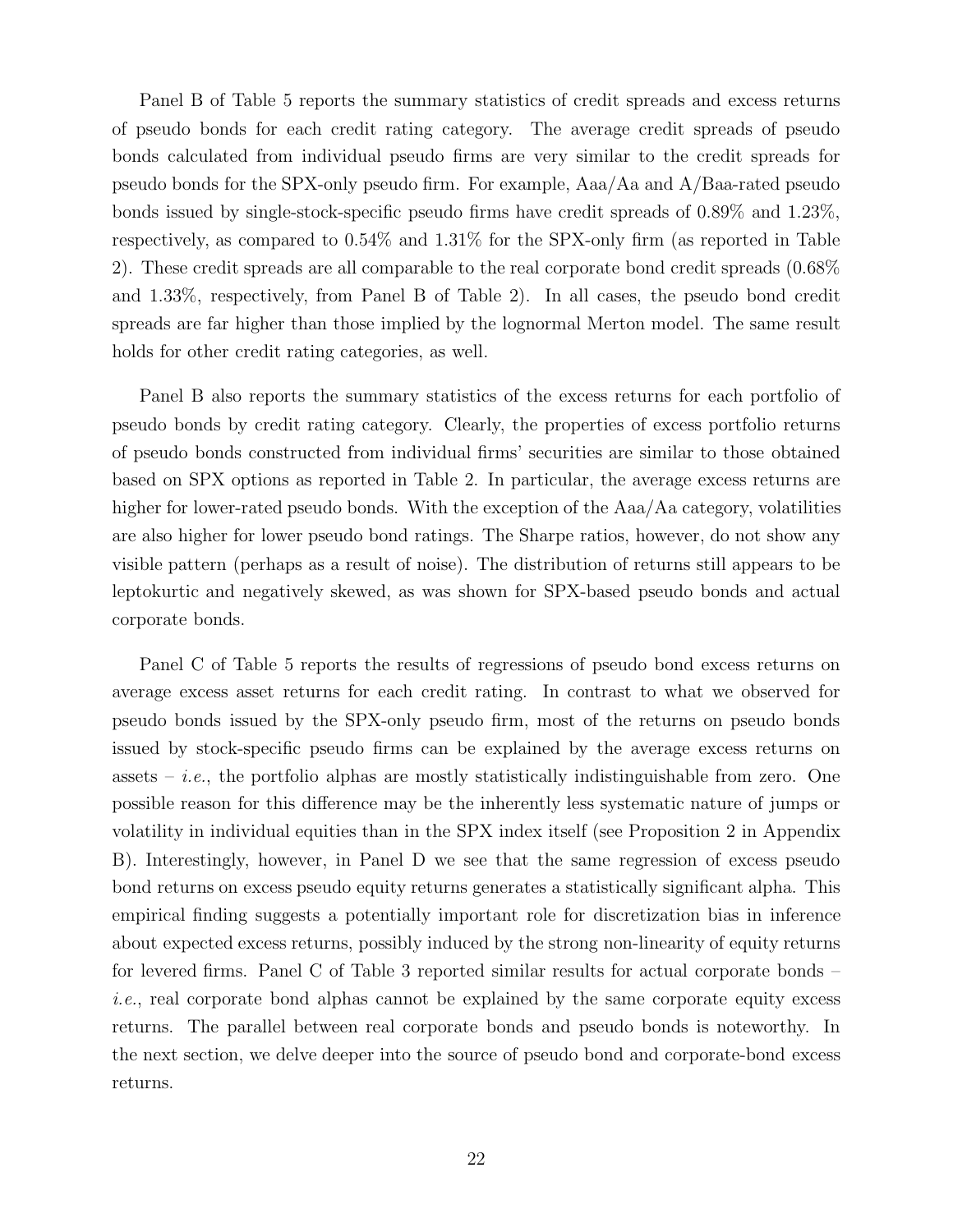## 6. Inspecting the Mechanism

The previous section documents a strong similarity between the behavior of pseudo bonds and real corporate bonds. In this section, we carry out additional tests on pseudo bonds and corporate bonds to highlight further similarities, and important differences, that can help us better understand the source of the credit spread puzzle.

### 6.1. Asset Pricing Tests

Given the results presented in Section 5., one question is whether or not the positive alphas for both pseudo bonds and corporate bonds may be explained by systematic risk factors. Accordingly, Table 6 examines whether a number of common risk factors help explain the positive estimated alphas in the pseudo bond and actual corporate bond portfolios.

We run the regression

 $R_{i,t}^e = \alpha_i + \beta_i \, RMRF_t + c_i \, TERM_t + d_i \, DEF_t + e_i \, dVIXSQ_t + f_i \, dTED_t + g_i \, Tail_t + \epsilon_{i,t},$ 

where  $R_{i,t}^e$  is the excess return on portfolio i,  $RMRF_t$  is the excess return on the valueweighted stock market portfolio,<sup>16</sup>  $TERM_t$  is the return on the long-term Treasury bonds in excess of T-bill rates,  $DEF_t$  is the return on the aggregate long-term corporate bond market portfolio from Ibbotson in excess of the return on long-term Treasury bonds,  $dVIXSQ_t$  is the excess return on the option portfolio that underlies the VIX index,  $dTED_t$  is the return on a portfolio that replicates the Treasury-Eurodollar ("TED") spread, and  $Tail_t$  is the return on the tail-risk factor of Kelly and Jiang (2014). All of these factors are constructed to mimic traded portfolios, thereby enabling us to interpret alpha as an excess return.<sup>17</sup>

Panel A shows the results for pseudo bonds based on the SPX-based pseudo firm. Even controlling for these six systematic risk proxies, the alphas are significant across credit ratings. In other words, these six systematic factors do not explain the average excess return of pseudo bonds. In terms of factor loadings, pseudo bonds load significantly on the market excess return, the  $TERM_t$  and the  $DEF_t$  factor, as well as the volatility factor  $dVIXSQ_t$ . The fact that the excess return on the aggregate corporate bond portfolio  $(DEF_{t})$  is significant in explaining pseudo bonds computed from U.S. Treasuries and SPX put options further demonstrates the close connection between the underlying common risk premium for

<sup>16</sup>We initially also included Fama-French SMB and HML factors. They did not help explain the alphas of these regressions, and so we left them out of the table for parsimony.

<sup>&</sup>lt;sup>17</sup>The VIX index is the square-root of the value of a portfolio of options. Thus,  $VIXSQ = VIX^2$  is effectively the value of a traded portfolio.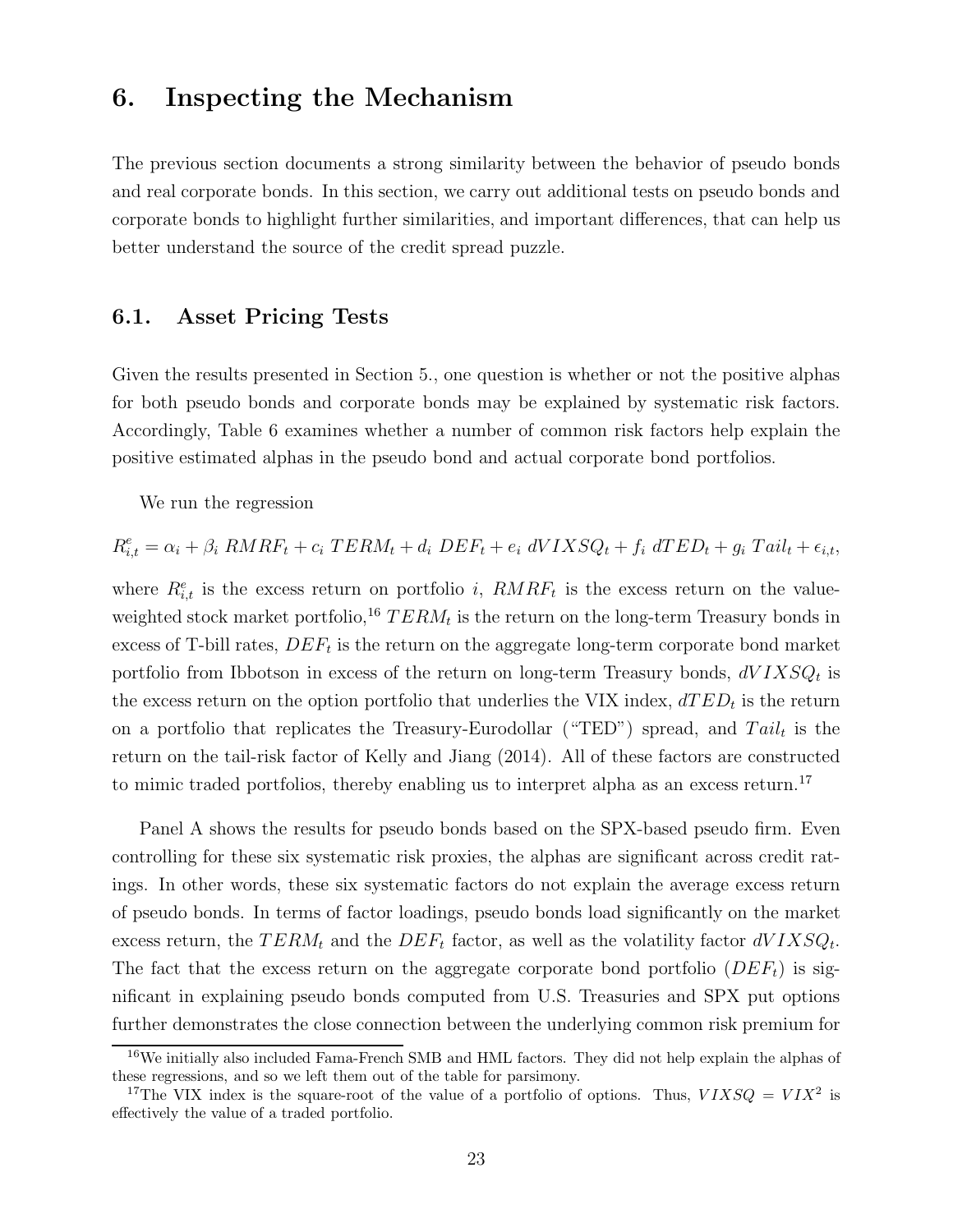pseudo bonds and corporate bonds. Somewhat surprisingly, the TED spread liquidity proxy does not seem to have much impact on pseudo bond returns.<sup>18</sup> One reason could be that the TED spread reflects variations in both liquidity and credit risk across corporate and government bonds, and, to the extent the TED spread is indicating credit risk over the sample period, the risk may already be reflected in other variables.<sup>19</sup> Tail risk, by contrast, enters significantly for some credit ratings, possibly due to the jump probability in the underlying SPX. Yet, the estimated alphas of pseudo bonds are still strongly significant, showing that there are other sources of risk not captured in the risk factors above.

Panel B documents the results for pseudo bonds created from options on individual stocks. The results are consistent with those in Panel A, except that now the tail risk factor is mostly statistically insignificant. This result is consistent with the earlier finding in Section 5.4. that jump risk seems to be less of a source of risk premiums for individual pseudo bonds. Still, alphas are strongly significant across credit ratings except for the Aaa/Aa credit rating. As shown in Panel C of Table 5, however, the pseudo bonds in the highest rating category do not display a significant average excess return to start as the category suffers from significant noise.

Panel C shows the results of similar regressions for real corporate bonds. Like Panels A and B, alphas are strongly significant across all credit ratings, showing that the proposed risk factors do not explain the corporate bonds' risk premia. The main explanatory variables for corporate bond excess returns are the term premium  $TERM_t$  and (not surprisingly) the corporate default risk factor  $DEF_t$ . The volatility risk factor  $dVIXSQ_t$  mostly enters negatively in the regressions (as in Panels A and B) but is not significant. The  $R^2s$  of the regressions, moreover, are far smaller for actual corporate bonds than for the pseudo bonds, perhaps due to the additional noise introduced by the lower liquidity of lower-rated corporate bonds.<sup>20</sup>

## 6.2. The Transactional Liquidity of Pseudo Bonds

Whereas the TED spread is generally considered a proxy for aggregate market liquidity, we can also follow Bao, Pan, and Wang (2011) and consider the Roll (1984) measure of transactional liquidity. Unlike the TED spread, the Roll "bid-ask bounce" is a measure of

<sup>&</sup>lt;sup>18</sup>Using the LIBOR-OIS spread instead of the TED spread did not significantly change our results.

 $19$ On the other hand, we also used the Pastor and Stambaugh (2003) factor and found similar results.

<sup>&</sup>lt;sup>20</sup>An interesting question is whether for each credit rating, our pseudo bond returns explain the real corporate bond returns. Except for the top credit rating Aaa/Aa, the slope coefficients of regressions of real excess bond return on SPX-based pseudo bond excess returns are significant. The  $R<sup>2</sup>$  of such regressions, however, are small and some of the alphas are significantly positive.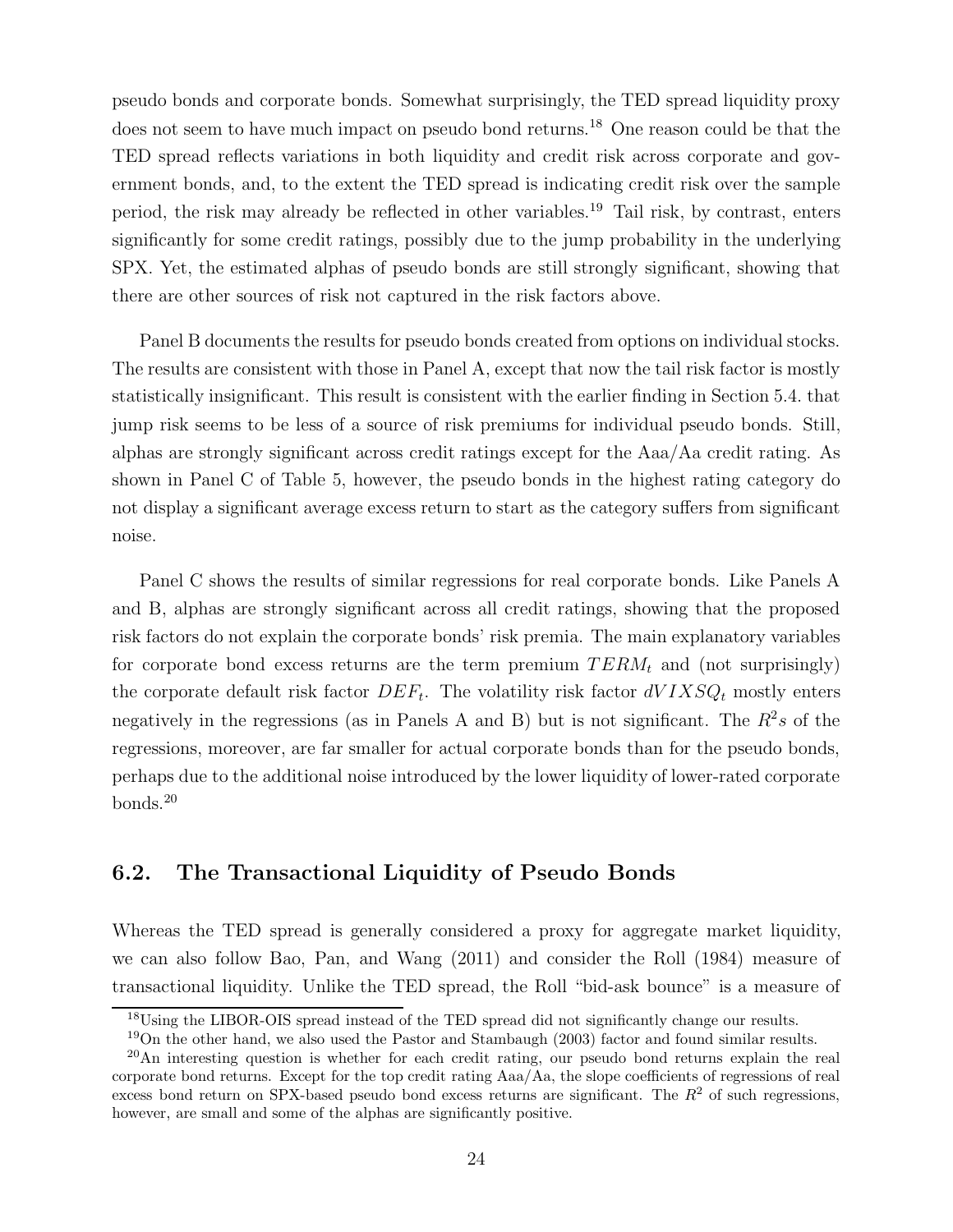transactional liquidity that reflects the degree to which traded prices bounce up and down (the logic being that large reversals indicate relatively less transactional liquidity and higher sensitivities of bid and offer prices to large orders). To quantify the bid-ask bounce, the Roll measure uses the negative autocovariance of log price changes.

Following Roll (1984), we compute the transactional market illiquidity measure for pseudo bond  $i$  in month  $t$  as

$$
Hliquidity_t = \sqrt{-Cov_t(\Delta p_{i,t,d}^{Bid \to Ask}, \Delta p_{i,t,d+1}^{Ask \to Bid})}
$$
(11)

where  $\Delta p_{i,t,d}^{Bid \rightarrow Ask} \equiv \log Ask_{i,t,d} - \log Bid_{i,t,d-1}$  and  $\Delta p_{i,t,d}^{Ask \rightarrow Bid} \equiv \log Bid_{i,t,d} - \log Ask_{i,t,d-1}.^{21}$ We compute the Roll measure for all pseudo bonds that have more than 10 return observations in a month. The portfolio-level Roll measure is computed by the kernel-weighted average of the pseudo bonds for which we can compute the Roll measure, where we again use the Gaussian kernel for calculating weighted returns. In addition to the Roll measure, we also compute the bid-ask spreads, calculated as  $(B_{i,t}^{Ask} - B_{i,t}^{Bid})/B_{i,t}^{Mid}$ . The portfolio bid-ask spread is the kernel-weighted average across pseudo bonds.

For corporate bonds, bid and ask spreads are not available. Thus, we only compute the Roll measure. Using the daily price observations, the Roll measure for corporate bond  $i$  in month  $t$  is computed by

$$
Hliquidity_t = 2\sqrt{-Cov_t(\Delta p_{i,t,d}^{Transaction}, \Delta p_{i,t,d+1}^{Transaction})}
$$
\n(12)

where  $p_{i,t,d}^{Transaction}$  is the log transaction price of corporate bond i on day d. We compute the Roll measure for all corporate bonds that have more than 10 return observations in a month.<sup>22</sup> As in credit spreads and excess returns, the Roll measure for a portfolio is the value-weighted average of the corporate bonds for which we can compute the Roll measure.

Table 7 shows the results. Comparing Panels A and B, we see that the liquidity of pseudo bonds based on the SPX is far higher than the liquidity of pseudo bonds based on individual stocks. Both the bid-ask spreads and the Roll (1984) illiquidity measure of the SPX-based pseudo bonds are about one fifth the size of those same measures computed for pseudo bonds from individual stocks. This is not surprising given that SPX options are far more liquid than most individual equity options.<sup>23</sup>

 $^{21}$ This formula slightly differs from Roll (1984) formula, which is used instead in equation (12) below, as for pseudo bonds we have available bid and ask prices. Thus, we can compute the round-trip trading cost without imputing a transaction to be performed at the bid or ask with 50-50 probability, a computational assumption in Roll (1984). We thank Jack Bao for pointing out the correct formula to us.

 $^{22}$ Daily transaction prices are obtained from Mergent FISD/NAIC and TRACE.

 $^{23}$ Panel A of Table 7 also shows that highly rated bonds are more liquid than lower rated bonds, which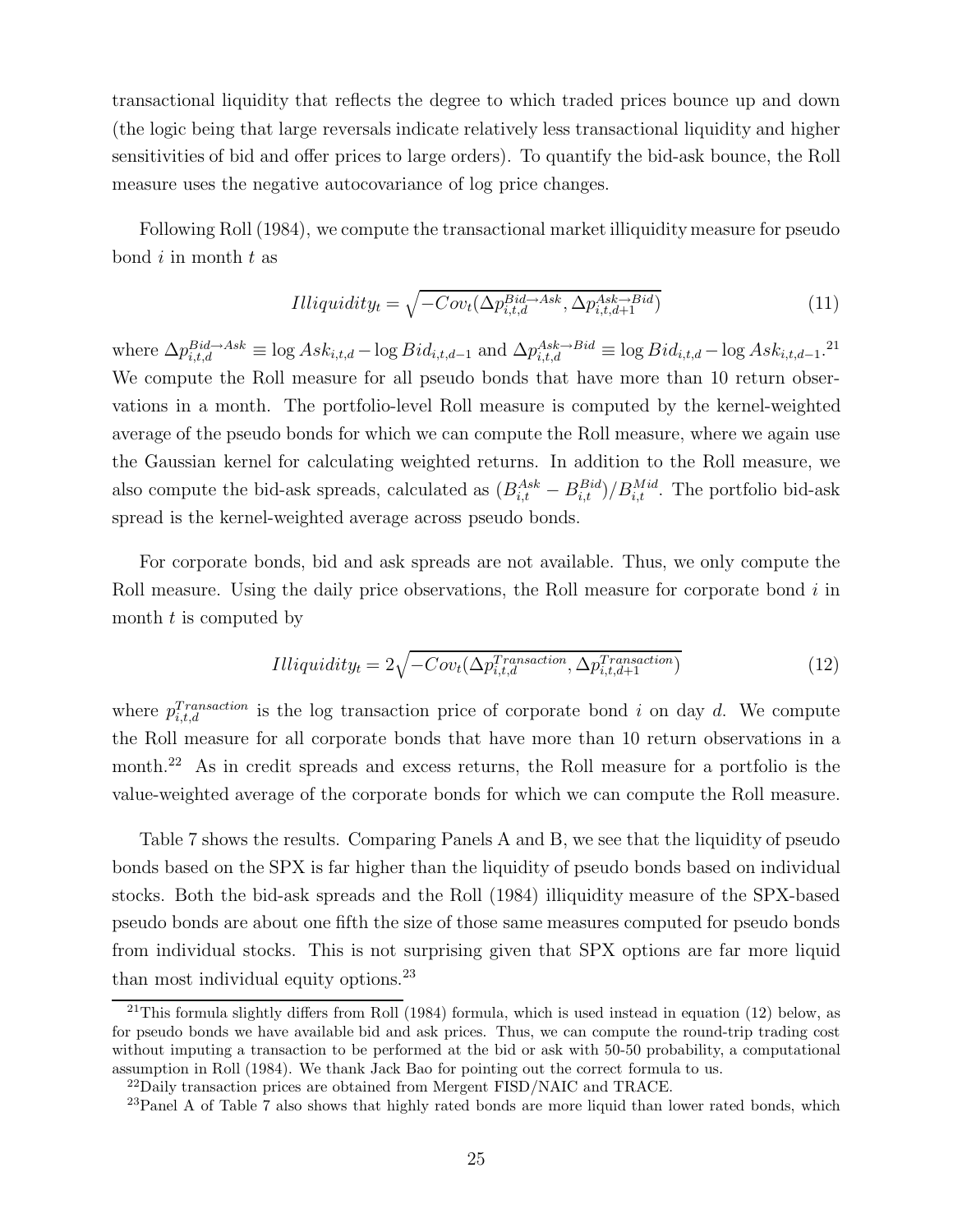Comparing Panels A and B to Panel C, it appears that pseudo bonds, and especially those based on SPX options, have far lower average execution costs and far greater transactional liquidity than real corporate bonds. The only exception is for the Aaa/Aa category in which transaction costs for corporate bonds are still higher but closer to those of pseudo bonds.<sup>24</sup> Pseudo bonds based on individual stocks have illiquidity measures that are somewhat closer to the ones computed for real corporate bonds, except for lower-rated bonds for which corporate bonds still show far higher execution costs (less liquidity). Interestingly, these lower-rated bonds also show the highest credit spreads compared to pseudo bonds. This difference between our benchmark option-based model and the observed credit spreads on HY debt may provide an indication of the illiquidity risk premium, which is about 6% on average for Caa- bonds. In other words, over half of the credit spread of HY corporate bonds may be attributable to transactional illiquidity.<sup>25</sup>

Overall, these results suggest that illiquidity alone is unlikely to be the source of the credit spread puzzle, given that especially our SPX-based pseudo bonds are far more liquid than corporate bonds and yet show similar credit spreads. Still, given that lower-rated corporate bonds are far more illiquid than comparable pseudo bonds, we can ascribe at least some of the difference in credit spreads for such bonds to a liquidity factor.

# 7. Applications of the Empirical Merton Model

The previous sections document that pseudo bonds and real corporate bonds are similar both in terms of credit spreads and excess returns. In the same spirit as the original Merton (1974) model, we can use our empirical Merton model as a laboratory to perform counterfactual experiments that would be hard or impossible to do in the real world. The benefit of our methodology is that our findings are extracted straight from the data without the filter of a parametric model. We offer here three applications for illustration, and leave more elaborate examples to future research.

may be surprising given that highly rated bonds use put options that are further out-of-the-money, and hence more illiquid. The reason for this result is that we follow Bao, Pan, and Wang (2011) and use log prices for our estimates of the Roll measure, and highly rated bonds have higher prices. Thus, highly rated bonds may have a lower "dollar" liquidity but a higher "percent" liquidity.

<sup>&</sup>lt;sup>24</sup>Interestingly, Aaa/Aa bonds have the highest  $R^2$  in our Table 6, and have loadings on TERM, DEF,  $dVIXSQ$  and  $dTED$  that are significant and with the intuitive signs.

<sup>25</sup>A future study might examine this issue further by using more liquid credit default swap spreads to construct implied bond prices and returns and comparing the results to those presented here for cash bonds.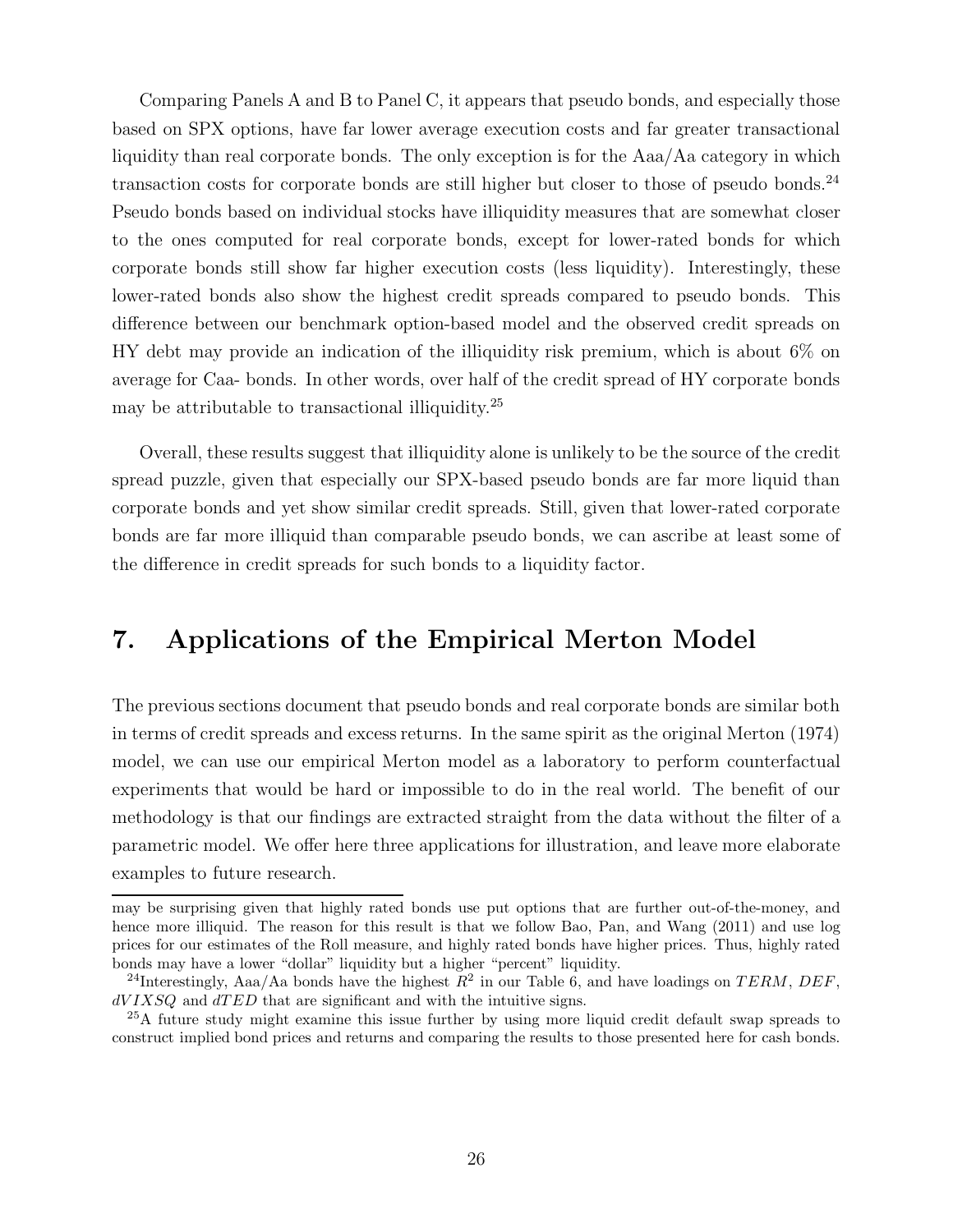## 7.1. Credit Spreads and Frequency of Credit Rating Revisions

In previous sections, we assign a credit rating to each of our pseudo bonds every month. We then sort bonds on those credit ratings and form portfolios. In reality, of course, credit rating agencies do not assign corporate credit ratings at exactly a monthly frequency. Given the apparent strong reliance that many investors place on published ratings and the importance of potential clientele effects resulting from institutional portfolio constraints involving minimum credit ratings, an important question is how the frequency of credit rating assessments may impact  $ex$  post average credit spreads and excess returns.<sup>26</sup> To examine this question, we now assume that credit ratings are assessed at a lower (and exogenous) frequency – specifically, every three, six, and 12 months. We continue computing average credit spreads and bond returns at the monthly frequency.

Table 8 reports average credit ratings and summary statistics for pseudo bonds using these three new, lower-frequency credit rating assignment intervals. We can see in columns three and four that as we decrease the ratings frequency, average credit spreads become smaller during booms and substantially larger during recessions. Although a negative bias from less frequent credit ratings assignments in booms and a positive one in recessions seems intuitive, the size of the effects is surprising, especially during recessions. Still, as shown in column two, because booms last longer than recessions, the grand average credit spreads across credit rating categories are similar to average spreads based on a monthly rating assignment frequency. The only noticeable difference is at the very lowest credit rating (Caa-) for which the average credit spread moves from 5.17% at the monthly assignment frequency (Table 2) to 5.53%, 7.32% and 8.37% at the quarterly, semi-annual, and annual assignment frequencies, respectively. As first pointed out by David (2008), this result is likely due to the convexity that exists between credit spreads and leverage  $(K/A) - i.e.,$  time variation in market values of underlying assets  $A_t$  over longer periods generate an increase in the average credit spread, which is more pronounced for pseudo bonds closer to at-the-money (high  $K/A$ ).<sup>27</sup>

Table 8 also shows that average excess pseudo bond returns are smaller the more infrequent the credit-rating assignment. Again, this effect is likely due to a negative convexity effect – *i.e.*, the fact that bond prices are capped up when asset values A increase while they may decrease to zero when A decrease. Thus, over a longer period, the variation of asset

<sup>&</sup>lt;sup>26</sup>Our analysis of the empirical implications of the frequency of ratings assignments is not intended to be a proscriptive commentary on how often ratings "should" be assigned or re-evaluated. Indeed, rating agencies typically assign ratings based on a variety of considerations, not all of which immediately imply a simple rule for frequency of evaluations.

<sup>&</sup>lt;sup>27</sup>See also Federhutter and Schaefer (2014) for a discussion of this convexity issue and its impact on estimation of credit spreads.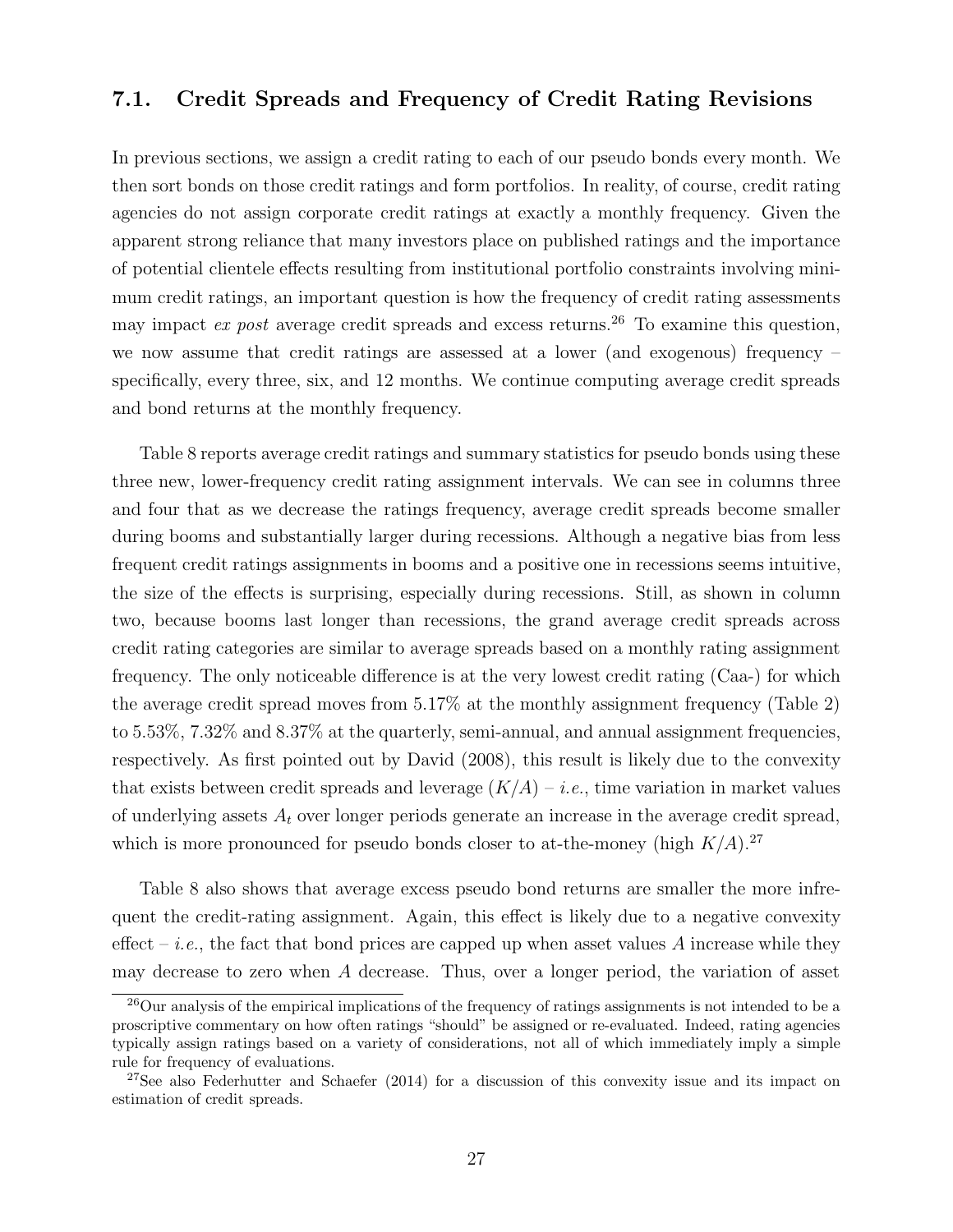value generates a negative convexity bias in average bond returns as the underlying asset moves away from the initial leverage ratio  $K/A$  that defines its credit rating at rebalancing time. The effect of such negative bias is large and affects all credit ratings, with the largest impact on relatively higher-risk bonds. For instance, the average excess return for Caa- bonds decreases from 0.35% when credit ratings are assigned at the monthly frequency (Panel A, Table 2) to 0.17% when credit ratings are assigned at the annual frequency (Panel C, Table 8). Indeed, the Sharpe ratio for bonds in that category drops to just 0.06 (despite the relatively high credit spread of 8.37%).

In sum, less frequent credit rating revisions generate two convexity biases that move in opposite directions: average credit spreads increase while average returns decrease, and these effects are especially large for the lowest credit rating categories.

## 7.2. Uncertainty about Asset Values and Credit Spreads

Our model-free approach can also be used to investigate the vexing issue of how uncertainty about asset values is related to credit spreads and bond returns (e.g., Duffie and Lando (2001), Yu (2005), Polson and Korteweg (2010)). All else equal, put option values are higher for larger amounts of uncertainty about underlying asset values. In the Merton framework, bonds (which include short put options) thus have prices that are decreasing in underlying asset uncertainty.

The empirical question, however, is the extent to which higher underlying asset uncertainty gives rise to higher credit spreads across different credit ratings. The question is complicated by the fact that a bond's credit rating should already take into account (at least to some extent) uncertainty in asset values – *i.e.*, firms with more uncertain asset values should have lower credit ratings, ceteris paribus. Thus, it is not obvious that firms in the same credit rating category with higher underlying asset uncertainty should exhibit higher credit spreads. This endogeneity issue is hard to resolve using real corporate bond data because  $(i)$  natural experiments are rare in which everything stays constant except uncertainty about underlying asset values, and *(ii)* asset value uncertainty is difficult to measure. Our model-free approach allows us to overcome both issues:  $(i)$  we assign bonds to credit rating categories according to a specific rule that holds constant most confounding variables and allows us to focus more specifically on asset uncertainty, and  $(ii)$  our options-centric approach enables us to measure the uncertainty of our pseudo firms' asset values by analyzing volatilities of the assets underlying the options on which we rely.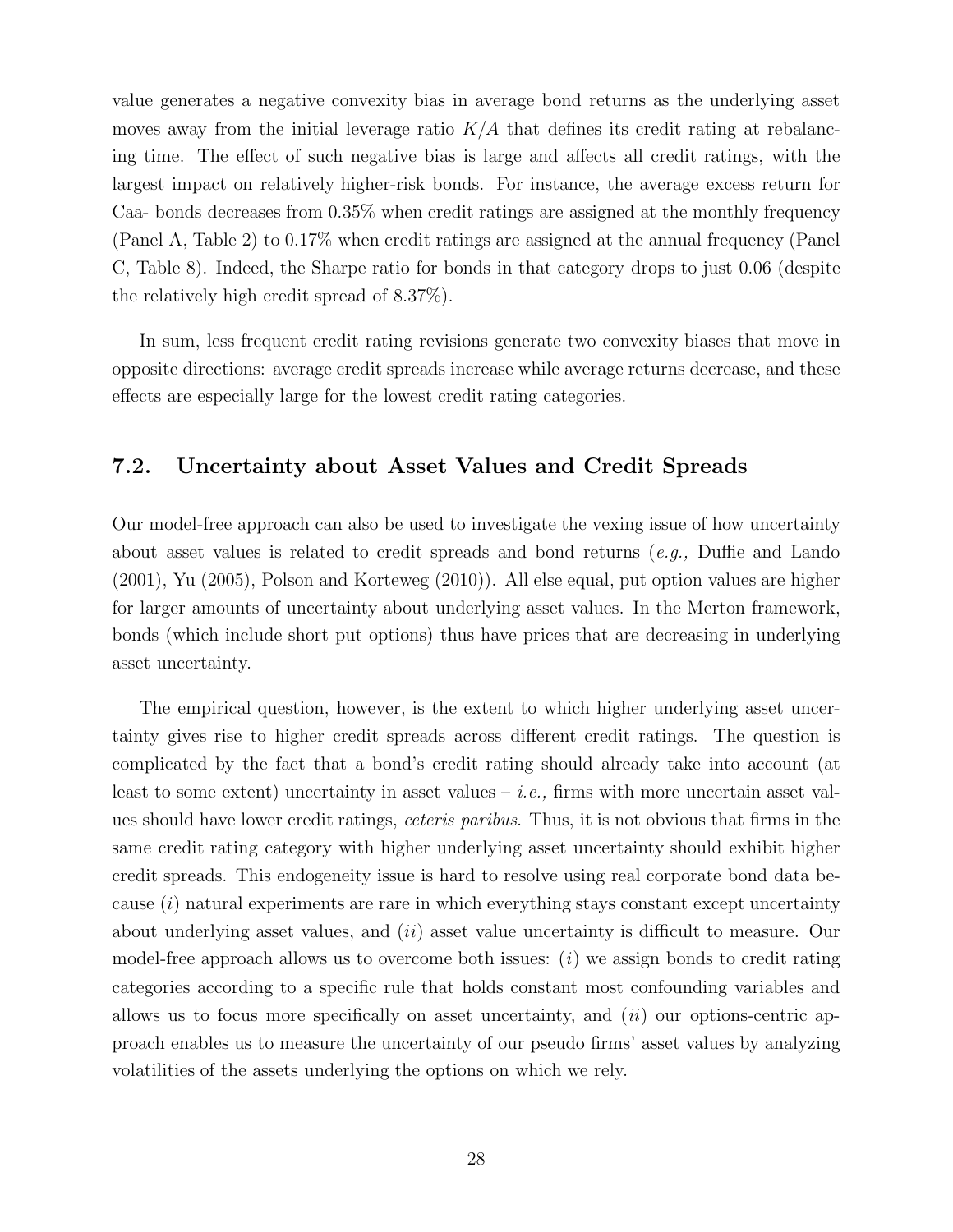Consider the pseudo bonds computed from individual stocks included in the SPX index, as in Section 5.4. For each time  $t$ , we sort individual firms' pseudo bonds according to their pseudo credit rating. For each credit rating category, we then sort pseudo bonds into low, medium, and high asset volatility categories. For each credit rating/volatility combination, Table 9 reports pseudo bonds' average credit spreads (Panel A), excess returns (Panel B), leverage  $K/A$  (Panel C), and underlying asset volatility (Panel D).

Panel A indicates that for all rating categories, credit spreads for pseudo bonds with high-volatility assets are higher than spreads on pseudo bonds with low-volatility assets. The net effect of higher underlying asset uncertainty thus is indeed a higher credit spread, even after taking into account the endogenous effect that higher uncertainty translates into lower average leverage  $K/A$  to qualify for a given credit rating (Panel C). The magnitudes are large, moreover, especially for lower-rated bonds. For instance, a Ba-rated pseudo bond has 1.65% spread in the low-volatility bin but a 2.37% spread in the high-volatility bin. These magnitudes are close to the difference in average credit spreads between A/Baa and Ba rated bonds, as shown in Table 2. The pattern of average excess returns mostly mimics the pattern of credit spreads, although noise in the data may at times generate different particular patterns.

Panel C shows the intuitive fact that, conditional on individual credit ratings, high underlying asset volatility corresponds to lower leverage. Panel D provides a sense of the difference in average asset volatility within credit ratings. For instance, the difference in volatility for Aaa/Aa credit rating is relatively small – only safe assets make it into the high credit quality bin. By contrast, the difference in asset volatility for lower-rated pseudo bonds can be substantial – e.g., from  $25\%$  to  $44\%$  for Caa- bonds.

## 7.3. Pseudo Bank Rollover Risk and Capital Requirements

As a final application of our empirical approach to the Merton model, we study the rollover risk and capital requirement of a pseudo bank that lends money to the individual pseudo firms whose assets are based on the stocks of SPX constituent companies. Specifically, a hypothetical bank that issues short-term debt  $(e.g.,$  demand deposits and CP) to finance the extension of longer-dated zero-coupon commercial loans can be viewed as purchasing pseudo bonds from the firms to which it is extending credit. To analyze the impact of maturity transformation and rollover risk, we assume that the pseudo bank issues debt with only one month to maturity (see Figure 4 for a schematic representation of the pseudo bank). Given the empirical properties of monthly pseudo bond returns, we can evaluate the pseudo bank's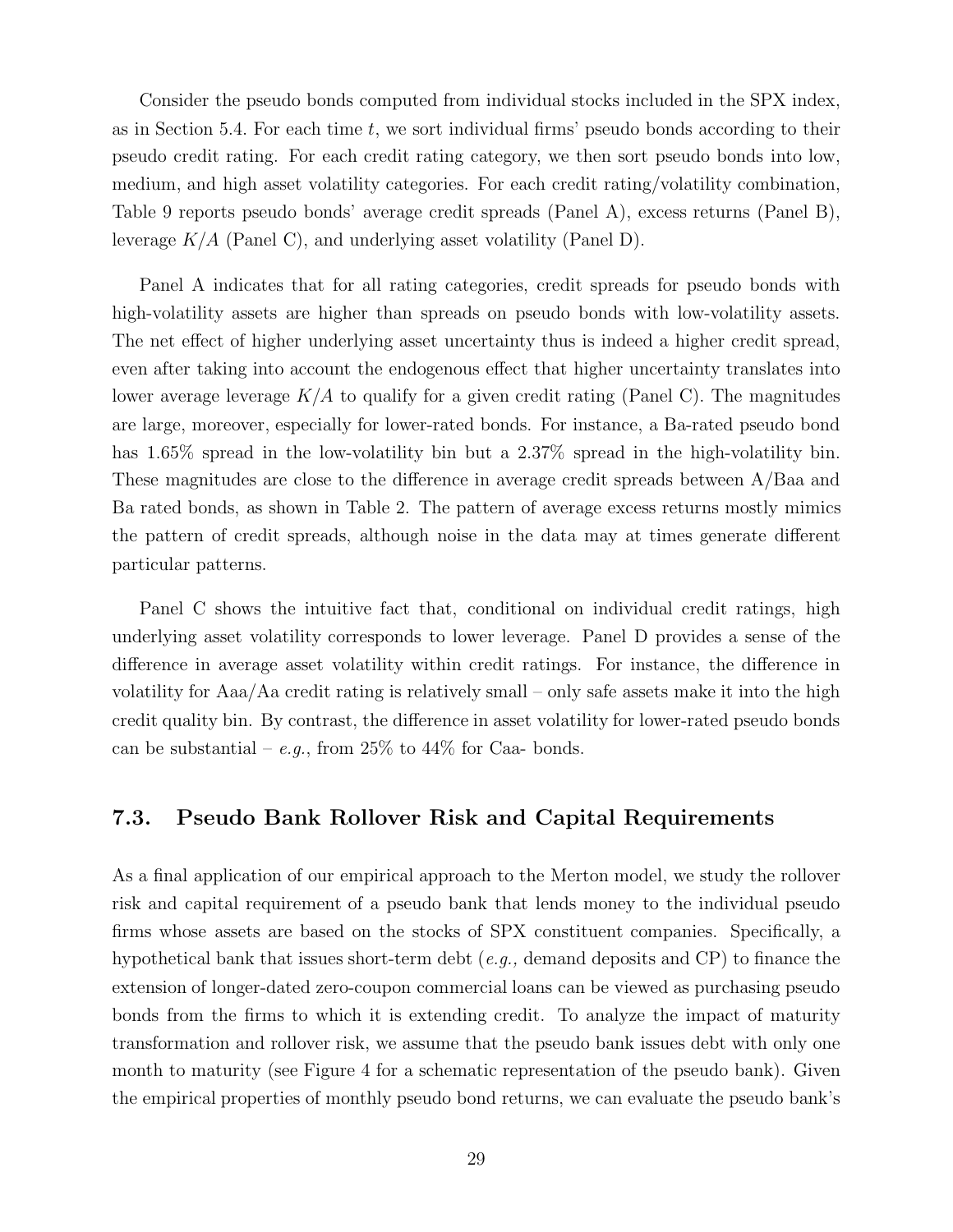own probability of default.

In particular, suppose that the pseudo bank defaults if the market value of its assets are below the face value of the bank's debt when that debt matures. For every  $t$ , default thus occurs if  $A_t^{Bank} < K_{t-1}^{Bank}$ , where  $K_{t-1}^{Bank}$  is the total face value of short-term debt issued by the pseudo bank in previous month  $t-1$ . Given that the bank's assets are made of a portfolio of pseudo bonds issued by the bank's pseudo firm borrowers, we have  $A_t^{Bank} = A_{t-1}^{Bank}(1 + R_{t-1,t}^{Port})$ , where  $R_{t-1,t}^{Port}$  is the return on the portfolio of bonds between  $t-1$  and t. Therefore, the requirement for one-month survival for the bank is  $R_{t-1,t}^{Port} > -(1 - \frac{K_{t-1}^{Bank}}{A_{t-1}^{Bank}}) = -(1 - L_{t-1}),$ where  $L_{t-1}$  is the bank's leverage ratio at  $t-1$ . We want to find the minimum equity capital the bank has to have to keep the probability of failure at t small – *i.e.*, we want to find L such that  $Pr(R_{t-1,t}^{Port} < -(1 - \overline{L})) = \alpha$  for some small probability  $\alpha$ .

We consider three types of pseudo bond portfolios that make up the assets of the pseudo bank. The first is an "All " portfolio consisting of a portfolio of pseudo bonds diversified by maturity and credit rating. In addition, we consider IG and HY portfolios that contain only pseudo bonds with credit ratings above (and equal to) or below Baa, respectively. Although the IG and HY portfolios are distinguished by credit quality, we assume that both portfolios are diversified across maturities. All of these pseudo bonds are issued by the individual hypothetical firms discussed in Section 5.4., and we assume the bank only extends one loan to each pseudo firm.

We construct our pseudo bank's loan portfolios to have approximately constant characteristics across the overall sample. We draw the maturities of our pseudo bonds from only three maturity bins – up to 273 days, 274 to 548 days, and 549 days or longer.<sup>28</sup> We also choose a minimum portfolio size  $N = 30$  to ensure some diversification benefits for the pseudo bank. Specifically, for every month  $t$ , for each firm and for each rating, we randomly choose one maturity bin per firm/borrower and select one pseudo bond as the bank's loan to that firm. Some firms may have no pseudo bonds with the selected maturity/credit rating combination, in which case the firm is not part of the portfolio. For the IG and HY portfolios, if the number of firms with the selected pseudo bonds is more than  $N$ , we average them and record the portfolio returns. Otherwise we have missing data for that month. For the "All" portfolio, if the number of IG firms is more than  $N/2$ , then we randomly pick the same number of HY bonds as IG bonds and compute bond returns of the overall portfolio. This methodology ensures that the "All" portfolio has an equal representation of IG and HY pseudo bonds.<sup>29</sup> We repeat this procedure for the overall  $1996 - 2013$  sample. In addition,

<sup>&</sup>lt;sup>28</sup>We choose these three maturity bins because they are equally well-populated across the overall sample. <sup>29</sup>This procedure avoids sample selection issues in which the "All" portfolio may end up with over-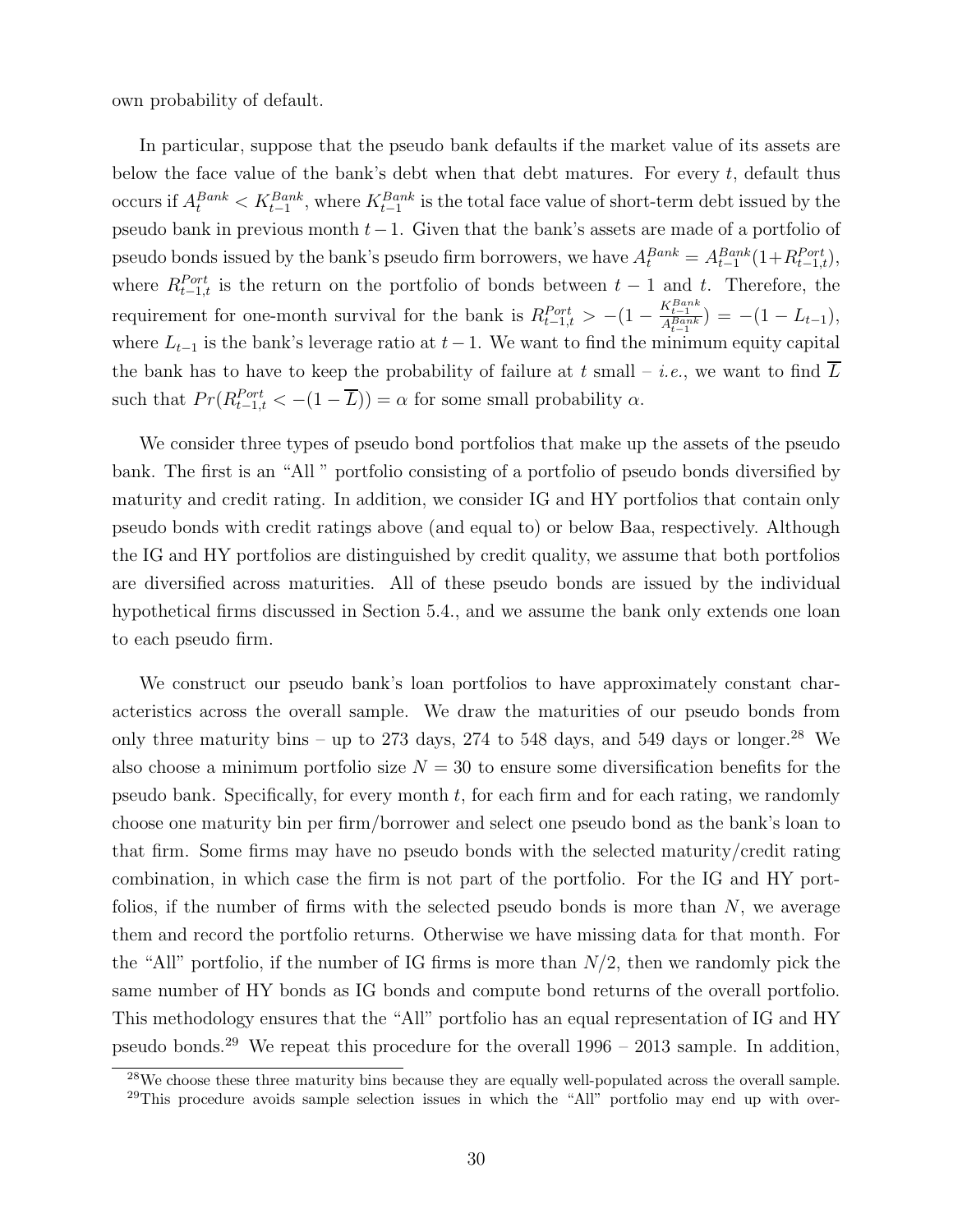we simulate this procedure 1,000 times to compute representative portfolios. Note that the simulation only pertains to the choice of the portfolio at any  $t$ ; the portfolio return itself is not simulated and is an actual market return on the chosen pseudo bonds.

Panels A to C of Figure 5 show the return distributions of our pseudo bond portfolios. For comparison, Panels D to E show the return distributions of the portfolios of assets underlying the pseudo bond portfolios. All distributions are all normalized to have a zero mean and unitary standard deviation for ease of comparison. Several results are apparent. First, the distributions of pseudo bonds (top row) are always more dispersed than the corresponding distributions of assets that underly the pseudo bonds (bottom row) – *i.e.*, the diversification benefit in a portfolio bonds is not as strong as for the portfolio of underlying assets inasmuch as diversification does not curtail the tails by the same amount. Second, although the difference in dispersion is mild for the IG portfolio, the difference is large for the HY portfolio. The underlying assets have a maximum negative return of about four standard deviations below the mean, whereas the underlying HY portfolio reaches eight standard deviations below the mean. High-risk pseudo bonds thus are especially prone to "Black Swans"  $(i.e.,$ low-frequency, high-severity events) even if the underlying asset portfolios do not show such risks. Third, the "All" portfolio has some observations that are over eight standard deviations below its mean, although their frequency is smaller than the HY portfolio as a result of the mixture of HY and IG pseudo bonds to make it a more balanced portfolio.

To gain further insights on the relation between the distribution of the pseudo bank assets and the portfolio of assets underlying those pseudo bonds, Figure 6 shows the scatterplot of the distributions contained in Figure 5. Panel A shows the interesting result that for the IG portfolio, the worst returns of pseudo bonds do not necessarily occur for dramatic negative returns on the underlying asset portfolio. Indeed, the four standard deviation declines of the IG portfolio occur for declines in the underlying assets of about two standard deviations. Significant negative pseudo bond returns thus may occur, for example, as a result of large increases in volatility or a sudden reduction in liquidity.

Panel B shows that for the HY portfolio, the worst returns on pseudo bonds occur around the worst returns on underlying asset values. The eight standard deviation decline in the HY bond portfolio occurs at the same time as a four standard deviation decline in the value underlying assets. The apparent concave relation between HY returns and underlying asset returns is attributable to leverage, but the magnitude of this effect is the interesting part in

representation of HY pseudo bonds simply because there may be more such pseudo bonds available in a given month. This is likely to happen as HY pseudo bonds use put options that are less out-of-the-money than IG pseudo bonds. A drawback, however, is that there are months with no observations, and thus the empirical distributions across panels in Figure 5 are not comparable, as they may include different samples.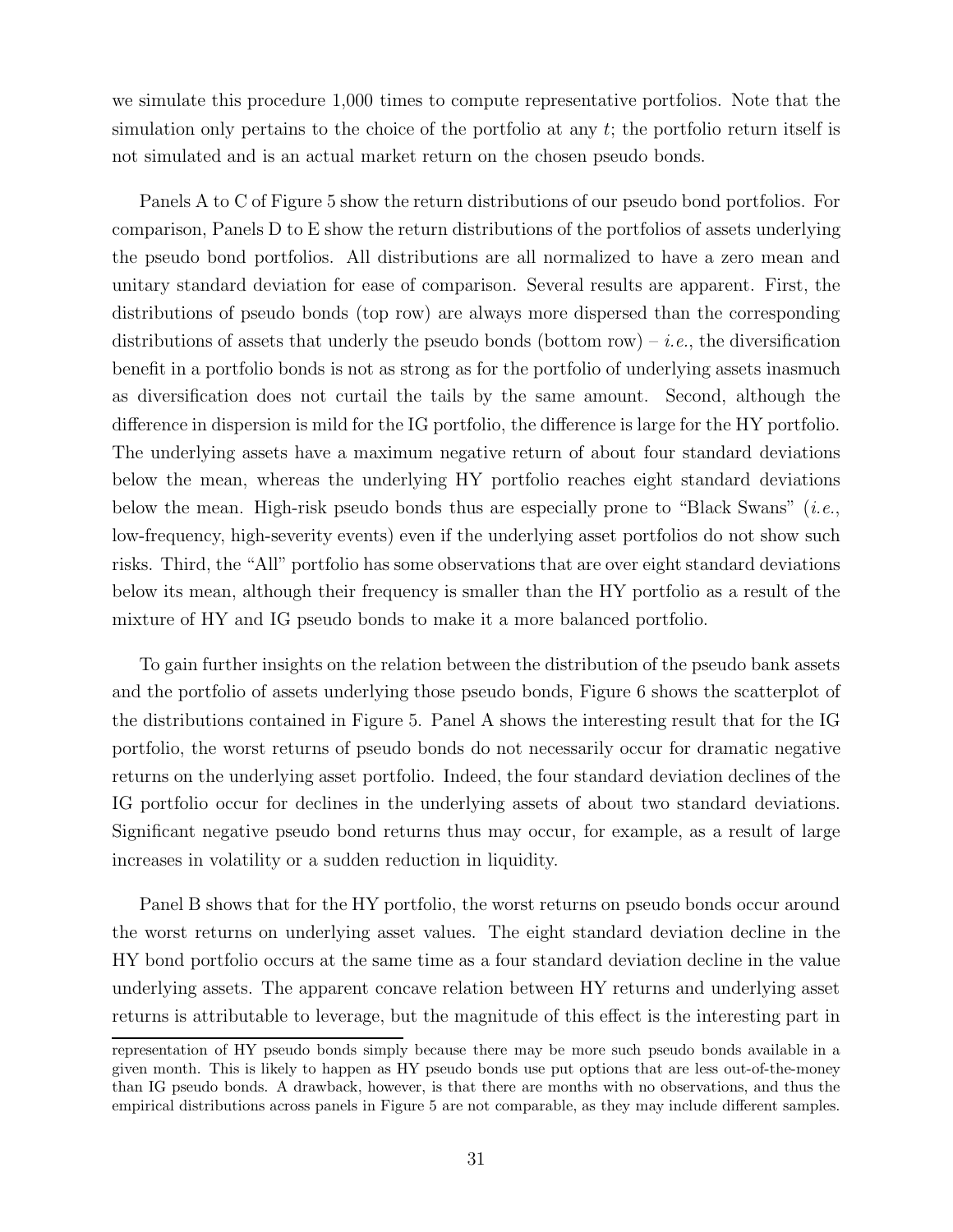this exercise.

Finally, Panel C shows that a balanced portfolio comprising 50% IG bonds and 50% HY bonds still shows a potentially devastating eight standard deviation drop in value due to a four standard deviation drop in asset values. So, even if the pseudo bank's loan portfolio is well-diversified across credit ratings, the leverage of the pseudo bond portfolio is still sufficient to generate a potential "Black Swan" scenario that could have a devastating effect on the bank itself.

We can use the return distribution of our pseudo bank's assets to obtain the amount of equity capital required to make the probability of default "small." For example, the minimum, 99.5%, and 99% percentiles of the (non-normalized) monthly return distributions for the "All" portfolio are  $-7.04\%$ ,  $-2.17\%$ , and  $-2.02\%$  respectively. If we want to ensure zero probability of default over a monthly horizon, the minimum equity capital requirement would have to be more than  $8\%$  of assets at a minimum. The same percentiles for the IG portfolio are -1.49%, -1.13%, and -1.07%, and, for the HY portfolio, -10.69%, -5.58%, and -4.45%. Based on this data, a pseudo bank that only lends to IG firms could ensure no default over a one-month time horizon by having an equity capital buffer of just 2%, whereas a pseudo bank that specializes in HY loans would need a much higher capital buffer of over 11% to absorb "maximum" possible default-related losses.

## 8. Conclusions and Discussion

In this paper we have introduced the empirical Merton model – a primarily model-free methodology that utilizes traded options to quantify the implications of the original Merton (1974) model for the valuation of defaultable corporate debt. The main insight of the Merton model is that the value of defaultable debt can be computed as the value of risk-free zero-coupon debt minus the value of a put option on the firm's assets. By imagining that hypothetical pseudo firms issue debt and equity securities to finance their purchases of underlying traded assets such as the SPX index portfolio or individual firms' stocks, we can study the empirical properties of the pseudo bonds issued by such firms.

The empirical results are striking. We find that the credit spreads generated by pseudo bonds (whose values are directly observable and involve no parametric assumptions) are surprisingly comparable to the credit spreads observed for real corporate bonds, especially for bonds with high credit qualities. Such credit spreads are orders of magnitudes higher than those implied by the original Merton model, which assumes that the value of the assets un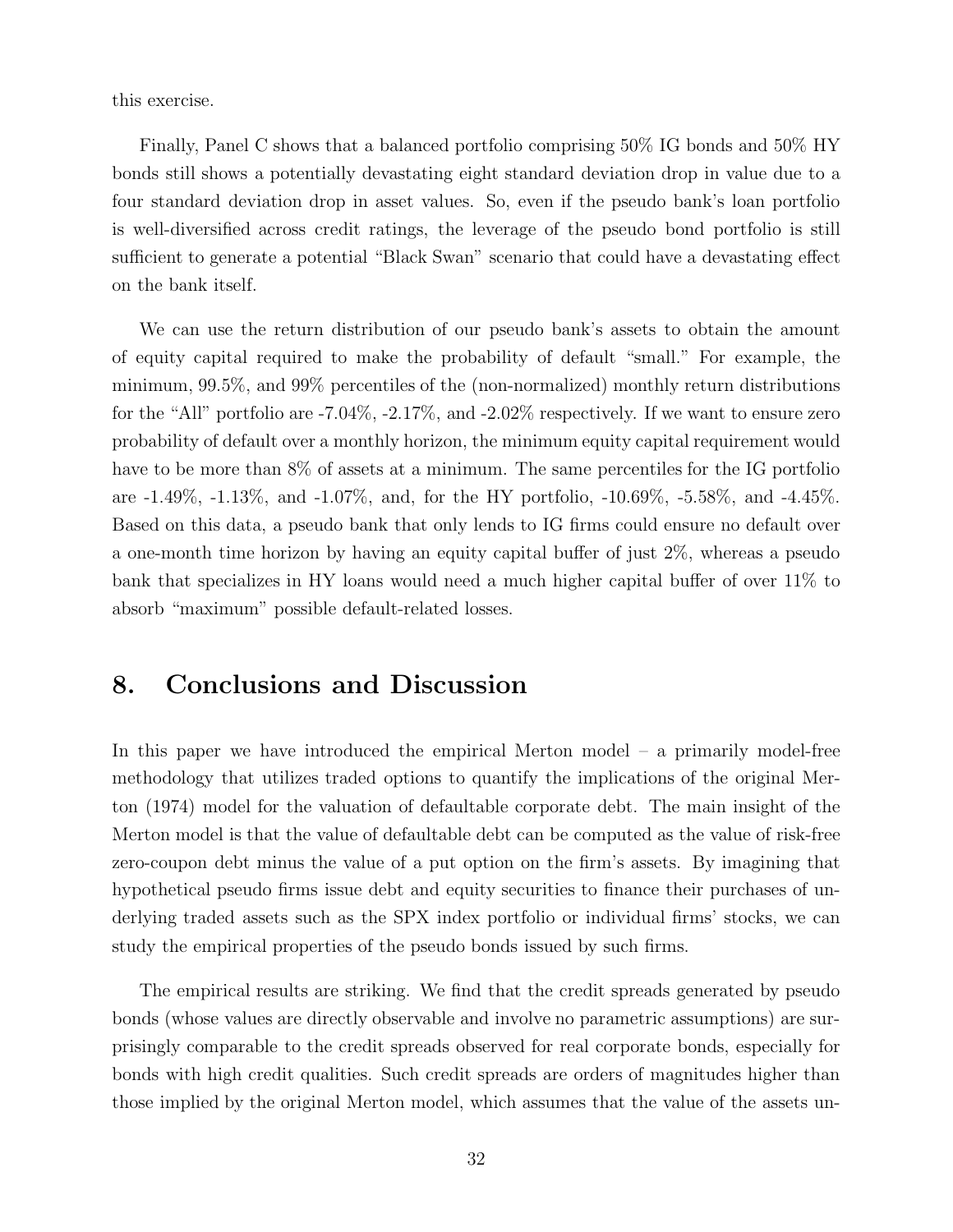derlying defaultable corporate debt are lognormally distributed. Our empirical investigation of such pseudo bonds demonstrates numerous similarities between the properties of pseudo bonds and the empirical properties of real corporate bonds, thus potentially calling into question elaborate theories of the credit spread puzzle that rely on agency costs, asymmetric information, learning, uncertainty, and the like. Our results instead point at a genuine risk premium required by investors to hold securities that could suffer following the occurrence of tail events in the underlying asset distribution.

We have also shown how our model-free approach to bond valuation offers a benchmark to conduct counterfactual experiments that are grounded in the data but that would be otherwise hard or impossible to perform with actual corporate bond data. For instance, we have shown the type of biases we should expect in average credit spreads and bond returns when credit ratings are not updated with sufficient regularity. We also study how uncertainty about underlying asset values affects credit spreads once we take into account the endogenous effect of asset uncertainty on credit ratings. Finally, we presented an application to banking and capital requirements by looking at the empirical distribution of several simulated loan portfolios. Such experiments are important because they capture the full extent of the variation in debt valuations arising from discount rate movements, as opposed to just shocks to cash flows. Those variations in discount rates generate significant changes in the mark-tomarket values of assets that impact the market values of debt in a systematic fashion. This has important implications for debt valuation, as well as capital requirements.

A potential criticism of our approach is that our results are driven by the special nature of the assets held by our pseudo firms – namely stock indices or individual stocks, which may be too volatile and prone to market crashes or run-ups compared to the real assets in which other (especially non-financial) firms invest. We believe the opposite is true and that the observability of the market values and volatilities of our pseudo firms' underlying assets is a virtue of our approach rather than a limitation. Indeed, even if unobservable, the market values of assets underlying real firms are likely to be quite volatile and prone to crashes, as well. In fact, recall that stocks are just claims on future dividends, which are relatively smooth and not too volatile  $(e.g., Shiller (1981))$ . In spite of the low volatility of dividends, stock prices themselves are highly volatile. As is well known from the work of Campbell and Shiller (1988), Vuolteenaho (2002), and others (e.g., Cochrane (2005, 2008)), discount rate shocks are critical determinants of the the volatility of market values. It is only logical to conclude that a similar channel – the discount rate channel – affects the market value of firms' underlying assets and thus that such unobservable market values of assets are in fact highly volatile and leptokurtic. Our empirical results offer indirect evidence that market values of real firms' assets likely have similar empirical characteristics.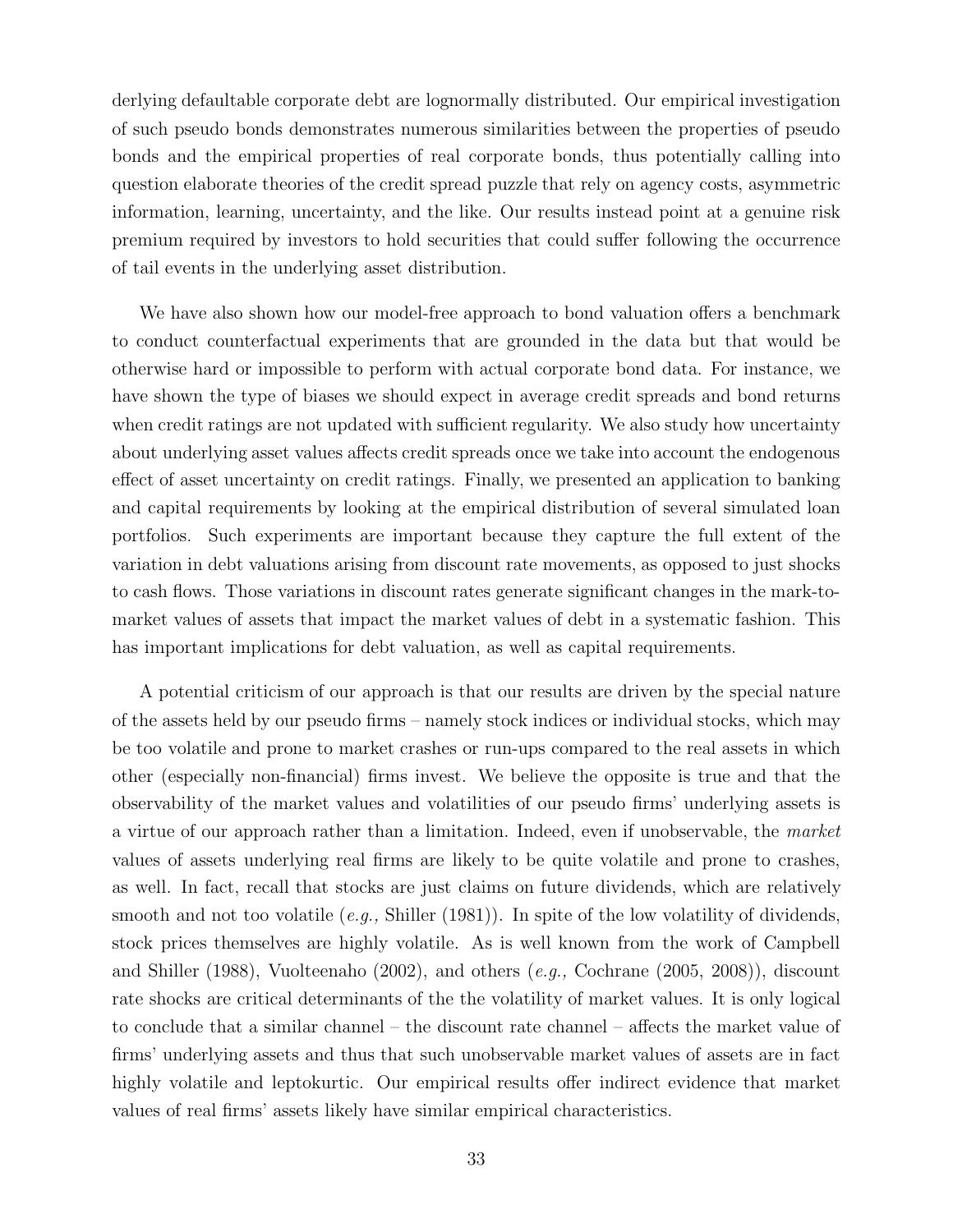Our empirical approach can be generalized and extended in multiple directions. For instance, future research could investigate hypothetical firms with different types of traded assets, such as commodities, currencies, Treasury bonds, swaps, exchange-traded funds, and the like. As long as traded options exist on the underlying assets, our empirical Merton model can be used as a benchmark for investigating the relation between the risk characteristics of underlying assets (which are observable for pseudo firms) and the risk characteristics of pseudo bonds issued by those pseudo firms. Such empirical research could shed further light on the cross-sectional and time series determinants of credit spreads.

Future research might also extend our framework to deal with coupon-bearing pseudo bonds, pseudo bonds with embedded options, and the like. Indeed, one could use options with various maturities to extract assets' risk-neutral distributions and then use the riskneutral methodology to value defaultable bonds with more realistic features than just zerocoupon bonds. One could then investigate the empirical properties of such bonds and shed additional light on related issues like optimal prepayment and redemption decisions, the design of structured hedges embedded into debt instruments, and more.

Subsequent research might also consider additional counterfactual experiments. For example, it would be interesting to extend our simple banking example to more elaborate cases, assess the appropriateness of various parametric modifications to the lognormal Merton model currently used in academia and industry, analyze the implications of legal and institutional issues like solvency tests (ability-to-pay vs. balance-sheet), and the like. One could also adopt our model-free methodology to investigate issues in corporate finance, such as the trade-off theory of capital structure in which the tax benefits of debt are traded for additional costs of financial distress. By using our pseudo firms as a laboratory, one could obtain implications that naturally take into account the true risk premia required by investors to hold pseudo bonds, and thus obtain quantitative implications of optimal capital structure in a controlled environment.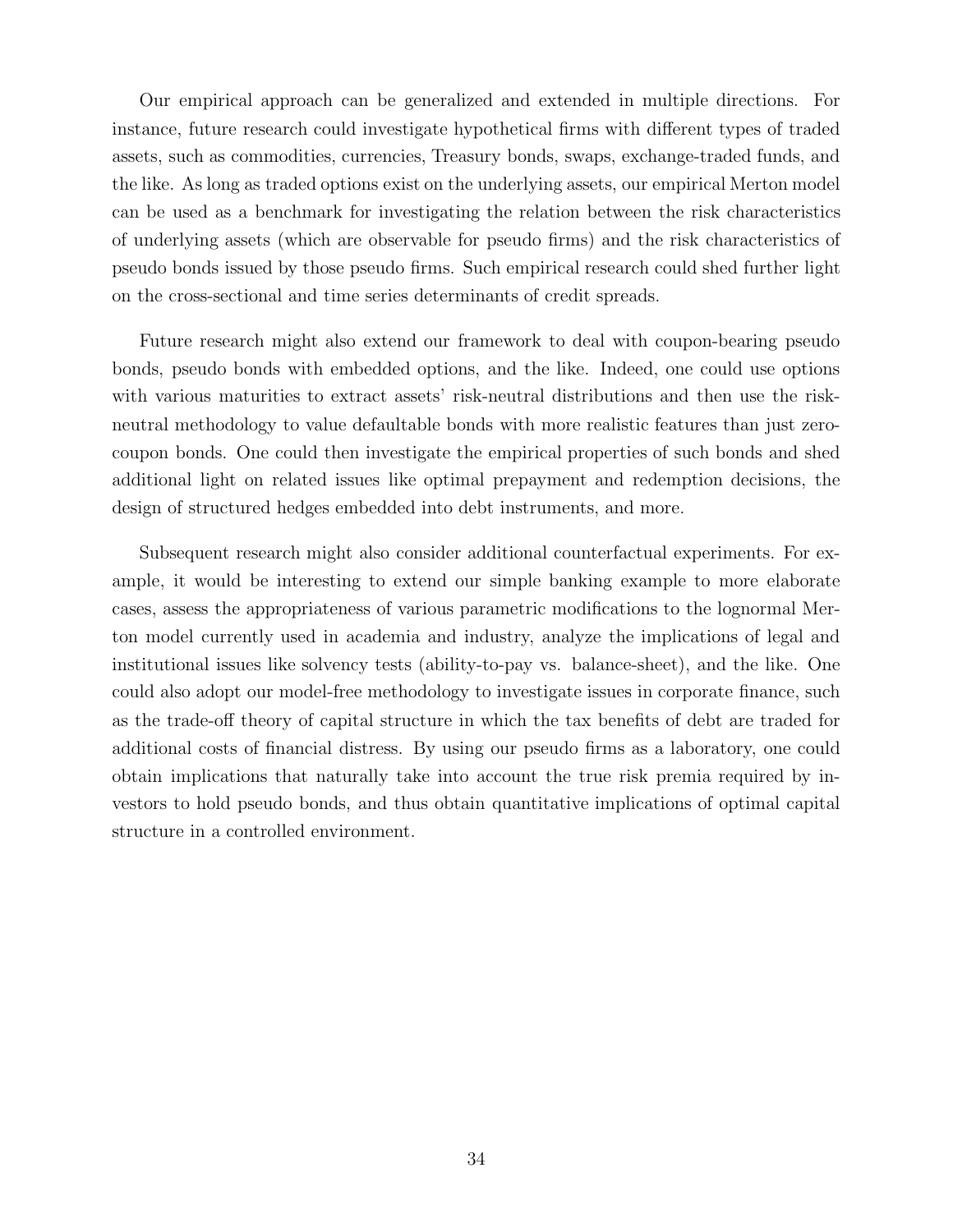



Panel A: S&P500 Index as Assets

Notes: Histograms of residuals computed as

$$
\epsilon_{t,t+\tau}^i = \frac{\log\left(A_{t+\tau}^i/A_t^i\right) - \left(\mu_{i,t,\tau} - \frac{1}{2}\sigma_{i,t,\tau}^2\right)}{\sigma_{i,t,\tau}}
$$

In Panel A,  $A_t^i$  is the S&P 500 index,  $\mu_{i,t,\tau}$  is computed from a predictive regression of future two-year returns using the dividend yield as predictors, and  $\sigma_{i,t,\tau}$  is obtained from fitting a  $GARCH(1,1)$  model to monthly stock returns. All computations are made on an expanding window.

In Panel B,  $A_t^i$  are the individual stocks in the S&P 500 index, where  $\mu_{i,t,\tau}$  is the average two-year stock return until t, and  $\sigma_{i,t,\tau}$  is the realized volatility the previous year. For every t, all the stocks in the S&P 500 index are used to compute shocks before  $t$  to avoid survivorship bias.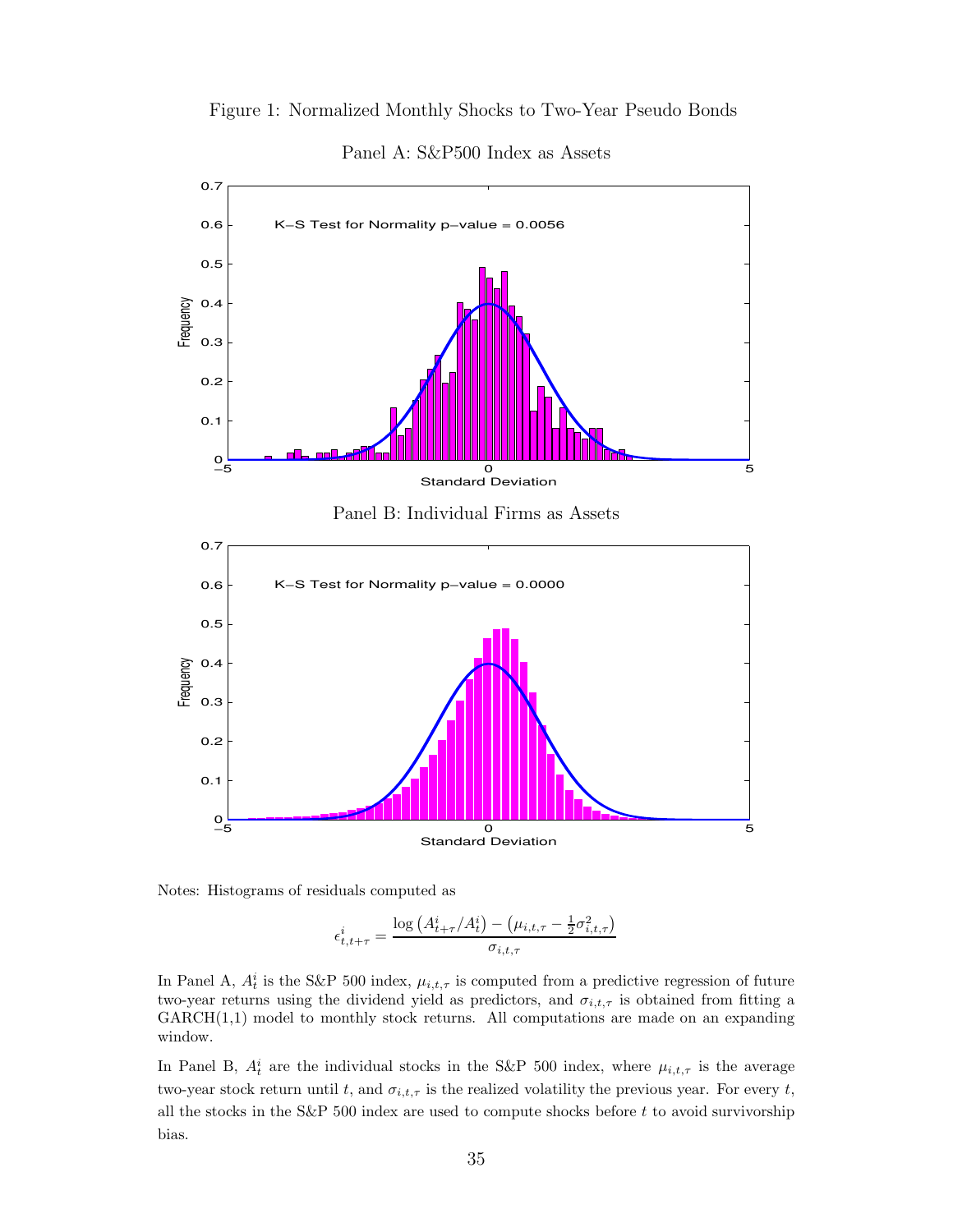

Figure 2: Credit Spreads of Two-Year Pseudo Bonds

Notes: Credit spreads of two-year pseudo bonds. Pseudo bonds are constructed from a portfolio of risk free debt minus put options on the SPX index. Pseudo credit ratings of pseudo bonds are assigned based on the pseudo bond ex ante default probability (i.e. the probability the put option is in the money at maturity) during booms and recessions. The ex ante default probabilities of pseudo bonds are computed by inverting the empirical distribution of the residuals from a simple  $GARCH(1,1)$  model of asset returns with expected growth obtained from predictive regressions.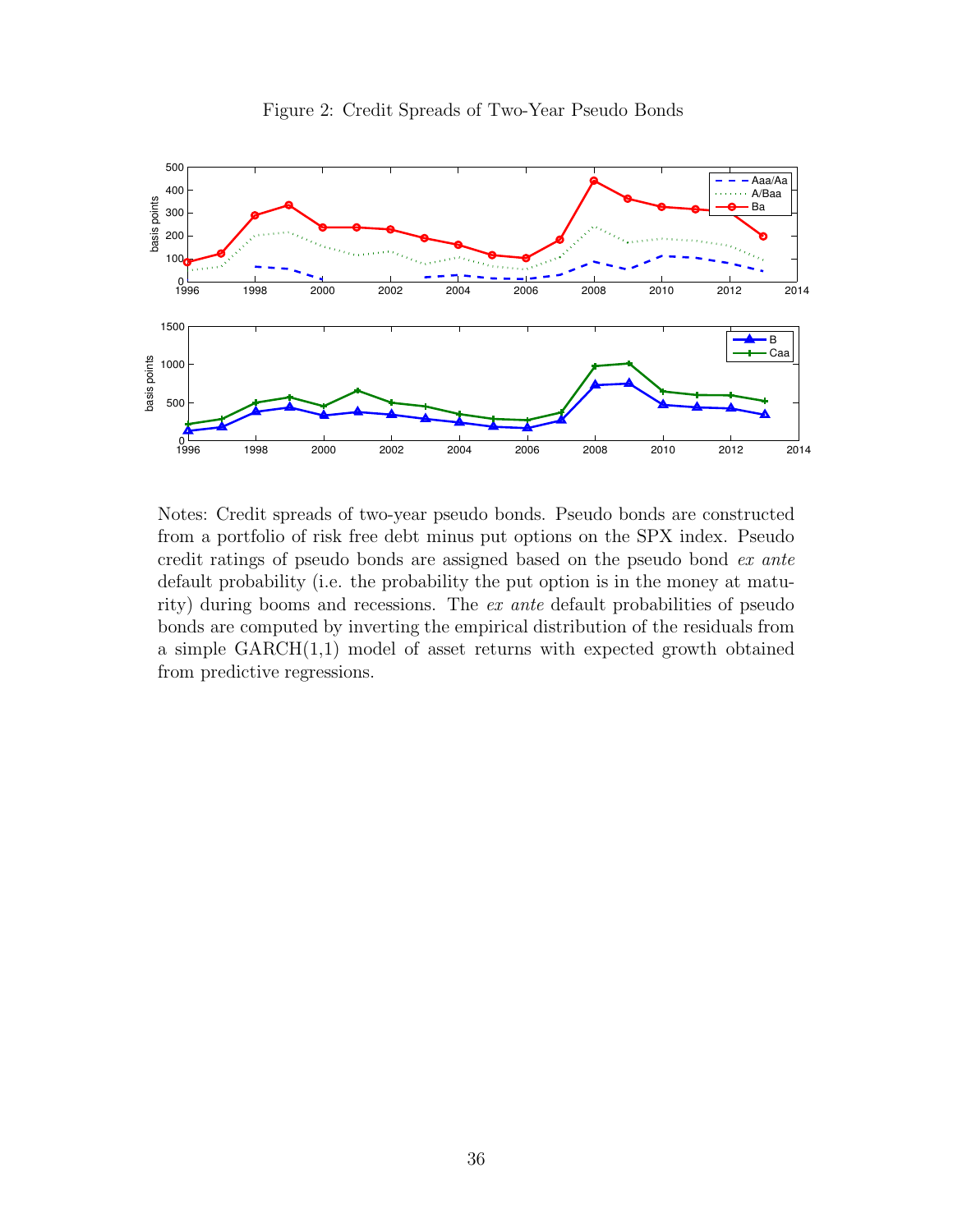

Figure 3: Credit Spreads of Two-Year Corporate Bonds

Notes: Credit spreads of two-year corporate bonds. Corporate bond data are from the Lehman Brothers Fixed Income Database, the Mergent FISD/NAIC Database, TRACE and DataStream. The sample is monthly between 1996 to 2013. The credit spread is computed as the difference between the semi-annual yield-to-maturity and the corresponding Treasury yield.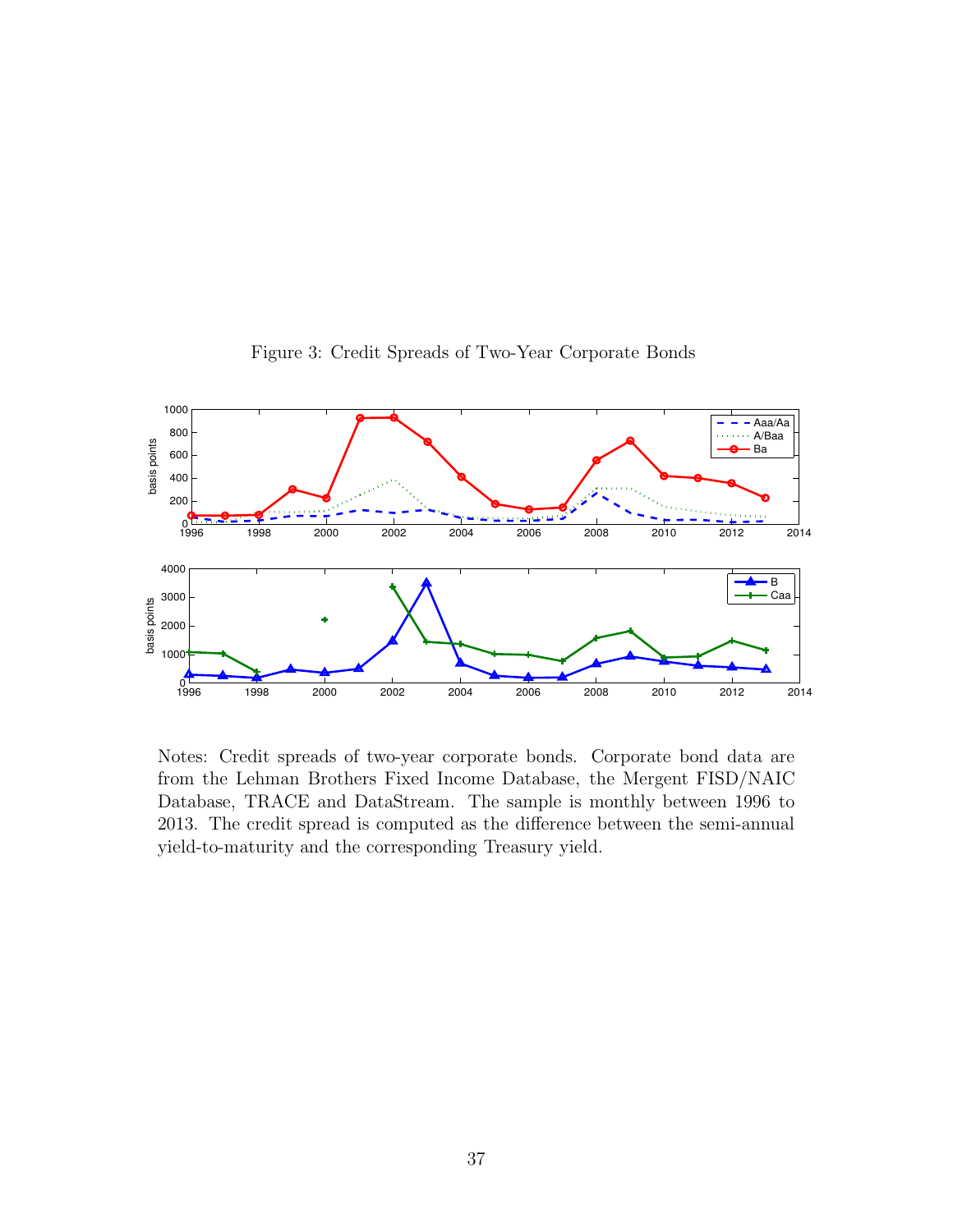



Notes: This diagram represents the assets of a fictitious pseudo bank that lends money to the pseudo firms in our sample. Pseudo firms are hypothetical firms that purchase shares of underlying traded firms, and that finance those purchases by selling equity and zero-coupon bonds. The values of these zero-coupon bonds are given by safe U.S. Treasury zero-coupon bonds minus traded put options on the underlying firms. In the figure, the pseudo bank purchases the pseudo bonds, which then form its loan asset portfolio, and finances the acquisition of its portfolio by issuing equity and short-term zero-coupon debt.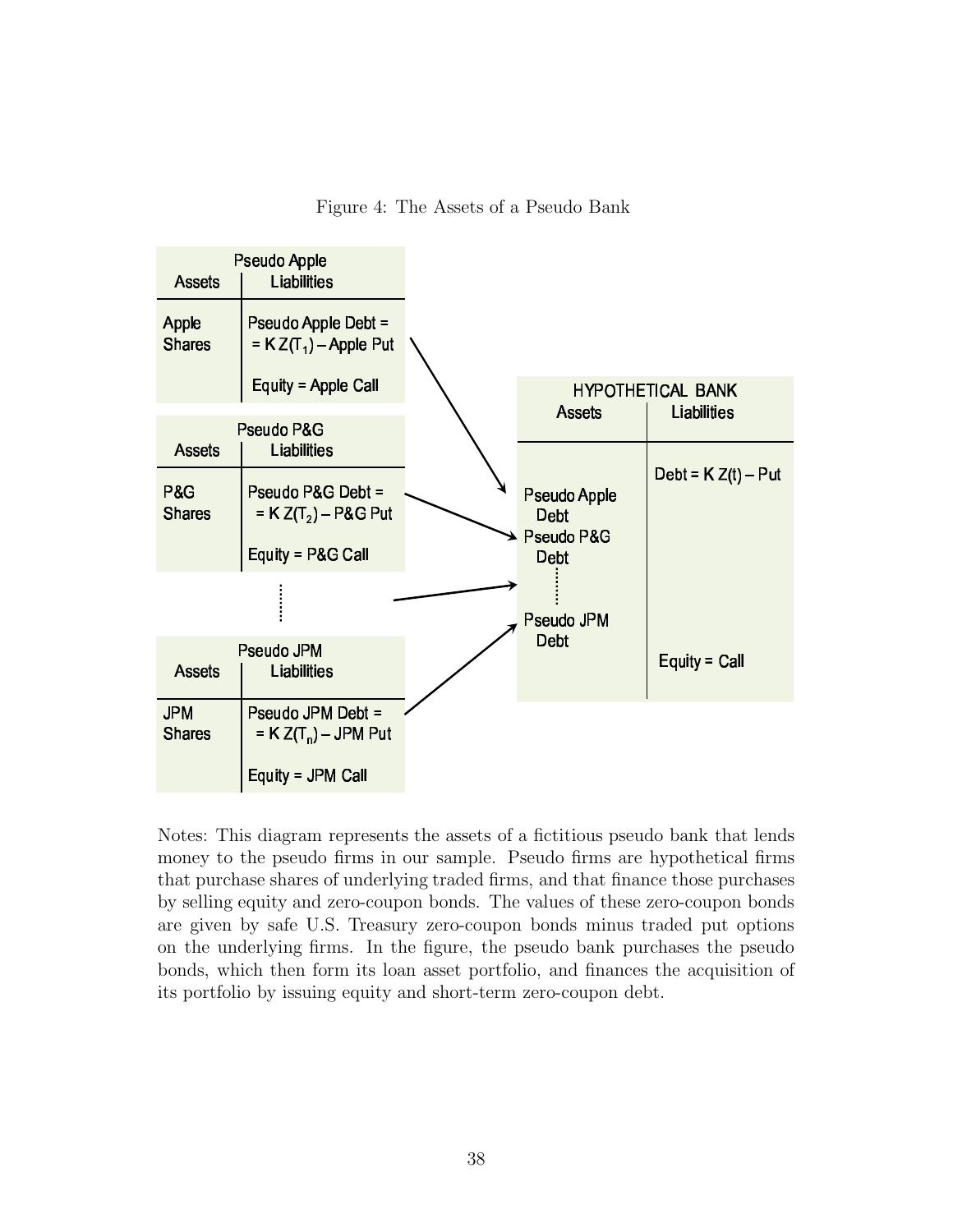

Figure 5: Return Distribution of Pseudo Bond Portfolios

Notes: Panels A, B, and C show the return distributions of random portfolios of pseudo bonds over the sample  $1996 - 2013$ , while panel D shows the return distribution of portfolio of stocks underlying the "All Bond" portfolio. The distributions have been normalized to have zero mean and unit standard deviations. The random portfolios in each panel are constructed as follows: For every month t, we consider all potential available pseudo bonds for all the 500 firms in the S&P 500 index. We group such bonds in credit rating / maturity bins. We consider only two credit ratings: Investment Grade (i.e. Aaa/Aa and A/Baa) or High Yield (i.e. Ba, B, Caa-) and only three maturity ranges  $(0.273)$ ,  $(274,548)$ ,  $(549,$  $\infty$ ). For each firm and for each rating, we randomly choose one maturity bin per firm, when available. For the IG and HY portfolios, if the number of firms is more than 30, then we average them and record the portfolio returns. If not, we record a missing observation for the portfolio return in the month. For "All" portfolio, if the number of IG firms is more than 15, then we randomly pick the same number of HY bonds as the IG bonds, and then compute the average across all the bonds. This procedure is performed for every month  $t$  in the sample, and repeated 1,000 times to obtain return distributions.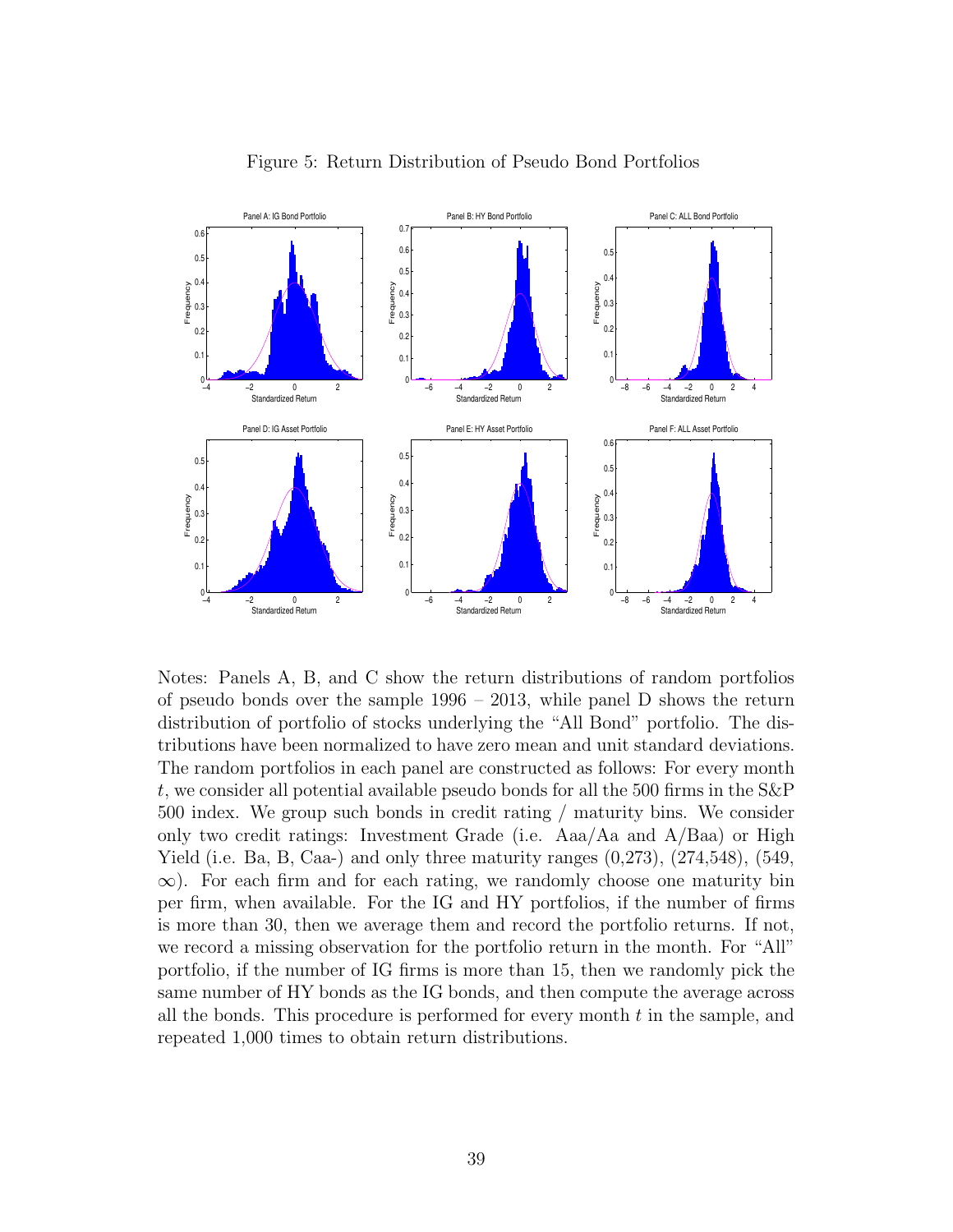

Figure 6: Pseudo Bond Portfolio Returns versus Underlying Asset Portfolio Returns

Notes: Panels A, B, and C show the scatter-plot of pseudo bond portfolio returns versus underlying asset portfolio returns. The distributions have been normalized to have unit standard deviations. The random portfolios in Panel A are constructed as follows: For every month  $t$ , we consider all potential available pseudo bonds for all the 500 firms in the S&P 500 index. We group such bonds in credit rating / maturity bins. We consider only two credit ratings: Investment Grade (i.e. Aaa/Aa and A/Baa) or High Yield (i.e. Ba, B, Caa-) and only three maturity ranges  $(0.273)$ ,  $(274,548)$ ,  $(549, \infty)$ . For each firm and for each rating, we randomly choose one maturity bin per firm, when available. For the IG and HY portfolios, if the number of firms is more than 30, then we average them and record the portfolio returns. If not, we record a missing observation for the portfolio return in the month. For "All" portfolio, if the number of IG firms is more than 15, then we randomly pick the same number of HY bonds as the IG bonds, and then compute the average across all the bonds. This procedure is performed for every month  $t$  in the sample, and repeated 1,000 times to obtain return distributions.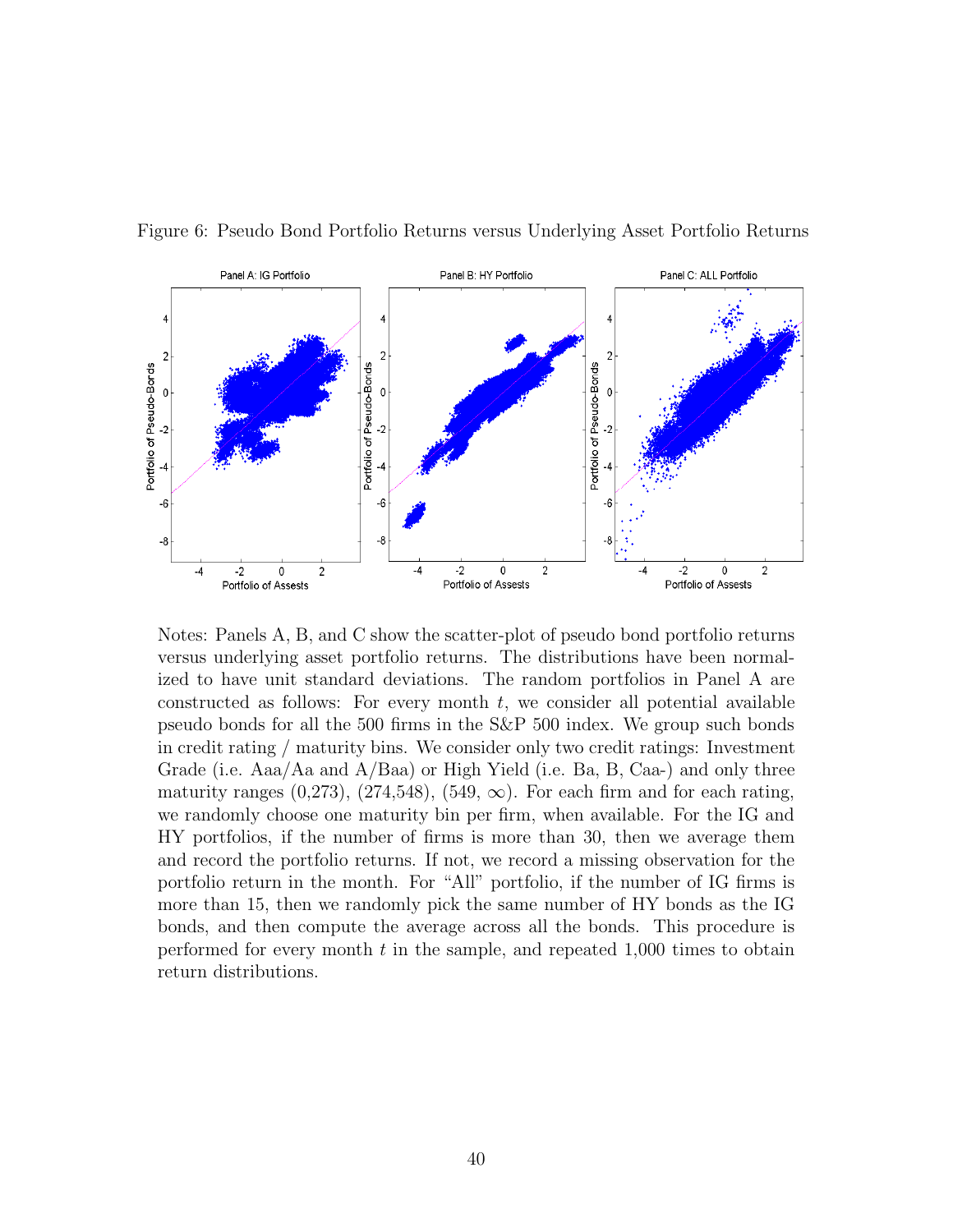### Table 1: Default Frequencies of Two-Year Corporate Bonds and Pseudo Bonds

Panel A of this table reports ex post default frequencies of corporate bonds by credit rating category (shown in the first column.) The mean is the aggregate average, and confidence intervals (C.I.) are the 2.5% and 97.5% bands of the computed frequencies. The last two columns report default frequencies during NBER booms and recessions, respectively. Panel B reports the results of our credit rating system for pseudo bonds. Pseudo bonds are constructed from a portfolio of risk free debt minus SPX put options. Pseudo credit ratings of pseudo bonds are assigned based on the pseudo bond ex ante default probability (i.e. the probability the put option is in the money at maturity) during booms and recessions. The ex ante default probabilities of pseudo bonds are computed by inverting the empirical distribution of the residuals from a simple  $GARCH(1,1)$  model of asset returns with expected growth obtained from predictive regressions. The first two columns of Panel B reports the ex ante average default probabilities for bonds in each pseudo credit rating category. The next three columns show the actual ex post default frequencies of the pseudo bonds across the pseudo credit ratings and their confidence intervals. The ex post default frequency is computed as the fraction of times that the two-year return (excluding dividends) on SPX index falls below the given moneyness of the pseudo bonds in each portfolio. The last two columns report the average moneyness of the options  $\overline{K/A}$ , and the average maturity  $\overline{\tau}$  in days. The sample is 1970 to 2013.

| Panel A: Corporate Bonds |                                       |                                    |                       |       |                                  |                                     |                         |  |
|--------------------------|---------------------------------------|------------------------------------|-----------------------|-------|----------------------------------|-------------------------------------|-------------------------|--|
|                          |                                       |                                    |                       |       |                                  |                                     |                         |  |
| Credit                   | <b>Historical Default Frequencies</b> |                                    |                       |       |                                  |                                     |                         |  |
| Rating                   | Mean                                  | C.I.(2.5%)                         | C.I. (97.5%)          |       | Boom                             | Recession                           |                         |  |
| Aaa/Aa                   | 0.03                                  | 0.02                               | 0.03                  |       | 0.02                             | 0.05                                |                         |  |
| $A/B$ aa                 | 0.31                                  |                                    | 0.32                  |       | 0.28                             | 0.47                                |                         |  |
|                          |                                       | 0.30                               |                       |       |                                  |                                     |                         |  |
| Ba                       | 3.23                                  | 2.84                               | 3.63                  |       | 3.15                             | 3.76                                |                         |  |
| B                        | 9.16                                  | 5.90                               | 12.42                 |       | 8.67                             | 12.81                               |                         |  |
| $Caa-$                   | 25.18                                 | 0.00                               | 82.93                 |       | 21.93                            | 41.37                               |                         |  |
|                          |                                       |                                    | Panel B: Pseudo Bonds |       |                                  |                                     |                         |  |
| Credit                   |                                       | <i>Ex ante</i> Default Probability |                       |       | <i>Ex post</i> Default Frequency |                                     |                         |  |
| Rating                   | Boom                                  | Recession                          |                       |       |                                  | Mean C.I. $(2.5\%)$ C.I. $(97.5\%)$ | $K/A$ $\overline{\tau}$ |  |
| Aaa/Aa                   | 0.02                                  | 0.09                               |                       | 1.98  | 0.00                             | 4.75                                | 0.43 590                |  |
| A/Baa                    | 0.99                                  | 1.49                               |                       | 2.18  | 0.00                             | 5.30                                | 0.60 580                |  |
| Ba                       | 3.59                                  | 4.98                               |                       | 7.14  | 0.10                             | 14.19                               | 0.72 617                |  |
| B                        | 9.74                                  | 18.88                              |                       | 12.90 | 1.33                             | 24.46                               | 0.83 645                |  |
| $Caa-$                   | 23.77                                 | 45.41                              |                       | 20.04 | 5.57                             | 34.51                               | 0.93 650                |  |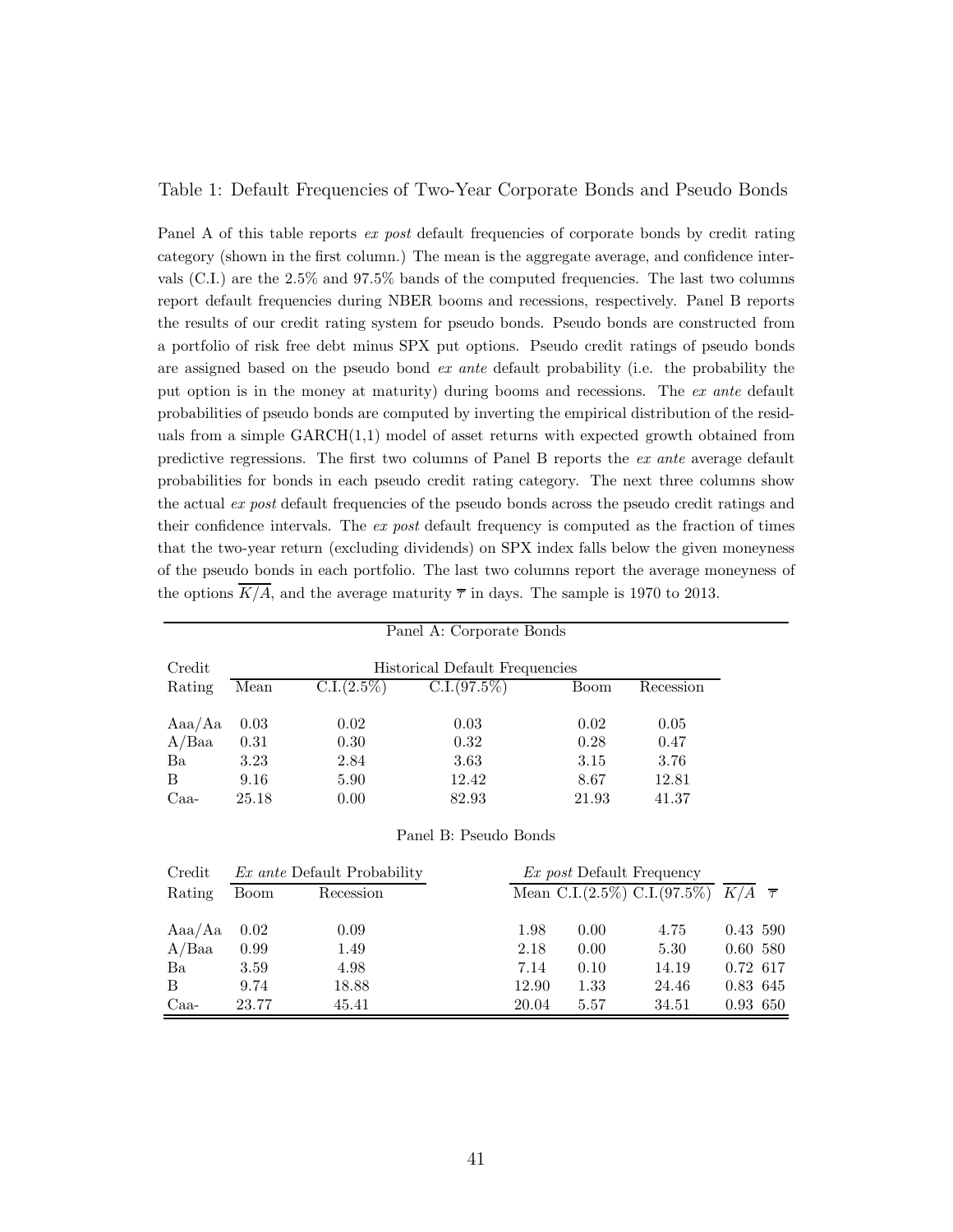#### Table 2: Two-Year Pseudo and Corporate Bonds: 1996 - 2013

Credit spreads and summary statistics are shown for pseudo bonds (Panel A), corporate bonds (Panel B), and the lognormal Merton model (Panel C). Pseudo bonds are constructed from a portfolio of risk free debt minus put options on the SPX index. Pseudo credit ratings of pseudo bonds are assigned based on the pseudo bond ex ante default probability (i.e. the probability the put option is in the money at maturity). The default probabilities for pseudo bonds are computed by inverting the empirical distribution of residuals from a simple  $GARCH(1,1)$  model of asset returns with expected growth obtained from predictive regressions. Corporate bonds are non-callable corporate bonds with time to maturity between 1.5 and 2.5 years. The sample period is January 1996 to August 2013. The lognormal Merton model's statistics are averages over 1,000 Monte Carlo simulations of 212 months of asset values. Simulations are designed to replicate the time-variation in volatility and predictability found in the data.

| Credit   |                  | Credit Spreads   |                                 |      |      | Monthly Returns in Excess of T-bill $(\%)$ |             |               |
|----------|------------------|------------------|---------------------------------|------|------|--------------------------------------------|-------------|---------------|
| Rating   | Average          | <b>Boom</b>      | Recession                       | Mean | Std  | Sharpe                                     | <b>Skew</b> | <b>Excess</b> |
|          |                  |                  |                                 |      |      | Ratio                                      |             | Kurtosis      |
|          |                  |                  |                                 |      |      |                                            |             |               |
|          |                  |                  | Panel A: Pseudo Bonds           |      |      |                                            |             |               |
| Aaa/Aa   | 54               | 51               | 83                              | 0.14 | 0.65 | 0.22                                       | 0.41        | 5.60          |
| $A/B$ aa | 131              | 121              | 207                             | 0.25 | 0.86 | 0.30                                       | 0.09        | 4.82          |
| Ba       | 237              | 216              | 375                             | 0.27 | 1.41 | 0.19                                       | $-2.06$     | 15.17         |
| B        | 367              | 313              | 718                             | 0.34 | 1.80 | 0.19                                       | $-1.27$     | 7.87          |
| $Caa-$   | 517              | 450              | 957                             | 0.35 | 2.31 | 0.15                                       | $-1.20$     | 6.01          |
|          |                  |                  |                                 |      |      |                                            |             |               |
|          |                  |                  | Panel B: Corporate Bonds        |      |      |                                            |             |               |
| Aaa/A    | 68               | 49               | 192                             | 0.11 | 0.88 | 0.12                                       | $-1.01$     | 26.34         |
| A/Baa    | 133              | 107              | 305                             | 0.11 | 1.39 | 0.08                                       | $-7.19$     | 78.35         |
| Ba       | 397              | 352              | 679                             | 0.58 | 2.22 | 0.26                                       | $0.04\,$    | 17.96         |
| B        | 620              | 598              | 794                             | 0.57 | 2.99 | 0.19                                       | $-3.00$     | 28.31         |
| $Caa-$   | 1213             | 1123             | 1808                            | 0.83 | 3.96 | 0.21                                       | 0.93        | 7.21          |
|          |                  |                  | Panel C: Lognormal Merton Model |      |      |                                            |             |               |
| Aaa/Aa   | $\boldsymbol{0}$ | $\boldsymbol{0}$ | $\mathbf{1}$                    | 0.07 | 0.48 | 0.15                                       | 0.37        | 1.55          |
| $A/B$ aa | 4                | 3                | 10                              | 0.07 | 0.48 | 0.14                                       | 0.31        | 1.50          |
| Ba       | 30               | 26               | 61                              | 0.08 | 0.62 | 0.12                                       | $-0.61$     | 3.80          |
| B        | 86               | 72               | 184                             | 0.09 | 0.94 | 0.10                                       | $-0.92$     | 5.15          |
| $Caa-$   | 249              | 195              | 603                             | 0.14 | 1.68 | 0.09                                       | $-0.52$     | 4.03          |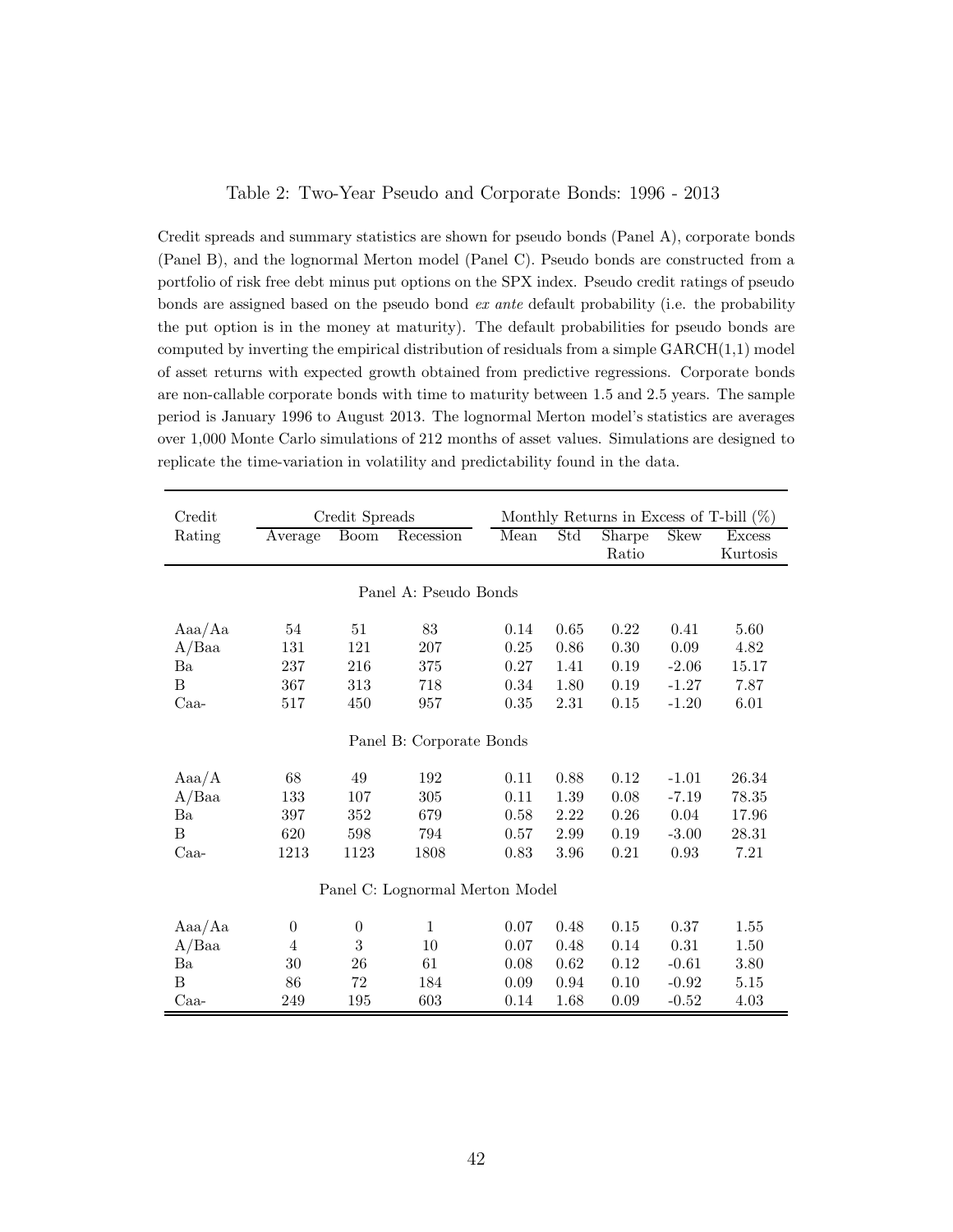This table reports the results of the regression specification

$$
R_{B,t}^e = \alpha + \beta \, R_{i,t}^e + \epsilon_t
$$

where  $R_{B,t}^e$  is the excess return of pseudo bonds (Panels A and B), corporate bonds (Panel C), and simulated bonds from the lognormal Merton model (Panels D and E). The explanatory variable  $R_{i,t}^e$  is the excess return on assets  $(i = A,$  Panels A and D) or equity  $(i = E,$  Panels B, C, and E). In all cases, bonds are sorted monthly into credit rating categories, and portfolio returns in excess of the U.S. Treasury bill rate are computed over the following month. The sample is January 1996 to August 2013. Statistics for the lognormal Merton model in Panels D and E are averages of 1,000 Monte Carlo simulations of 212 months of underlying asset values. Simulations are designed to replicate the time-variation in volatility and predictability found in the data.

| Credit         | Mean       | t(Mean)                                             | $\alpha$ | $t(\alpha)$ | $\overline{\beta}$ | $t(\beta)$ | $\,R^2$  |
|----------------|------------|-----------------------------------------------------|----------|-------------|--------------------|------------|----------|
| Rating         | $(\%)$     |                                                     |          |             |                    |            |          |
|                |            |                                                     |          |             |                    |            |          |
|                |            | Panel A: Pseudo Bonds on Assets                     |          |             |                    |            |          |
| Aaa/Aa         | 0.14       | (2.80)                                              | $0.12\,$ | (2.61)      | $0.07\,$           | (4.00)     | 0.18     |
| A/Baa          | $\rm 0.25$ | (4.17)                                              | $0.13\,$ | (2.38)      | 0.18               | (8.99)     | 0.53     |
| Ba             | $0.27\,$   | (2.70)                                              | $0.16\,$ | (2.60)      | $0.27\,$           | (13.41)    | 0.68     |
| $\overline{B}$ | $0.34\,$   | (2.83)                                              | $0.18\,$ | (2.72)      | $0.37\,$           | (18.16)    | $0.76\,$ |
| Caa-           | $\rm 0.35$ | (2.19)                                              | $0.17\,$ | (2.46)      | 0.49               | (23.07)    | 0.83     |
|                |            |                                                     |          |             |                    |            |          |
|                |            | Panel B: Pseudo Bonds on Equities                   |          |             |                    |            |          |
| Aaa/Aa         | 0.14       | (2.80)                                              | $0.13\,$ | (2.67)      | $0.03\,$           | (3.11)     | 0.12     |
| A/Baa          | 0.25       | (4.17)                                              | 0.14     | (2.15)      | $0.07\,$           | (7.18)     | 0.42     |
| Ba             | $0.27\,$   | (2.70)                                              | $0.19\,$ | (2.38)      | $0.09\,$           | (9.14)     | 0.52     |
| B              | $0.34\,$   | (2.83)                                              | $0.23\,$ | (2.32)      | $0.10\,$           | (10.30)    | $0.54\,$ |
| $Caa-$         | 0.35       | (2.19)                                              | $0.23\,$ | (1.88)      | 0.10               | (10.99)    | 0.56     |
|                |            | Panel C: Corporate Bonds on Equities                |          |             |                    |            |          |
| Aaa/Aa         | 0.11       | (1.76)                                              | 0.11     | (1.03)      | 0.02               | (0.67)     | 0.02     |
| A/Baa          | 0.11       | (1.12)                                              | $0.19\,$ | (3.11)      | $0.05\,$           | (2.91)     | $0.15\,$ |
| Ba             | $0.58\,$   | (3.69)                                              | 0.44     | (4.49)      | $0.09\,$           | (3.57)     | 0.28     |
| B              | 0.57       | (2.43)                                              | $0.59\,$ | (3.85)      | $0.05\,$           | (3.59)     | 0.11     |
| Caa-           | 0.83       | (2.32)                                              | $0.60\,$ | (2.16)      | 0.14               | (5.42)     | 0.40     |
|                |            |                                                     |          |             |                    |            |          |
|                |            | Panel D: Lognormal Merton Model's Bonds on Assets   |          |             |                    |            |          |
| Aaa/Aa         | $0.07\,$   | (2.24)                                              | $0.07\,$ | (1.85)      | $0.00\,$           | (0.24)     | 0.00     |
| A/Baa          | $0.07\,$   | (2.08)                                              | $0.07\,$ | (1.74)      | $0.01\,$           | (1.43)     | $0.01\,$ |
| Ba             | 0.08       | (1.81)                                              | $0.06\,$ | (1.61)      | 0.07               | (5.57)     | 0.21     |
| $\overline{B}$ | 0.09       | (1.49)                                              | $0.06\,$ | (1.44)      | $0.15\,$           | (7.65)     | 0.49     |
| $Caa-$         | 0.14       | (1.23)                                              | $0.07\,$ | (1.29)      | $0.33\,$           | (9.40)     | 0.73     |
|                |            |                                                     |          |             |                    |            |          |
|                |            | Panel E: Lognormal Merton Model's Bonds on Equities |          |             |                    |            |          |
| Aaa/Aa         | 0.07       | (2.24)                                              | $0.07\,$ | (1.85)      | $0.00\,$           | $(-0.68)$  | $0.01\,$ |
| A/Baa          | $0.07\,$   | (2.08)                                              | $0.07\,$ | (1.77)      | $0.00\,$           | (0.38)     | $0.01\,$ |
| Ba             | 0.08       | (1.81)                                              | 0.06     | (1.63)      | $0.02\,$           | (4.73)     | $0.15\,$ |
| B              | 0.09       | (1.49)                                              | 0.07     | (1.41)      | 0.03               | (7.89)     | 0.37     |
| $Caa-$         | 0.14       | (1.23)                                              | $0.06\,$ | (1.00)      | $0.05\,$           | (9.93)     | 0.54     |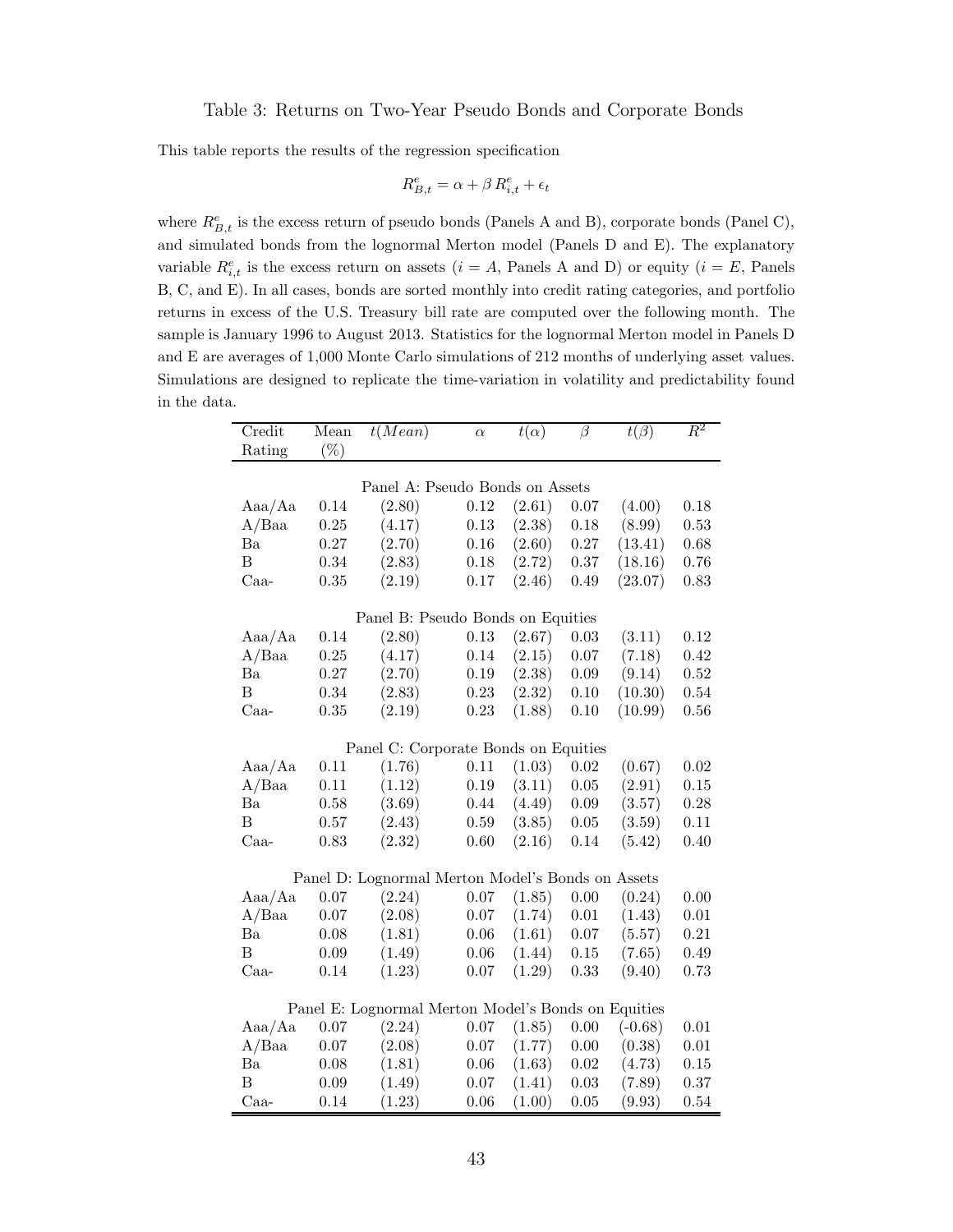### Table 4: The Term Structure of Credit Spreads

This table reports the term structure of credit spreads for pseudo bonds (Panel A), corporate bonds (Panel B), and the lognormal Merton model (Panel C). Pseudo bonds are constructed from a portfolio of risk free debt minus put options on the SPX index. Pseudo credit ratings of pseudo bonds are assigned based on the pseudo bond ex ante default probability (i.e. the probability the put option is in the money at maturity). The pseudo bonds default probabilities are computed by inverting the empirical distribution of residuals from a simple  $GARCH(1,1)$ model of asset returns with expected growth obtained from predictive regressions. For very short maturities there is not enough granularity in strike prices to compute pseudo bonds for high credit ratings and thus we only report "investment grade" (IG) pseudo bonds. Corporate bonds' credit spreads for maturities between 30 and 91 days are based on commercial paper rates. Corporate bonds' credit spreads for maturities between 183 and 730 days are based noncallable corporate bonds. The Merton model's statistics are based on Monte Carlo simulations to replicate the time-variation in volatility and in predictability. Credit spreads are in basis points. The sample is January 1996 to August 2013.

| Credit   |                       |                | Days to Maturity         |                                 |                |  |  |  |
|----------|-----------------------|----------------|--------------------------|---------------------------------|----------------|--|--|--|
| Rating   | 30                    | 91             | 183                      | 365                             | 730            |  |  |  |
|          |                       |                |                          |                                 |                |  |  |  |
|          | Panel A: Pseudo Bonds |                |                          |                                 |                |  |  |  |
|          |                       |                |                          |                                 |                |  |  |  |
| ΙG       | 77                    | 64             | 69                       | 75                              | 108            |  |  |  |
| Aaa/Aa   |                       |                | 50                       | 42                              | 54             |  |  |  |
| $A/B$ aa |                       |                | 106                      | 97                              | 131            |  |  |  |
| Ba       | 165                   | 133            | 169                      | 186                             | 237            |  |  |  |
| B        | 286                   | 262            | 287                      | 311                             | 367            |  |  |  |
| $Caa-$   | 503                   | 495            | 471                      | 469                             | 517            |  |  |  |
|          |                       |                |                          |                                 |                |  |  |  |
|          |                       |                | Panel B: Corporate Bonds |                                 |                |  |  |  |
| ΙG       | 62                    | 60             | 83                       | 127                             | 123            |  |  |  |
| Aaa/Aa   | 32                    | 30             | 42                       | 68                              | 68             |  |  |  |
| A/Baa    | 69                    | 67             | 92                       | 139                             | 133            |  |  |  |
| Ba       |                       |                | 232                      | 329                             | 397            |  |  |  |
| B        |                       |                | 276                      | 517                             | 620            |  |  |  |
| $Caa-$   |                       |                | 1225                     | 1264                            | 1213           |  |  |  |
|          |                       |                |                          |                                 |                |  |  |  |
|          |                       |                |                          | Panel C: Lognormal Merton Model |                |  |  |  |
| ĪG       | $\overline{0}$        | $\theta$       | $\theta$                 | 0                               | 0              |  |  |  |
| Aaa/Aa   | $\boldsymbol{0}$      | $\overline{0}$ | $\theta$                 | $\theta$                        | $\overline{0}$ |  |  |  |
| A/Baa    | $\boldsymbol{0}$      | $\overline{0}$ | 0                        | 1                               | $\overline{4}$ |  |  |  |
| Ba       | $\mathbf 1$           | $\overline{2}$ | 5                        | 11                              | 30             |  |  |  |
| B        | $\overline{4}$        | 10             |                          | 39                              |                |  |  |  |
|          |                       |                | 19                       |                                 | 86             |  |  |  |
| Caa-     | 41                    | 77             | 113                      | 166                             | 249            |  |  |  |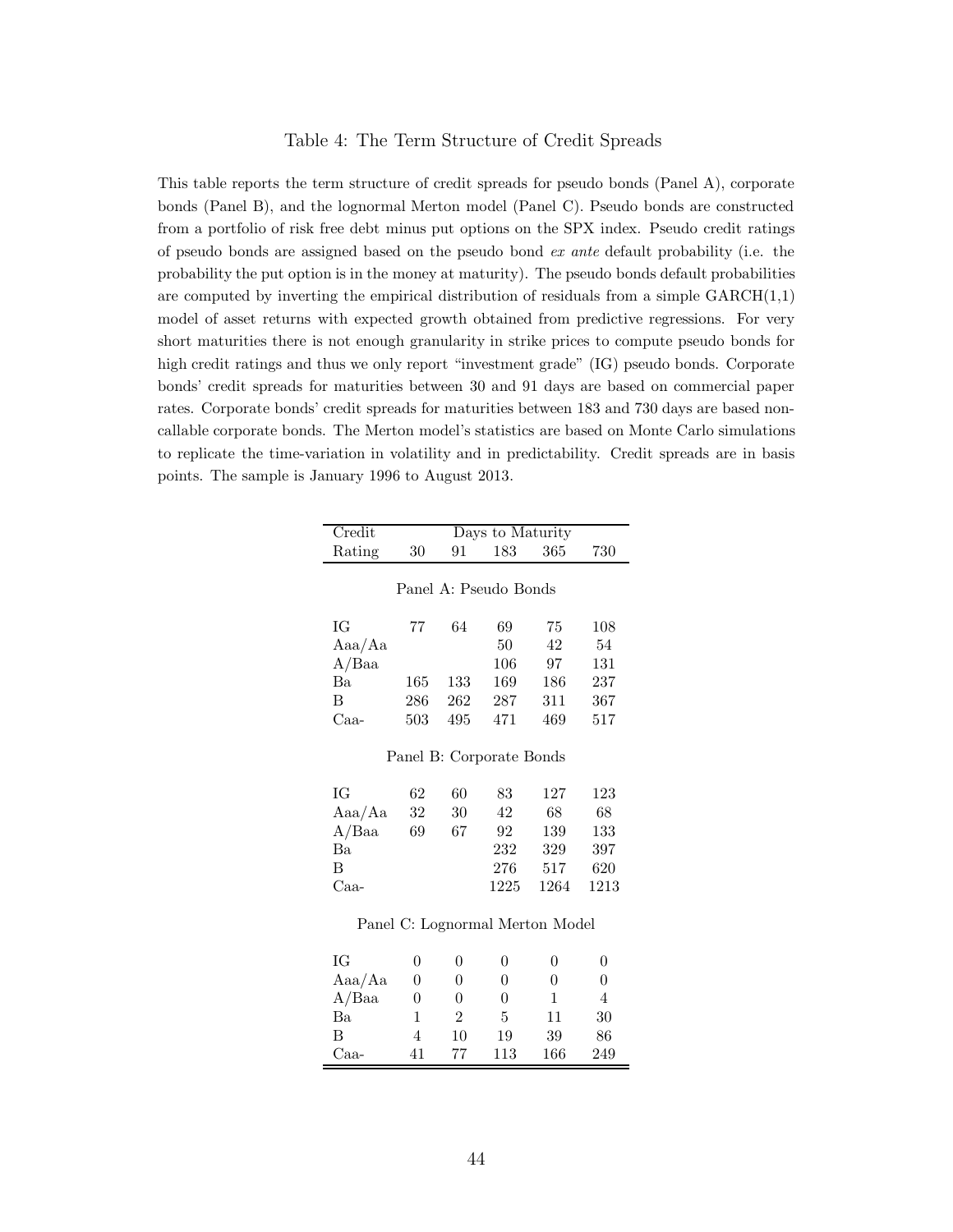#### Table 5: Assets as Common Stock of Individual Firms in the S&P500 Index

This table reports our empirical results when pseudo firms have assets that comprise shares of individual stocks in the S&P 500 index. For each credit rating, the first three columns report the target default frequencies of real corporate bonds and the confidence intervals. The next three columns report the ex post default frequencies of pseudo bonds and their confidence interval. The ex post default frequency is computed as the fraction of times that the two-year return of individual stocks falls below the average moneyness for each credit rating between 1970 and 2013. The credit rating of each pseudo bond is assigned every month according to its ex ante default probability over the next two years. The latter is computed nonparametrically for each firm and for each time t by exploiting the empirical distribution of normalized shocks of all the firms in the  $S\&P500$  index prior to t to avoid survivorship bias. Confidence intervals use standard errors that are corrected for the series correlation induced by overlapping observations. The last two columns report the average moneyness  $K/A$  and the average maturity  $\overline{\tau}$  of the pseudo bonds.

Panel B reports summary statistics of the pseudo bond portfolios. Column 5 reports the equal weighted average credit spread of pseudo bonds in each credit rating category, while the next several columns report summary statistics of excess returns. For each credit rating, Panel C reports the time-series regression of the pseudo bond portfolio excess returns on the average excess returns of pseudo assets (i.e. stocks of underlying individual firms). For each credit rating, Panel D reports the time-series regression of the pseudo bond portfolio excess returns on the average excess returns of pseudo equity (i.e. call options of the underlying individual firms).

|                  | Panel A: Summary Statistics |                               |            |            |             |                                                                                       |            |                   |
|------------------|-----------------------------|-------------------------------|------------|------------|-------------|---------------------------------------------------------------------------------------|------------|-------------------|
| Credit           |                             | Target Probability of Default |            |            |             | Ex post Probability of Default                                                        |            |                   |
| Rating           |                             | Historical Defaults 1970-2013 |            |            |             | Stock Returns 1970-2013                                                               | K/A        | $\overline{\tau}$ |
|                  | Target                      | C.I.                          | C.I.       | ${\rm PD}$ | C.I.        | C.I.                                                                                  |            |                   |
|                  | ${\rm PD}$                  | $(2.5\%)$                     | $(97.5\%)$ |            | $(2.5\%)$   | $(97.5\%)$                                                                            |            |                   |
| Aaa/Aa           | 0.03                        | 0.02                          | 0.03       | 0.20       | 0.00        | 0.45                                                                                  | 0.33       | 641               |
| $A/B$ aa         | $0.31\,$                    | 0.30                          | 0.32       | 0.75       | 0.00        | 1.58                                                                                  | 0.38       | 608               |
| Ba               | 3.23                        | $2.84\,$                      | $3.63\,$   | $3.85\,$   | 0.69        | 7.01                                                                                  | 0.48       | 631               |
| $\, {\bf B}$     | 9.16                        | $5.90\,$                      | 12.42      | 8.71       | 3.54        | 13.88                                                                                 | 0.63       | 658               |
| Caa-             | 25.18                       | 0.00                          | 82.93      | 22.55      | 15.93       | 29.16                                                                                 | 0.83       | 682               |
|                  |                             |                               |            |            |             | Panel B: Average Credit Spreads and Monthly Returns' Summary Statistics               |            |                   |
|                  |                             | Credit Spreads                |            |            |             | Monthly Returns in Excess of T-bill $(\%)$                                            |            |                   |
|                  | Average                     | <b>Boom</b>                   | Recession  | Mean       | Std         | SR                                                                                    | Skew       | Ex. Kurt          |
| Aaa/Aa           | 89                          | 89                            | 82         | $-0.08$    | 1.42        | $-0.06$                                                                               | $-5.80$    | 40.56             |
| A/Baa            | 123                         | 118                           | 155        | 0.12       | 0.82        | $0.14\,$                                                                              | $-0.63$    | $5.47\,$          |
| Ba               | 190                         | 184                           | 231        | $0.22\,$   | 1.08        | $\rm 0.21$                                                                            | $-0.77$    | 7.79              |
| $\boldsymbol{B}$ | 336                         | $312\,$                       | 497        | $0.27\,$   | 1.51        | 0.18                                                                                  | $-1.83$    | 10.30             |
| Caa-             | 656                         | 588                           | 1103       | 0.50       | $2.07\,$    | 0.24                                                                                  | $-0.88$    | 3.40              |
|                  |                             |                               |            |            |             |                                                                                       |            |                   |
|                  |                             |                               |            |            |             | Panel C: Regression of Pseudo Bonds Excess Returns on Assets' Excess Returns          |            |                   |
|                  | Mean $(\%)$                 | t(Mean)                       |            | $\alpha$   | $t(\alpha)$ | $\beta$                                                                               | $t(\beta)$ | $R^2$             |
| Aaa/Aa           | $-0.08$                     | $(-0.80)$                     |            | $-0.17$    | $(-1.13)$   | 0.11                                                                                  | (2.42)     | 0.26              |
| A/Baa            | 0.12                        | (2.00)                        |            | 0.08       | (1.89)      | 0.08                                                                                  | (6.48)     | 0.35              |
| Ba               | 0.22                        | (3.14)                        |            | 0.10       | (1.59)      | 0.14                                                                                  | (8.68)     | 0.62              |
| $\mathbf{B}$     | 0.27                        | (2.70)                        |            | 0.07       | (0.89)      | $0.26\,$                                                                              | (8.07)     | 0.69              |
| Caa-             | 0.50                        | (3.57)                        |            | 0.10       | (1.16)      | 0.43                                                                                  | (11.94)    | 0.79              |
|                  |                             |                               |            |            |             | Panel D: Regression of Pseudo Bonds Excess Returns on Pseudo Equities' Excess Returns |            |                   |
|                  | Mean $(\%)$                 | t(Mean)                       |            | $\alpha$   | $t(\alpha)$ | $\beta$                                                                               | $t(\beta)$ | $R^2$             |
| Aaa/Aa           | $-0.08$                     | $(-0.80)$                     |            | $-0.07$    | $(-0.46)$   | 0.03                                                                                  | (1.34)     | 0.08              |
| A/Baa            | $0.12\,$                    | (2.00)                        |            | $0.11\,$   | (2.24)      | $0.04\,$                                                                              | (5.29)     | 0.29              |
| Ba               | 0.22                        | (3.14)                        |            | 0.26       | (4.56)      | 0.07                                                                                  | (6.43)     | $0.35\,$          |
| $\, {\bf B}$     | 0.27                        | (2.70)                        |            | 0.29       | (4.39)      | 0.13                                                                                  | (9.68)     | $0.59\,$          |
| $Caa-$           | 0.50                        | (3.57)                        |            | 0.47       | (5.34)      | 0.17                                                                                  | (14.77)    | 0.62              |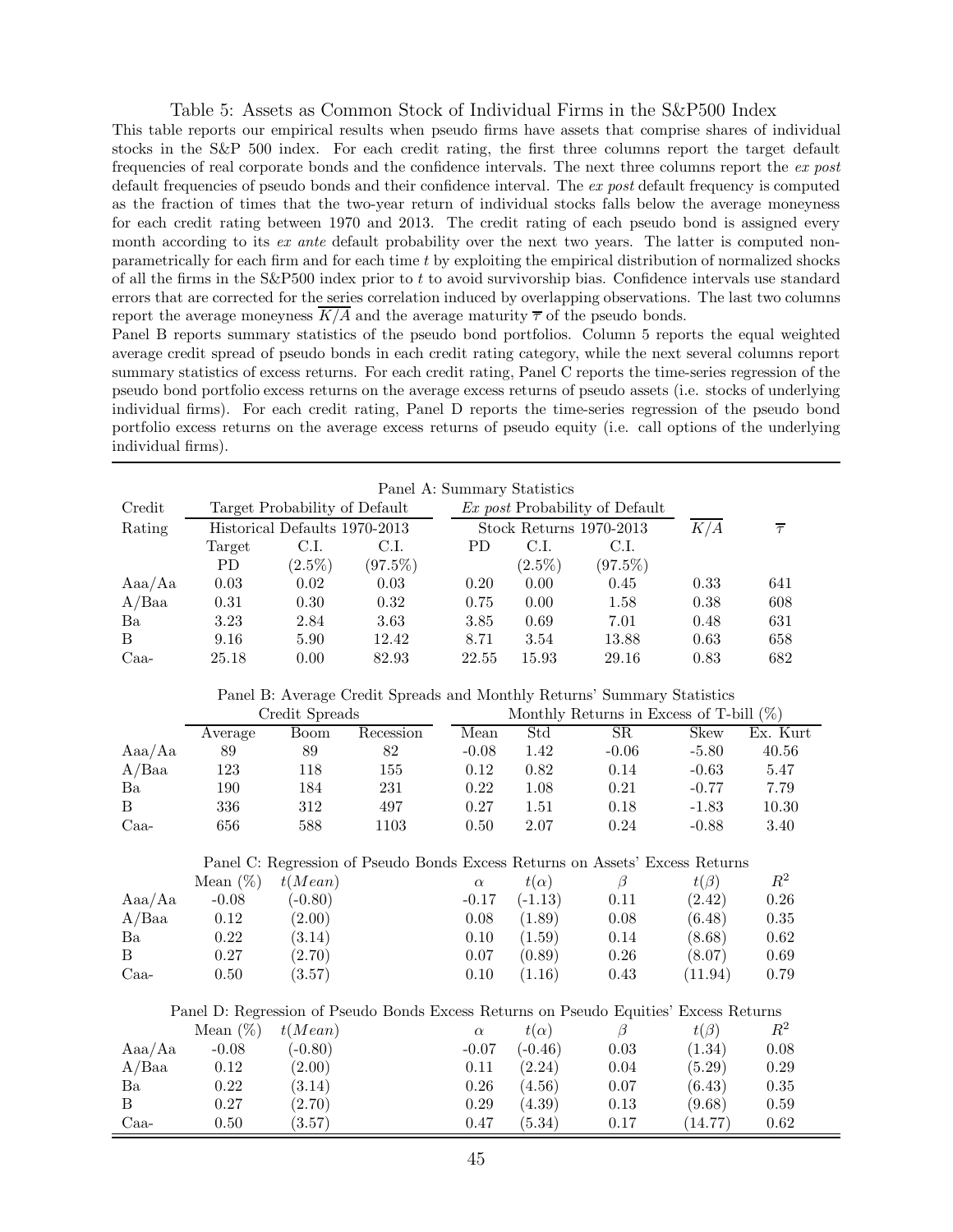### Table 6: Time Series Regression on Risk Factors

This table reports the result of the following time-series regression for each bond portfolio:

$$
R_{i,t}^e = \alpha_i + \beta_i \text{ RMRF}_t + c_i \text{ TERM}_t + d_i \text{ DEF}_t + e_i \text{ dVIXSQ}_t + f_i \text{ dTED}_t + g_i \text{ Tail}_t + \epsilon_{i,t},
$$

where  $R_{i,t}^e$  is the excess return on portfolio i,  $RMRF_t$  is the excess return on the value-weighted stock market portfolio,  $TERM_t$  is the return on the long-term Treasury bonds in excess of Tbill rates,  $DEF<sub>t</sub>$  is the return on the aggregate long-term corporate bond market portfolio from Ibbotson in excess of the return on the long-term Treasury bonds,  $dVIXSQ_t$  is the return on the square of the VIX index in excess of risk free rate, and  $dTED_t$  is the change in the TED spread. Tail<sub>t</sub> is the "tail" risk factor of Jiang and Kelly (2014).  $\bar{R}^2$  is adjusted R-squared and t-statistics are in parenthesis. The sample is monthly from January 1996 to August 2013.

| $\alpha_i$ | $RMRF_t$                       | $TERM_t$ | $DEF_{t}$      | $dVIXSQ_t$ | $dTED_t$                                                                                                               | Tail           | $\bar{R}^2$          |
|------------|--------------------------------|----------|----------------|------------|------------------------------------------------------------------------------------------------------------------------|----------------|----------------------|
|            |                                |          |                |            |                                                                                                                        |                |                      |
| $0.18\,$   | 0.07                           | 0.03     | 0.01           | $-0.07$    | 0.39                                                                                                                   | $0.01\,$       | 0.25                 |
|            | (3.63)                         | (1.99)   | (0.35)         | $(-0.55)$  | (1.91)                                                                                                                 | (0.57)         |                      |
| 0.27       | 0.09                           | 0.03     | 0.09           | $-0.50$    | $-0.12$                                                                                                                | 0.03           | 0.51                 |
| (4.65)     | (7.15)                         | (2.28)   | (2.66)         | $(-3.31)$  | $(-0.54)$                                                                                                              | (2.91)         |                      |
| $0.30\,$   | 0.18                           | 0.03     | 0.08           | $-0.76$    | $\rm 0.52$                                                                                                             | $0.02\,$       | 0.65                 |
| (4.29)     | (7.14)                         | (1.49)   | (2.24)         | $(-3.93)$  | (1.22)                                                                                                                 | (2.25)         |                      |
| 0.39       | 0.25                           | 0.06     | 0.16           | $-0.86$    | 0.46                                                                                                                   | $0.03\,$       | 0.77                 |
| (5.67)     | (9.94)                         | (3.15)   | (3.38)         | $(-4.26)$  | (1.13)                                                                                                                 | (2.61)         |                      |
| 0.33       | 0.36                           | $0.05\,$ | 0.18           | $-0.85$    | $\,0.62\,$                                                                                                             | $0.03\,$       | 0.82                 |
| (4.14)     | (12.08)                        | (2.25)   | (3.20)         | $(-3.59)$  | (1.44)                                                                                                                 | (1.79)         |                      |
|            |                                |          |                |            |                                                                                                                        |                |                      |
|            | 0.17                           |          | 0.02           |            |                                                                                                                        |                | 0.04                 |
|            |                                |          |                |            |                                                                                                                        |                |                      |
| 0.23       | 0.04                           | 0.06     | 0.06           | $-0.46$    | 0.08                                                                                                                   | 0.04           | 0.26                 |
| (3.23)     | (1.62)                         | (2.56)   | (1.51)         | $(-2.42)$  | (0.26)                                                                                                                 | (1.41)         |                      |
| $0.30\,$   | 0.12                           | $0.05\,$ | 0.07           | $-0.43$    | $-0.16$                                                                                                                | $-0.01$        | 0.48                 |
| (4.23)     | (5.42)                         | (2.59)   | (2.08)         | $(-2.45)$  | $(-0.47)$                                                                                                              | $(-0.88)$      |                      |
| 0.37       | 0.18                           | 0.07     | 0.17           | $-0.81$    | 0.31                                                                                                                   | $-0.01$        | 0.71                 |
| (4.65)     | (7.12)                         | (2.80)   | (4.16)         | $(-4.27)$  | (0.79)                                                                                                                 | $(-0.43)$      |                      |
| $0.55\,$   | 0.28                           | $0.07\,$ | 0.24           | $-0.96$    | $0.57\,$                                                                                                               | $0.01\,$       | 0.79                 |
| (6.10)     | (10.44)                        | (2.68)   | (4.41)         | $(-4.86)$  | (1.65)                                                                                                                 | (0.54)         |                      |
|            |                                |          |                |            |                                                                                                                        |                |                      |
| 0.33       | $-0.05$                        | 0.08     | $0.13\,$       | $-0.52$    | $-1.28$                                                                                                                | $0.02\,$       | 0.41                 |
| (4.36)     | $(-2.37)$                      | (4.19)   | (2.54)         | $(-2.24)$  | $(-3.02)$                                                                                                              | (1.72)         |                      |
| 0.27       | 0.05                           | 0.10     | 0.14           | 0.22       | $-0.72$                                                                                                                | 0.00           | 0.10                 |
| (2.44)     | (1.01)                         | (3.19)   | (4.44)         | (0.41)     | $(-0.92)$                                                                                                              | $(-0.14)$      |                      |
| 0.78       | 0.03                           | 0.07     | 0.17           | $-0.75$    | 0.28                                                                                                                   | 0.01           | 0.04                 |
| (4.31)     | (0.44)                         | (2.08)   | (3.42)         | $(-1.89)$  | (0.40)                                                                                                                 | (0.11)         |                      |
| 0.78       | 0.03                           | 0.12     | 0.26           | $-0.17$    | $0.35\,$                                                                                                               | 0.19           | 0.03                 |
| (3.03)     | (0.70)                         | (2.48)   | (2.82)         | $(-0.43)$  | (0.66)                                                                                                                 | (1.54)         |                      |
| 0.86       | 0.23                           | 0.14     | 0.42           | $-1.02$    | 2.23                                                                                                                   | $-0.44$        | 0.20                 |
| (2.01)     | (3.19)                         | (1.72)   | (3.60)         | $(-1.23)$  | (1.97)                                                                                                                 | $(-2.21)$      |                      |
|            | (2.77)<br>$-0.13$<br>$(-0.40)$ | (1.74)   | 0.04<br>(0.85) | (0.13)     | Panel A: Pseudo Bonds (SPX)<br>Panel B: Pseudo Bonds (Individual Stocks)<br>0.59<br>(1.14)<br>Panel C: Corporate Bonds | 0.63<br>(0.49) | $-0.02$<br>$(-0.28)$ |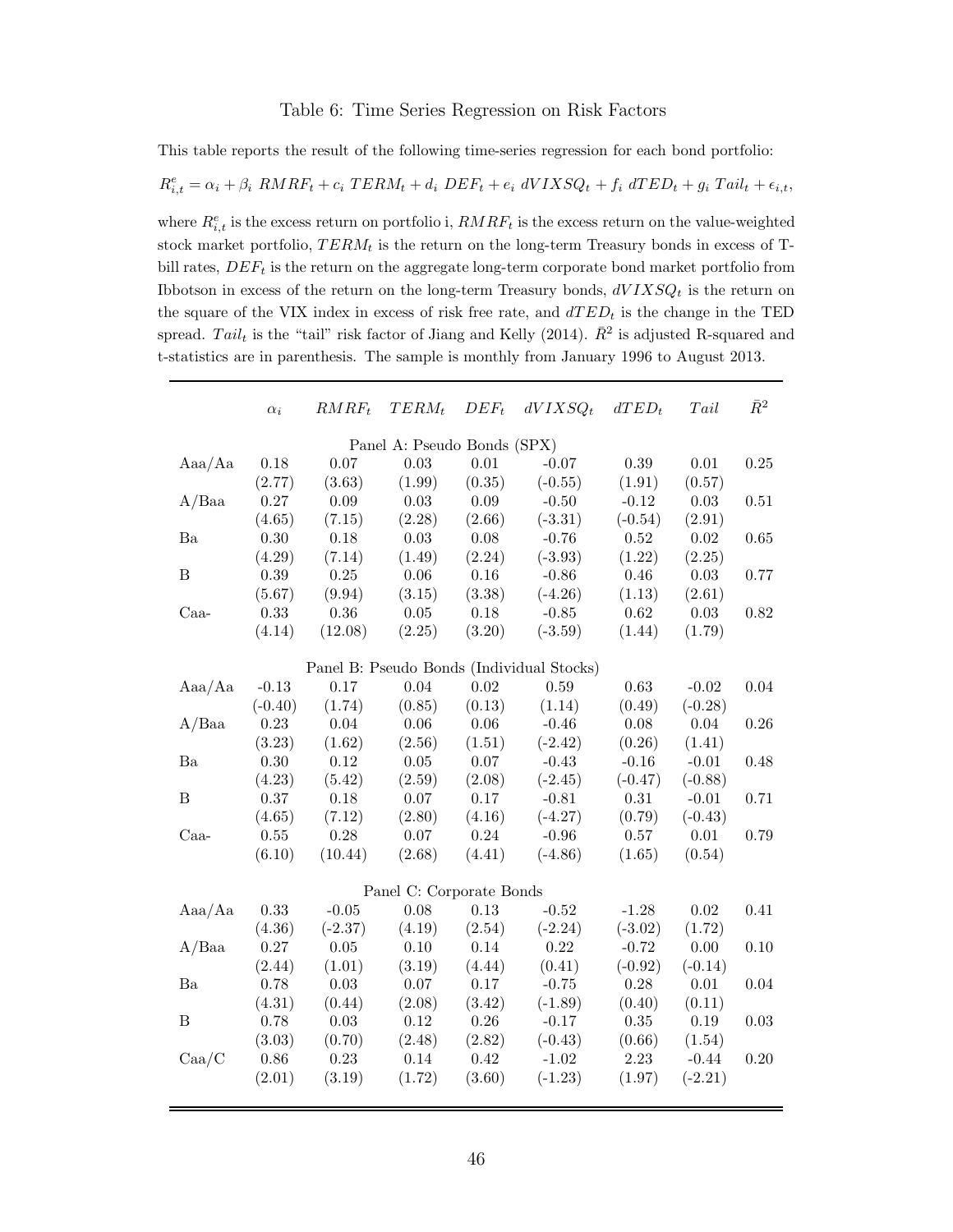#### Table 7: The Transactional Liquidity of Pseudo Bonds and Corporate Bonds

Panels A and B show credit spreads, average monthly returns in excess of T-bills, and transalctional liquidity measures of pseudo bonds based on the SPX and individual stocks, respectively. The bid-ask spread for pseudo bond i in month t is computed by  $(B_{i,t}^{Ask} B_{i,t}^{Bid}$ )/ $B_{i,t}^{Mid}$ . The portfolio bid-ask spread is the kernel-weighted average of pseudo bonds, where the kernel is the same as the one used for returns. The Roll (1984) measure for pseudo bond *i* in month *t* is computed by  $\sqrt{-Cov_t(\Delta p_{i,t,d}^{Bid} \rightarrow As^k, \Delta p_{i,t,d+1}^{Ask} \rightarrow Bi})$  using the daily price observations. We compute the Roll measure for all pseudo bonds that have more than 10 return observations in a month. The portfolio-level Roll measure is computed by the kernel-weighted average of the pseudo bonds for which we can compute the Roll measure.

Panel C shows the same statistics for corporate bonds. The Roll measure for corporate bond i in month t is computed by  $2\sqrt{-Cov_t(\Delta p_{i,t,d}^{Transaction}, \Delta p_{i,t,d+1}^{Transaction})}$  using the daily price observations. We compute the Roll measure for all corporate bonds that have more than 10 return observations in a month. As in credit spreads and excess returns, the Roll measure for a portfolio is the value-weighted average of the corporate bonds for which we can compute the Roll measure.

| Credit |                | Credit Mean Bid-Ask Roll             |        |
|--------|----------------|--------------------------------------|--------|
|        |                | Rating Spread Returns Spread Measure |        |
|        | $(bps)$ $(\%)$ | $(\%)$                               | $(\%)$ |

|  | Panel A: Pseudo Bonds (SPX) |  |  |
|--|-----------------------------|--|--|
|--|-----------------------------|--|--|

| Aaa/Aa | 54  | 0.14 | 0.25 | 0.08 |
|--------|-----|------|------|------|
| A/Baa  | 131 | 0.25 | 0.25 | 0.08 |
| Ba     | 237 | 0.27 | 0.28 | 0.12 |
| R      | 367 | 0.34 | 0.28 | 0.14 |
| $Caa-$ | 517 | 0.35 | 0.28 | 0.18 |

Panel B: Pseudo Bonds (Individual Stocks)

| Aaa/Aa | 89  | $-0.08$ | 1.36 | 0.32 |
|--------|-----|---------|------|------|
| A/Baa  | 123 | 0.12    | 1.20 | 0.53 |
| Ba     | 190 | 0.22    | 1.26 | 0.50 |
| В      | 336 | 0.27    | 1.30 | 0.48 |
| Caa-   | 656 | 0.50    | 1.37 | 0.51 |

### Panel C: Corporate Bonds

| Aaa/Aa   | 68   | 0.11 | 0.51 |
|----------|------|------|------|
| $A/B$ aa | 133  | 0.11 | 1.03 |
| Ba       | 397  | 0.58 | 1.78 |
| В        | 620  | 0.57 | 2.04 |
| Caa-     | 1213 | 0.83 | 3.00 |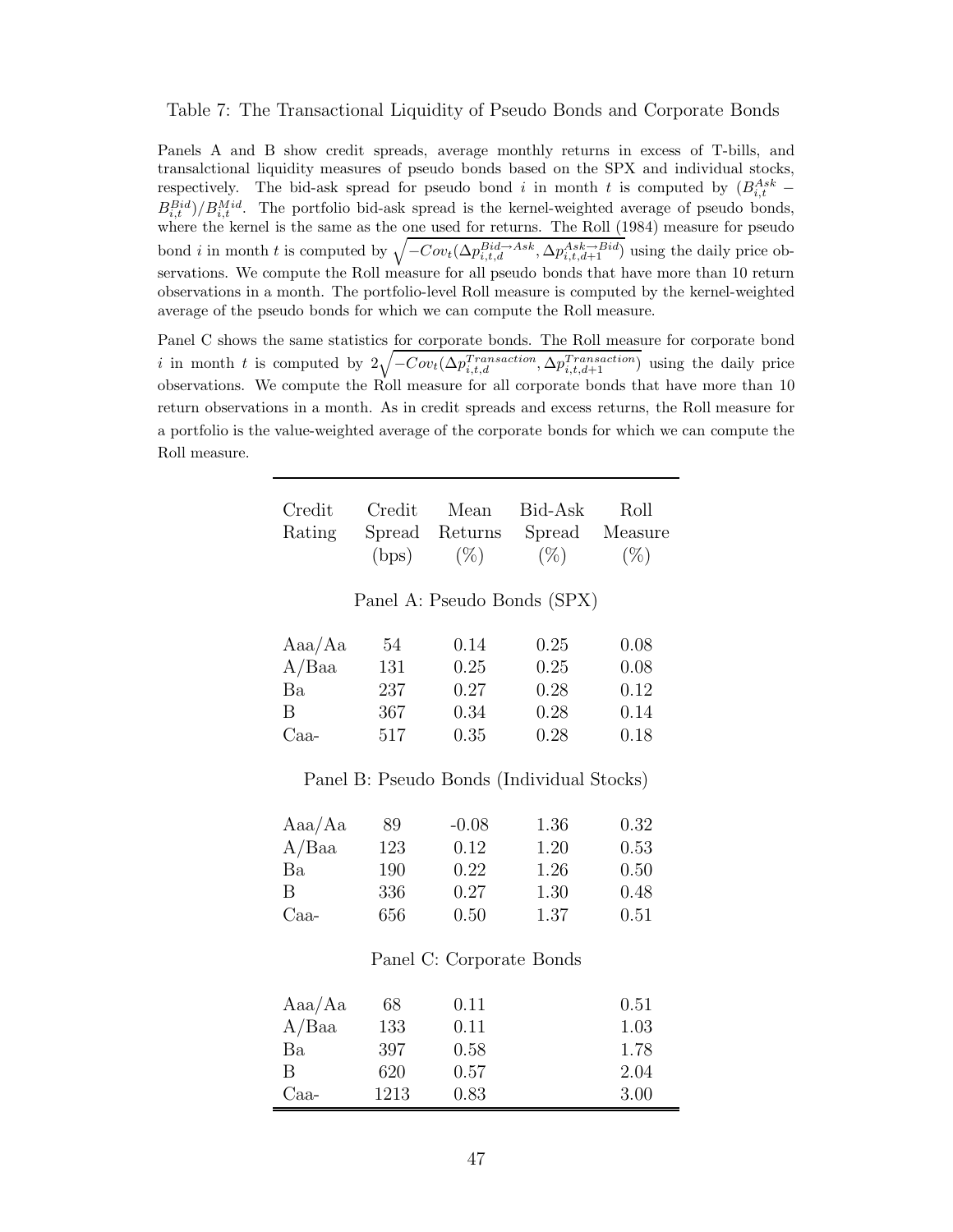### Table 8: Sorting Frequency and Pseudo Bond Returns

Credit spreads and excess return summary statistics are shown for pseudo bonds (Panel A), corporate bonds (Panel B), and the lognormal Merton model (Panel C). Pseudo bonds are constructed from a portfolio of risk free debt minus SPX put options. Pseudo credit ratings of pseudo bonds are assigned based on the pseudo bond ex ante default probability (i.e. the probability the put option is in the money at maturity). The pseudo bond default probabilities are computed by inverting the empirical distribution of residuals from a simple  $GARCH(1,1)$ model of asset returns with expected growth obtained from predictive regressions. The sample is January 1996 to August 2013. Credit spreads are expressed in basis points.

| Credit        |                              | Credit Spread |                               |      | Monthly Returns in Excess of T-bill $(\%)$ |               |             |               |
|---------------|------------------------------|---------------|-------------------------------|------|--------------------------------------------|---------------|-------------|---------------|
| Rating        | Average                      | <b>Boom</b>   | Recession                     | Mean | Std                                        | <b>Sharpe</b> | <b>Skew</b> | <b>Excess</b> |
|               |                              |               |                               |      |                                            | Ratio         |             | Kurtosis      |
|               |                              |               |                               |      |                                            |               |             |               |
|               | Panel A: Sort Every 3 Months |               |                               |      |                                            |               |             |               |
| Aaa/Aa        | 57                           | $53\,$        | 91                            | 0.11 | 0.69                                       | 0.16          | 0.07        | 6.16          |
| A/Baa         | 132                          | 118           | 228                           | 0.18 | 1.12                                       | 0.16          | $-3.63$     | 35.46         |
| Ba            | 246                          | 214           | 452                           | 0.25 | 1.51                                       | 0.17          | $-2.31$     | 18.33         |
| $\, {\bf B}$  | 385                          | 312           | 880                           | 0.35 | 1.94                                       | 0.18          | $-1.95$     | 14.53         |
| $_{\rm Caa-}$ | 553                          | 449           | 1233                          | 0.35 | 2.45                                       | 0.14          | $-1.43$     | 8.84          |
|               |                              |               | Panel B: Sort Every 6 Months  |      |                                            |               |             |               |
| Aaa/Aa        | 67                           | 55            | 164                           | 0.10 | 0.73                                       | 0.14          | 0.07        | 5.73          |
| A/Baa         | 142                          | 110           | 347                           | 0.14 | 1.14                                       | 0.12          | $-3.77$     | 34.96         |
| Ba            | 249                          | 204           | 541                           | 0.21 | 1.53                                       | 0.14          | $-2.46$     | 17.82         |
| B             | 371                          | 299           | 834                           | 0.26 | 1.96                                       | 0.13          | $-2.08$     | 13.68         |
| Caa-          | 732                          | 441           | 2623                          | 0.30 | 2.53                                       | 0.12          | $-1.53$     | 8.37          |
|               |                              |               | Panel C: Sort Every 12 Months |      |                                            |               |             |               |
| Aaa/Aa        | 53                           | 39            | 165                           | 0.10 | 0.51                                       | 0.20          | 2.00        | 10.07         |
| A/Baa         | 127                          | 93            | 335                           | 0.16 | 0.75                                       | 0.21          | 0.65        | 6.94          |
| Ba            | 273                          | 200           | 707                           | 0.12 | 1.61                                       | 0.07          | $-2.46$     | 17.37         |
| B             | 372                          | 285           | 916                           | 0.15 | 1.97                                       | 0.08          | $-1.87$     | 12.55         |
| $Caa-$        | 837                          | 452           | 3348                          | 0.17 | 2.64                                       | 0.06          | $-1.74$     | 10.15         |
|               |                              |               |                               |      |                                            |               |             |               |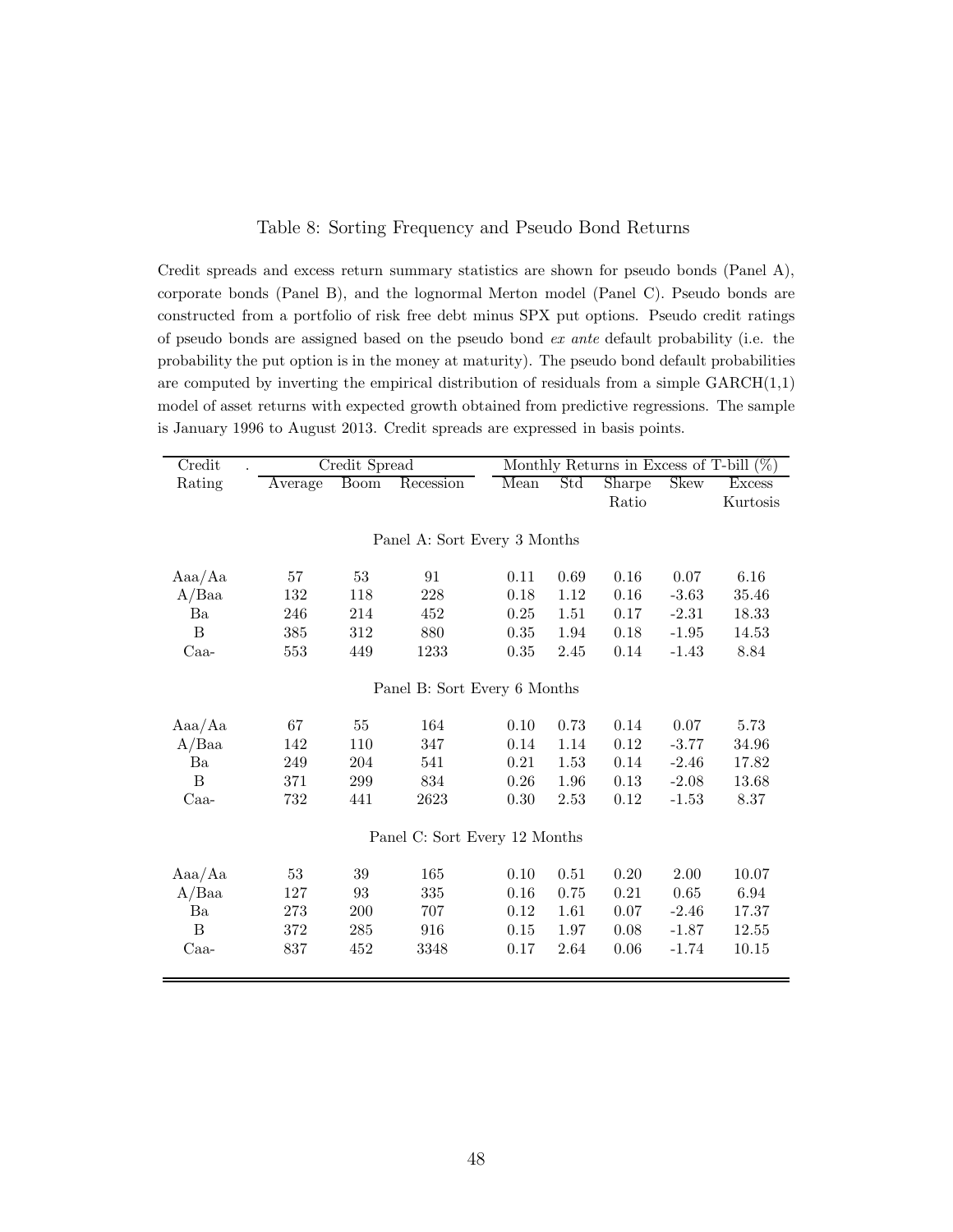### Table 9: Asset Uncertainty and Credit Spreads of Pseudo Bonds

This table shows the impact of asset volatility on pseudo bond' credit spreads and returns. The sample is the pseudo bonds of pseudo firms whose assets are the stock of individual firms that are in the S&P 500 index. Pseudo bonds are portfolios of risk-free debt minus put options on the underlying assets (i.e. stock) of individual firms. Pseudo credit ratings are assigned using a model-free methodology that computes the probability of default at maturity. For each time  $t$ , we first sort pseudo bonds according to their pseudo credit rating, and then according to the volatility of their pseudo firm's assets (individual stocks). Panel A reports the average credit spreads for each credit rating / volatility bin, and Panel B reports the corresponding average excess returns. Panels C and D report the average leverage  $K/A$  and the average asset volatility for each credit rating / volatility combination.

| Credit |                 | Volatility                      |      | Credit |                 | Volatility                      |      |
|--------|-----------------|---------------------------------|------|--------|-----------------|---------------------------------|------|
| Rating | $_{\text{Low}}$ | Medium                          | High | Rating | $_{\text{Low}}$ | Medium                          | High |
|        |                 |                                 |      |        |                 |                                 |      |
|        |                 | Panel A: Credit Spread          |      |        |                 | Panel B: Average Excess Returns |      |
|        |                 |                                 |      |        |                 |                                 |      |
| Aaa/Aa | 71              | 90                              | 134  | Aaa/Aa | $-0.15$         | 0.00                            | 0.20 |
| A/Baa  | 117             | 113                             | 152  | A/Baa  | 0.21            | 0.14                            | 0.09 |
| Ba.    | 165             | 177                             | 237  | Ba.    | 0.20            | 0.20                            | 0.18 |
| B      | 335             | 341                             | 429  | B      | 0.26            | 0.29                            | 0.44 |
| Caa-   | 651             | 691                             | 792  | Caa-   | 0.50            | 0.56                            | 0.77 |
|        |                 | Panel C: Average Leverage $K/A$ |      |        |                 | Panel D: Volatility             |      |
|        |                 |                                 |      |        |                 |                                 |      |
| Aaa/Aa | 0.39            | 0.30                            | 0.24 | Aaa/Aa | 0.20            | 0.22                            | 0.28 |
| A/Baa  | 0.50            | 0.43                            | 0.38 | A/Baa  | 0.22            | 0.26                            | 0.34 |
| Ba     | 0.58            | 0.51                            | 0.46 | Ba     | 0.24            | 0.30                            | 0.40 |
| В      | 0.73            | 0.65                            | 0.59 | В      | 0.25            | 0.32                            | 0.43 |
| Caa-   | 0.90            | 0.84                            | 0.78 | Caa-   | 0.25            | 0.33                            | 0.44 |
|        |                 |                                 |      |        |                 |                                 |      |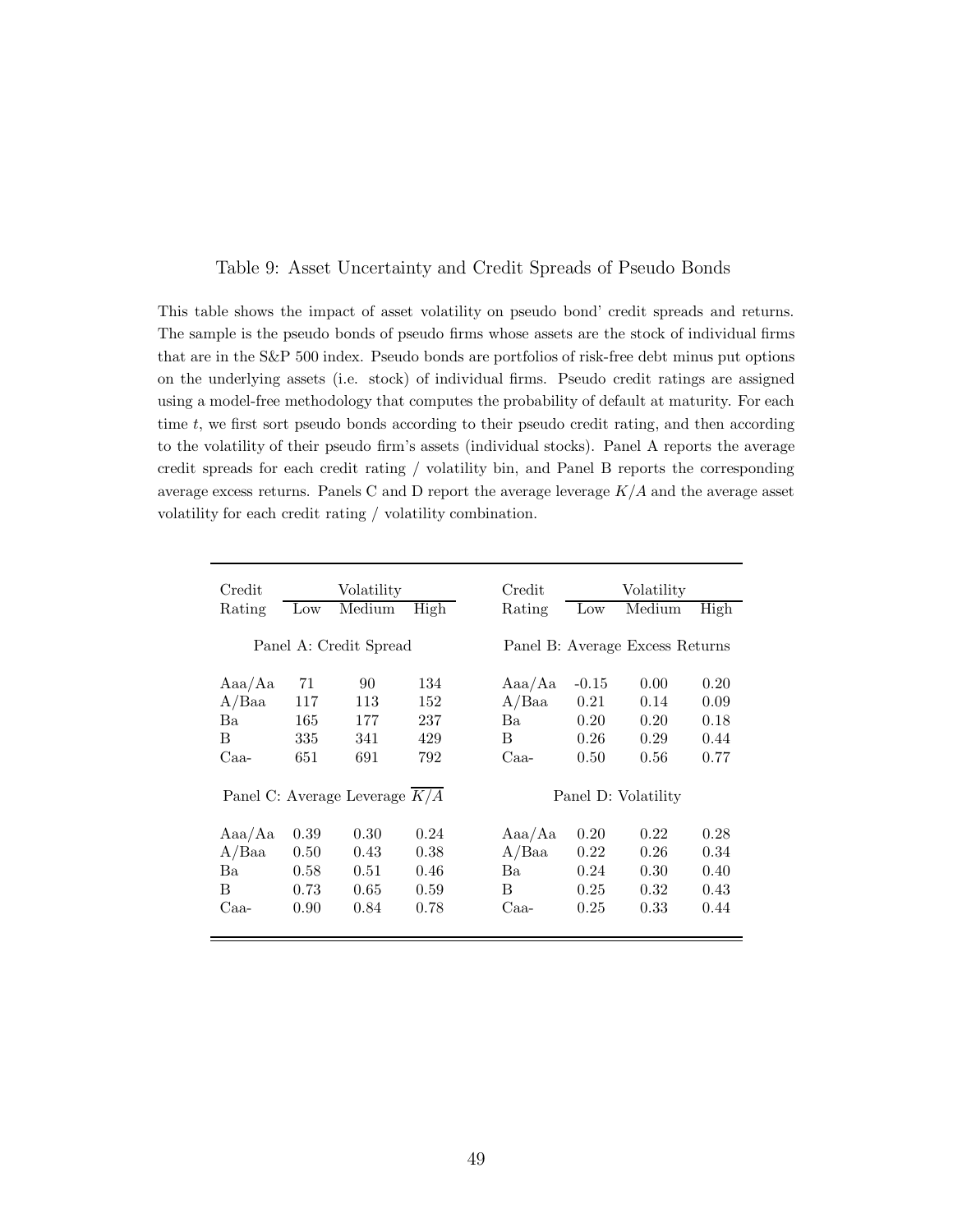### REFERENCES

- Anderson R.W., and S. Sundaresan, 1996, "Design and Valuation of Debt Contracts," Review of Financial Studies, 9, 1, 37–78.
- Bhamra, H. S., L.-A. Kuehn, and I. A. Strebulaev, 2010, "The Levered Equity Risk Premium and Credit Spreads: A Unified Framework," Review of Financial Studies.
- Bao, J. and J. Pan, 2013. "Bond Illiquidity and Excess Volatility." Review of Financial Studies (forthcoming).
- Bao, J., J. Pan, and J. Wang, 2011. "The illiquidity of Corporate Bonds." Journal of Finance, 66, 911-946.
- Bessembinder, H., K.M. Kahle,W. F.Maxwell, and D. Xu, 2009. "Measuring abnormal bond performance." Review of Financial Studies, 22 (10), 4219-4258.
- Broadie M., M. Chernov, and M. Johannes, 2009, "Understanding Index Option Returns," Review of Financial Studies, 22, (11), 4493–4529.
- Campbell, J.Y. and R. J. Shiller, 1988, "The Dividend-Price Ratio and Expectations of Future Dividends and Discount Factors." Review of Financial Studies, 1, 195 – 228.
- Carr Peter, and Liuren Wu, 2011. "A Simple Robust Link Between American Puts and Credit Protection." Review of Financial Studies, 24, 2, 473–505.
- Chen, Hui, 2010, "Macroeconomic Conditions and the Puzzles of Credit Spreads and Capital Structure," Journal of Finance, 65(6): 2171-2212
- Chen, L., P. Collin-Dufresne, and R. S. Goldstein, 2009, "On the Relation Between the Credit Spread Puzzle and the Equity Premium Puzzle," Review of Financial Studies, 22, 3367-3409.
- Cochrane, J. H. ,2005, Asset Pricing, Princeton University Press.
- Cochrane, J.H., 2008, "The Dog That Did Not Bark: A Defense of Return Predictability," Review of Financial Studies, 21, 1533-1575.
- Coval, J.D., J.W. Jurek, and E. Stafford, 2009, "Economics Catastrophy Bonds," American Economic Review, 99, 3, 628–666.
- Cremers, M., J. Driessen, and P. Maenhout, 2008, "Explaining the level of credit spreads: Option-implied jump risk premia in a firm value model." Review of Financial Studies, 21, 22092242.
- Constantinides, G. M., J. C. Jackwerth, and A. Z. Savov, 2013. "The Puzzle of Index Option Returns," Review of Asset Pricing Studies, 3, 229 – 257.
- David, A. , 2008. "Inflation Uncertainty, Asset Valuations, and the Credit Spread Puzzle." Review of Financial Studies, 21 (6), 2487-2534.
- Duffee, G.R. 1998, "The Relation Between Treasury Yields and Corporate Bond Yield Spreads," Journal of Finance, 53, 6, 2225 – 2241.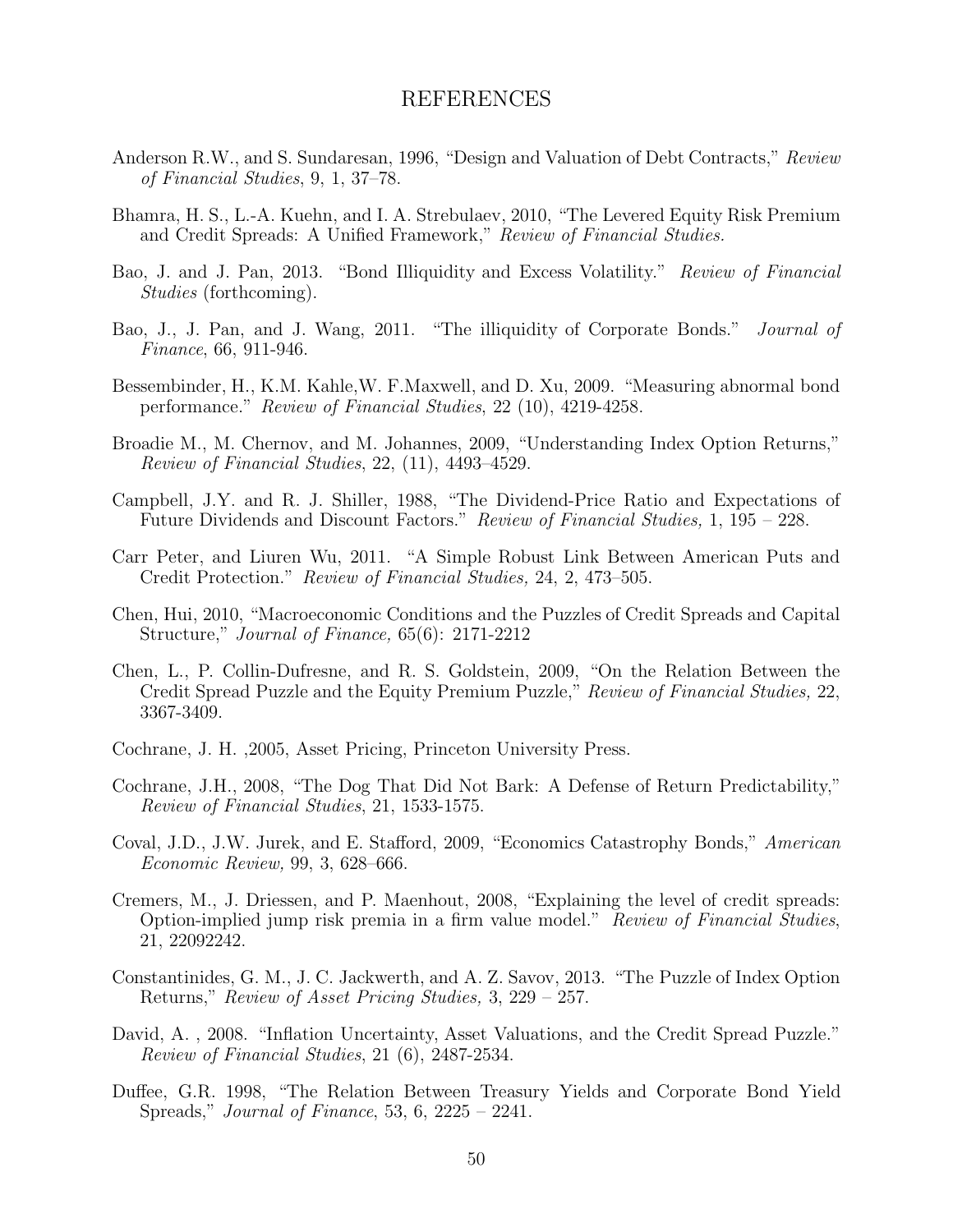Duffie, D., 1999, "Credit Swap Valuation," Financial Analysts Journal, January/February.

- Duffie, D., and D. Lando, 2001, "Term Structures of Credit Spreads with Incomplete Accounting Information," Econometrica, 69, 633-664.
- Eom, Y. H., J. Helwege, and J.-Z. Huang (2004). "Structural models of corporate bond pricing: An empirical analysis." Review of Financial Studies, 17 (2), 499-544.
- Ericsson, J., M. Jiang, R. Elkhamhi, and D. Du (2013). Time-varying asset volatility and the credit spread puzzle. Working Paper
- Fama, E.F. and K. R. French, 1993, "Common risk factors in the returns on stocks and bonds," Journal of Financial Economics, 33, 3 – 56.
- Feldhutter, Peter and Steven Schaefer, 2013, "The Credit Spread Puzzle Myth or Reality?" Working paper, London Business School.
- Frazzini, A. and L. H. Pedersen, 2012, "Embedded Leverage," Working Paper, NBER.
- Gamba A., M. Aranda, and A. Saretto, 2013, "The Agency Credit Spread," Working Paper, SSRN, http://dx.doi.org/10.2139/ssrn.2373423
- Gomes, Joao F. and Lukas Schmid, 2012, "Equilibrium Credit Spreads and the Macroeconomy," Working paper.
- Huang, J.Z. and M. Huang, 2012, "How Much of the Corporate-Treasury Yield Spread Is Due to Credit Risk?" *Review of Asset Pricing Studies*, 2, 2, 153–202.
- Jarrow, R.A., 2010, "Credit Risk Models," Annual Review of Financial Economics. 1, 37-68
- Korteweg, A. and N. Polson, 2010, "Corporate Credit Spreads and Parameter Uncertainty," Working paper.
- Kuehn, Lars Alexander and Lukas Schmid, 2014, "Investment-Based Corporate Bond Pricing," Journal of Finance (forthcoming)
- Lando, D., 2004, Credit Risk Modeling: Theory and Applications, Princeton University Press.
- Leland, H.E., 1998, "Agency Costs, Risk Management, and Capital Structure." *Journal of* Finance, 53, 4, 1213 – 1243.
- Leland, H.E. and K.B. Toft, 1996, "Optimal Capital Structure, Endogenous Bankruptcy, and the Term Structure of Credit Spreads," Journal of Finance, 51, 3, 987 – 1019.
- Longstaff, F. A., S. Mithal, and E. Neis, 2005, Corporate Yield Spreads: Default Risk or Liquidity? New Evidence from the Credit Default Swap Market, Journal of Finance, 60, 2213-2253.
- McQuade, T. J. , 2013. "Stochastic Volatility and Asset Pricing Puzzles." Working Paper, Stanford GSB.
- Merton, Robert C., 1974 "On the Pricing of Corporate Debt: The Risk Structure of Interest Rates." Journal of Finance, Vol. 29, No. 2, pp. 449–470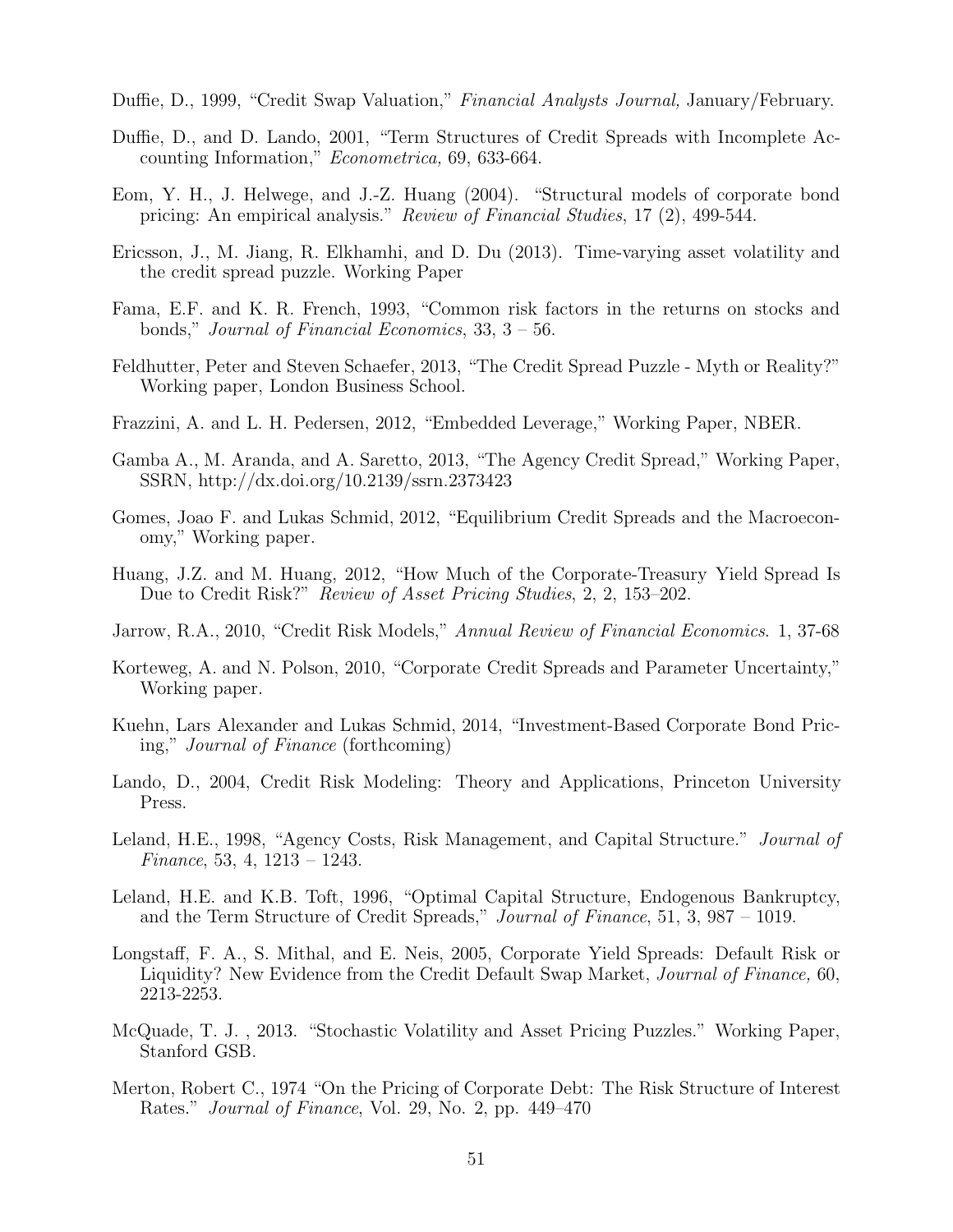Moody's, 2014, Moody's Corporate Defaults and Recovery Rates, 1920 – 2013.

- Nozawa, Yoshio, 2014, "What Drives the Cross-Section of Credit Spreads?: A Variance Decomposition Approach." Working paper, Federal Reserve Board.
- Pastor, L. and R. Stambagh, 2003, "Liquidity Risk and Expected Stock Returns," Journal of Political Economy, 111,  $642 - 685$ .
- Roll, R., 1984, "A Simple Implicit Measure of the Effective Bid-Ask Spread in an Efficient Market." Journal of Finance, 39, 1127-1139.
- Schaefer, S. and I. Strebulaev, 2008. "Structural models of credit risk are useful: Evidence from hedge ratios on corporate bonds." Journal of Financial Economics, 90, 1-19.
- Shiller, R. , 1981, "Do Stock Prices Move Too Much to be Justified by Subsequent Changes in Dividends?" American Economic Review, 71, 3, 421 – 436.
- Sundaresan, S., 2013. "A Review of Mertons Model of the Firms Capital Structure with its Wide Applications." Annual Review of Financial Economics, 5, 21–41.
- Vuolteenaho, T. 2002. "What Drives Firm-Level Stock Returns?" Journal of Finance, 57,  $1, 233 - 264.$
- Yu, F., 2005, "Accounting transparency and the term structure of credit spreads," *Journal* of Financial Economics, 75, 53-84.
- Zhou, Chunsheng, 2001, "The Term Structure of Credit Spreads With Jump Risk," Journal of Banking and Finance, 25, 2015-2040.

## Appendix A. Proof of Proposition 1.

Proof of Proposition 1. (a) Immediate from the properties of the Black and Scholes formula.

(b) From Ito's lemma:

$$
dB = rKe^{-r(T-t)}dt - \left(\frac{\partial P}{\partial t} + \frac{\partial P}{\partial A}\mu_A A + \frac{1}{2}\frac{\partial^2 P}{\partial A^2}A^2\sigma_A^2\right)dt - \frac{\partial P}{\partial A}A\sigma_A dW
$$

The Black and Scholes pricing Partial Differential Equation has

$$
\frac{\partial P}{\partial t} + \frac{1}{2} \frac{\partial^2 P}{\partial A^2} A^2 \sigma_A^2 = rP - \frac{\partial P}{\partial A} Ar
$$

Substitution into the previous equation proves the claim, with

$$
\beta = \frac{-\frac{\partial P}{\partial A}A}{B} = \frac{\sigma_B \sigma_A}{\sigma_A^2} = \frac{Cov(dA/A, dB/B)}{Var(dA/A)}
$$

and where  $\sigma_B = -\frac{1}{B}$  $\frac{\partial P}{\partial A}A\sigma_A$ .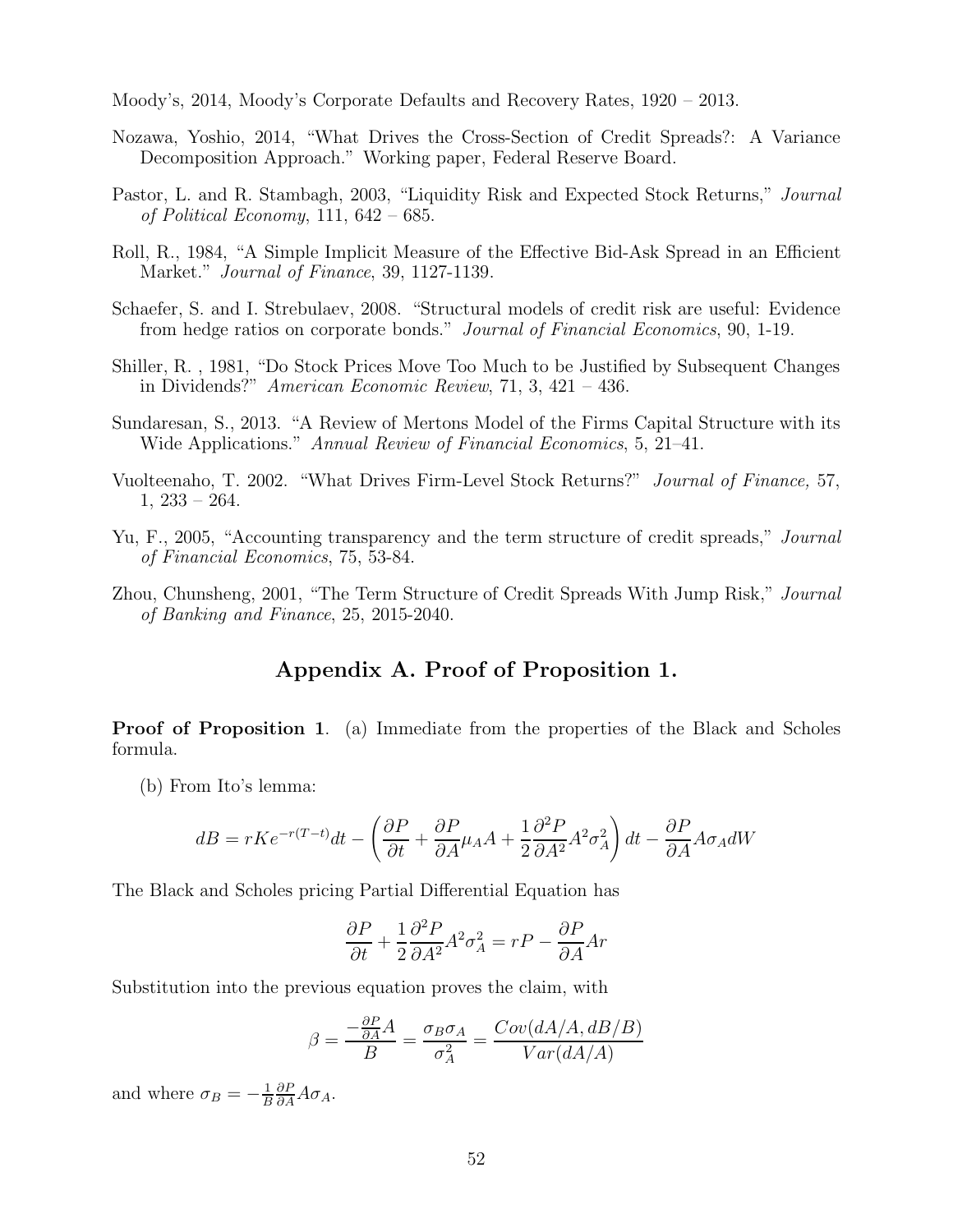The proof of part (c) follows from the same steps as in part (b) but applied to a call option.

Part (d) also follows from the excess return expression above, once we divide by  $\sigma_B$  the expected return equation. Q.E.D.

## Appendix B. Jumps and Stochastic Volatility in the Merton Framework.

Some of the empirical results in the paper can be better understood if we examine the specific implications for relaxing the original Merton lognormality assumption and assume instead that the market value of the firm's assets  $A_t$  follows a jump-diffusion process with stochastic volatility:

$$
dA_t = [\mu_A - \lambda E(J_A - 1)] A_t dt + \sigma_{A,t} A_t dW_{A,t} + (J_A - 1) A_t dQ_t
$$
 (13)

$$
d\sigma_{A,t} = \mu_{\sigma}(\sigma_{A,t}) dt + s(\sigma_{A,t}) dW_{\sigma,t}
$$
\n(14)

where  $dQ_t$  is the increment of a Poisson process with intensity  $\lambda$ ,  $J_A$  is a random variable determining the size of the jump (see, e.g., Zhou (2001)), and  $\mu_{\sigma}$ (.) and s(.) are a drift and diffusion that satisfy the usual regularity conditions. Following the analysis of Broadie, Chernov, Johannes (2009), we then obtain the following:

Proposition 2. Under the asset dynamics in Equations (13) and (14), the bond price  $B_t(T, K)$  in expression (3) has a risk premium given by

$$
\mu_B - r = [\alpha_B - \beta_A \alpha_A + \beta_\sigma \xi s (\sigma_{A,t})] + \beta_A (\mu_A - r) \tag{15}
$$

where  $\beta_A = \frac{\partial \ln(B(t, A, \sigma_A))}{\partial \ln A}$  $\frac{B(t, A, \sigma_A)}{\partial \ln A}$  is the loading on the "asset risk",  $\beta_{\sigma} = \frac{\partial \ln(B(t, A, \sigma_A))}{\partial \sigma_A}$  $\frac{\partial (t, A, \sigma_A)}{\partial \sigma_A}$  is the loading on volatility risk,  $\alpha_B$  and  $\alpha_A$  are the jump risk premia on bonds and on assets, respectively, and  $\xi$  is the market price of volatility risk.

Expression (15) illustrates how the violations of Merton's lognormality assumption manifest themselves in the risk premium. Because generally  $\alpha_B \neq \beta \alpha_A$ , we should expect a non-zero estimated intercept in a regression of excess bond returns on excess asset returns if jumps reflect an important component of the bond's excess returns and/or volatility dynamics are priced.<sup>30</sup>

**Proof of Proposition 2.** From standard arguments, the pricing partial differential equation of  $B_t = B(t, A, \sigma)$  when A follows a jump-diffusion process with stochastic volatility is

$$
\frac{\partial B}{\partial t} + \frac{1}{2} \frac{\partial^2 B}{\partial A^2} A^2 \sigma_A^2 + \frac{1}{2} \frac{\partial^2 B}{\partial \sigma_A^2} s (\sigma_A)^2 + \frac{\partial^2 B}{\partial A \partial \sigma_A} A \sigma_{A,t} s (\sigma_{A,t}) \rho_{A,\sigma}
$$
\n
$$
= rB - \frac{\partial B}{\partial A} A \{r - \lambda^* E^* [J_A - 1] \} - \frac{\partial B}{\partial \sigma_A} [\mu_\sigma (\sigma_A) - \xi s (\sigma_A)] - \lambda^* E^* [B (A J_A, t) - B (A, t)]
$$

<sup>30</sup>As discussed in Broadie et al. (2009, Appendix B), additional alpha may result from discretization bias and the covariance between asset value and volatility.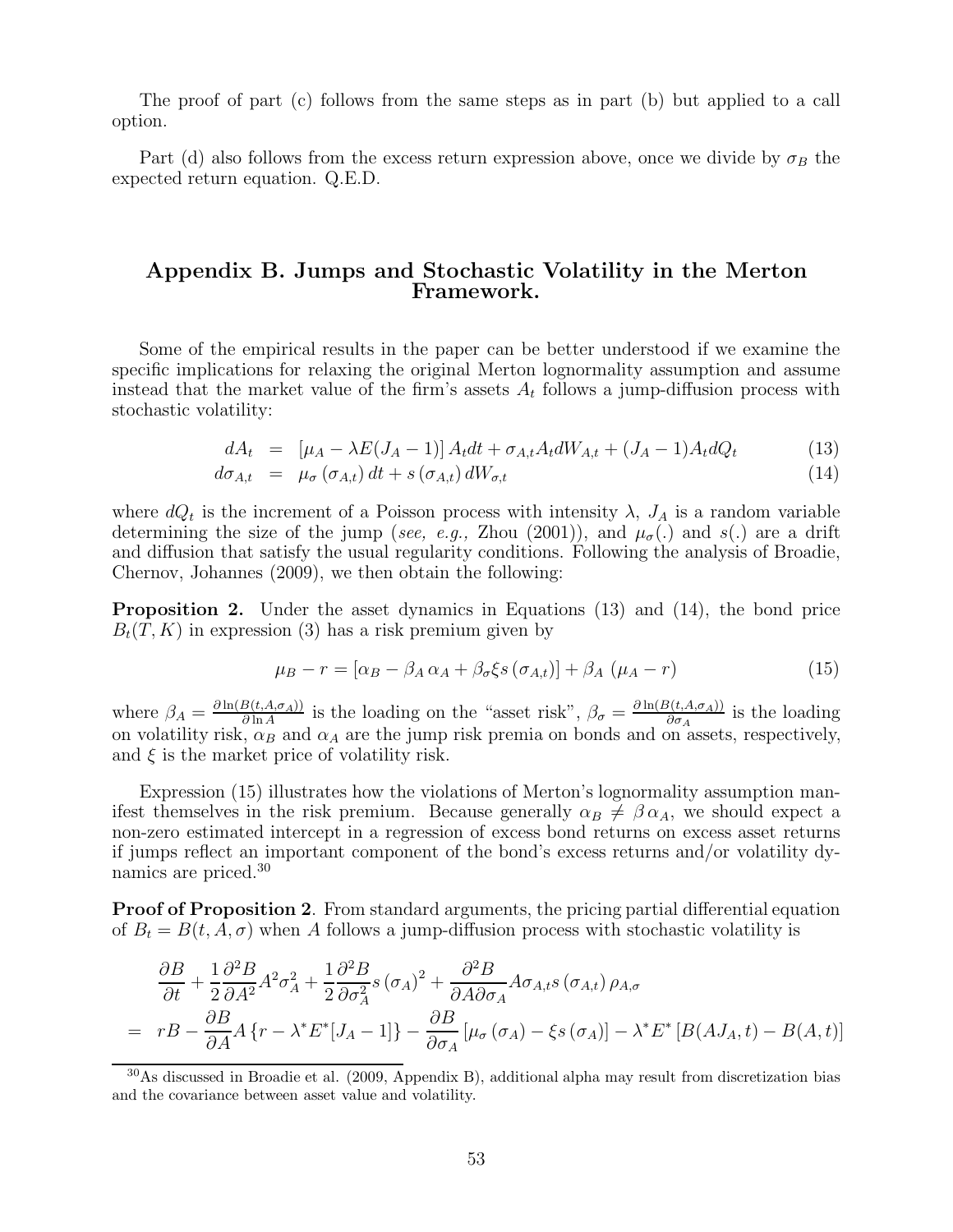where  $\lambda^*$  is the risk neutral jump probability, and  $E^*$ ] are the risk neutral expectations of the jump  $J_A$ , and  $\xi$  is the market price of volatility risk. From Ito's lemma, the process for B under the physical measure is

$$
dB = \left\{ \frac{\partial B}{\partial t} + \frac{\partial B}{\partial A} A \left[ \mu_A - \lambda E (J_A - 1) \right] + \frac{\partial B}{\partial \sigma_A} \mu_\sigma (\sigma_A) + \frac{1}{2} \frac{\partial^2 B}{\partial A^2} \sigma_A^2 A^2 + \frac{1}{2} \frac{\partial^2 B}{\partial \sigma_{A,t}^2} s (\sigma_A)^2 + \frac{\partial^2 B}{\partial A \partial \sigma_{A,t}} \sigma_A A s (\sigma_{A,t}) \rho_{A,\sigma} \right\} dt + \frac{\partial B}{\partial A} \sigma_A A dW_{A,t} + \frac{\partial B}{\partial \sigma_A} s (\sigma_A) dW_{\sigma,t} + \left[ B (A J_A, t) - B (A, t) \right] dQ
$$

Taking the expectation under the physical measure, and using the PDE above, we obtain

$$
E[dB]/dt = rB - \frac{\partial B}{\partial A}A\{r - \lambda^* E^*[J_A - 1]\} - \lambda^* E^*[B(AJ_A, t) - B(A, t)]
$$

$$
+ \frac{\partial B}{\partial A}A[\mu_A - \lambda E(J_A - 1)] + \frac{\partial B}{\partial \sigma_A}\xi_S(\sigma_A) + \lambda E[B(AJ_A, t) - B(A, t)]
$$

or

$$
E\left[\frac{dB}{B}\right]/dt - r = \frac{1}{B}\frac{\partial B}{\partial A}A\left[\mu_A - r - \left[\lambda E(J_A - 1) - \lambda^* E^*[J_A - 1]\right]\right] + \frac{1}{B}\frac{\partial B}{\partial \sigma_A}\xi_S(\sigma_A) + \lambda E\left[\frac{B(A J_A, t)}{B} - 1\right] - \lambda^* E^* \left[\frac{B(A J_A, t)}{B} - 1\right] = \alpha_B - \beta_A \alpha_A + \beta_\sigma \xi_S(\sigma_A) + \beta_A[\mu_A - r]
$$

where

$$
\beta_A = \frac{1}{B} \frac{\partial B}{\partial A} A; \quad \beta_\sigma = \frac{1}{B} \frac{\partial B}{\partial \sigma_A}
$$
  
\n
$$
\alpha_A = \lambda E(J_A - 1) - \lambda^* E^*[J_A - 1] = \text{jump risk premium of assets}
$$
  
\n
$$
\alpha_B = \lambda E \left[ \frac{B(A J_A, t)}{B} - 1 \right] - \lambda^* E^* \left[ \frac{B(A J_A, t)}{B} - 1 \right] = \text{jump risk premium of } B
$$

Q.E.D.

### Appendix C. Data.

We use the OptionMetrics Ivy DB database for daily prices on SPX index options and options on individual stocks from January 4, 1996, through August 31, 2013. To minimize the effects of quotation errors in SPX options, we generally follow Constantinides, Jackwerth and Savov (2013) ("CJS") to filter the data. As in CJS, we apply the filters only to the prices to buy – not to the prices to sell – so that our portfolio formation strategy is feasible for real-time investors. As in CJS, we apply the following specific filters:

1. Level 1 Filters: We remove all but one of any duplicate observations. If there are quotes with identical contract terms but different prices, we pick the quote with the implied volatility ("IV") closest to that of the moneyness of its neighbors and remove the others. We also remove the quotes with bids of zero.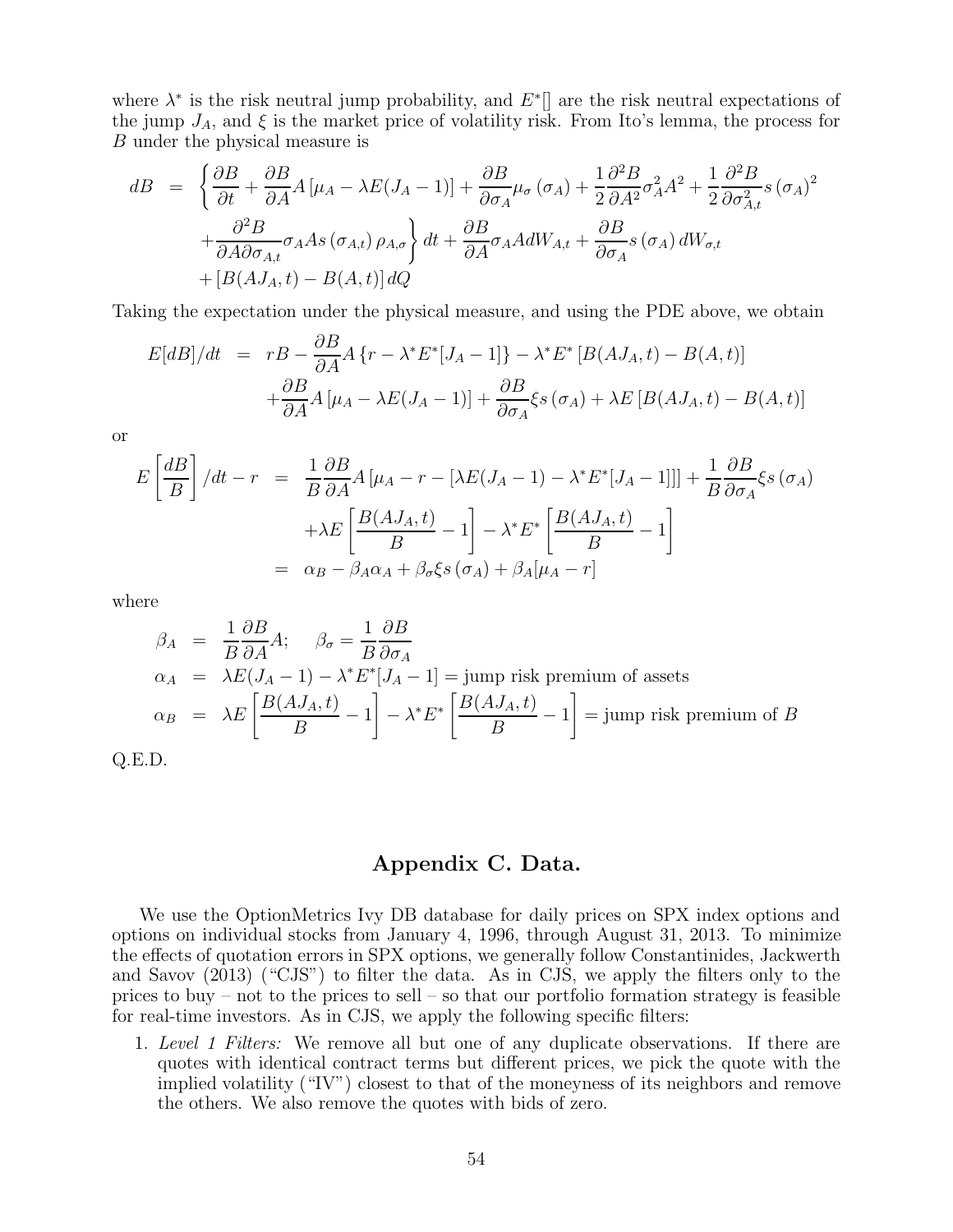2. Level 2 and Level 3 Filters: Because we need quotes for long-term, deep out-of-themoney puts and deep in-the-money calls, we do not apply filters based on moneyness or maturity, but we remove all options with zero open interest. Following CJS, we also remove options with less than seven days to maturity. We also apply "implied interest rate  $\langle 0, \cdot \rangle$  "unable to compute IV," "IV," and "put-call parity" filters.<sup>31</sup>

For individual equity options, as put-call parity only holds with inequality for American options, we apply a different set of filters. We follow Frazzini and Pedersen (2012) to detect likely data errors. Specifically, we drop all observations for which the ask price is lower than the bid price and the bid price is equal to zero. In addition, we require options to have positive open interest, and non-missing delta, implied volatility, and spot price. We also drop options violating the basic arbitrage bound of a non-negative time value P-V where V is the option intrinsic value equal to  $\max(K - S, 0)$  for puts. We then drop equity options with a time value  $(P-V)/P$  (in percentage of option value) below 5%, as the low time value tends to lead to early exercise. Finally, to mitigate the effect of the outliers, we drop options with embedded leverage,  $\frac{\partial P}{\partial S}$ S  $\frac{S}{P}$ , in the top or bottom 1% of the distribution.

We obtain stock prices and accounting information from the Center for Research in Security Prices ("CRSP"). We use SPX returns in the postwar period (1946 - 2013) to compute asset returns and ex ante default probabilities for our pseudo firms.

We construct the risk-free zero coupon bonds from 1-, 3-, and 6-month T-bill rates and 1-, 2-, and 3-year constant maturity Treasury yields obtained from the Federal Reserve Economic Data ("FRED") database. We convert constant maturity yields into zero-coupon yields and linearly interpolate to match option maturities. We also obtain commercial paper rates from FRED, which we use to compute credit spreads for short-term debt.

We construct the panel data of corporate bond prices from the Lehman Brothers Fixed Income Database, TRACE, the Mergent FISD/NAIC Database, and DataStream, prioritized in this order when there are overlaps among the four databases. Detailed descriptions of these databases and the effects of prioritization are discussed in Nozawa (2014). In addition, we remove bonds with floating coupon rates and embedded option features. We also apply several filters to remove observations that may be subject to erroneous recording. Following Duffee (1998), we remove bonds with buy-in prices greater than twice and less than 1/100 of their par amounts. We also remove observations for bonds that show large bouncebacks. Specifically, we compute the product of adjacent monthly returns and remove both observations if the product is less than −0.04. For example, if the price of a given bond jumps up by more than 20 percent in one month and then comes down by more than 20 percent in the following month, we assume that the price observation in the middle is recorded with errors and exclude that observation.

## Appendix D. Default Frequencies.

Our goal is to construct pseudo bonds that match the realized default frequencies of the actual corporate bonds used as our main empirical benchmark. To that end, we employ a

 $31$ The "implied interest rate  $\langle 0 \rangle$ " filter removes the options with negative interest rates implied by put-call parity. The "unable to compute IV" filter removes options that imply negative time value. The "IV" filter removes options for which implied volatility is one standard deviation away from the average among the peers. In this case, the peer group is defined by the bins of moneyness with a width of 0.05. The "put-call parity" filter removes options for which the put-call parity implied interest rate is more than one standard deviation away from the average among the peers.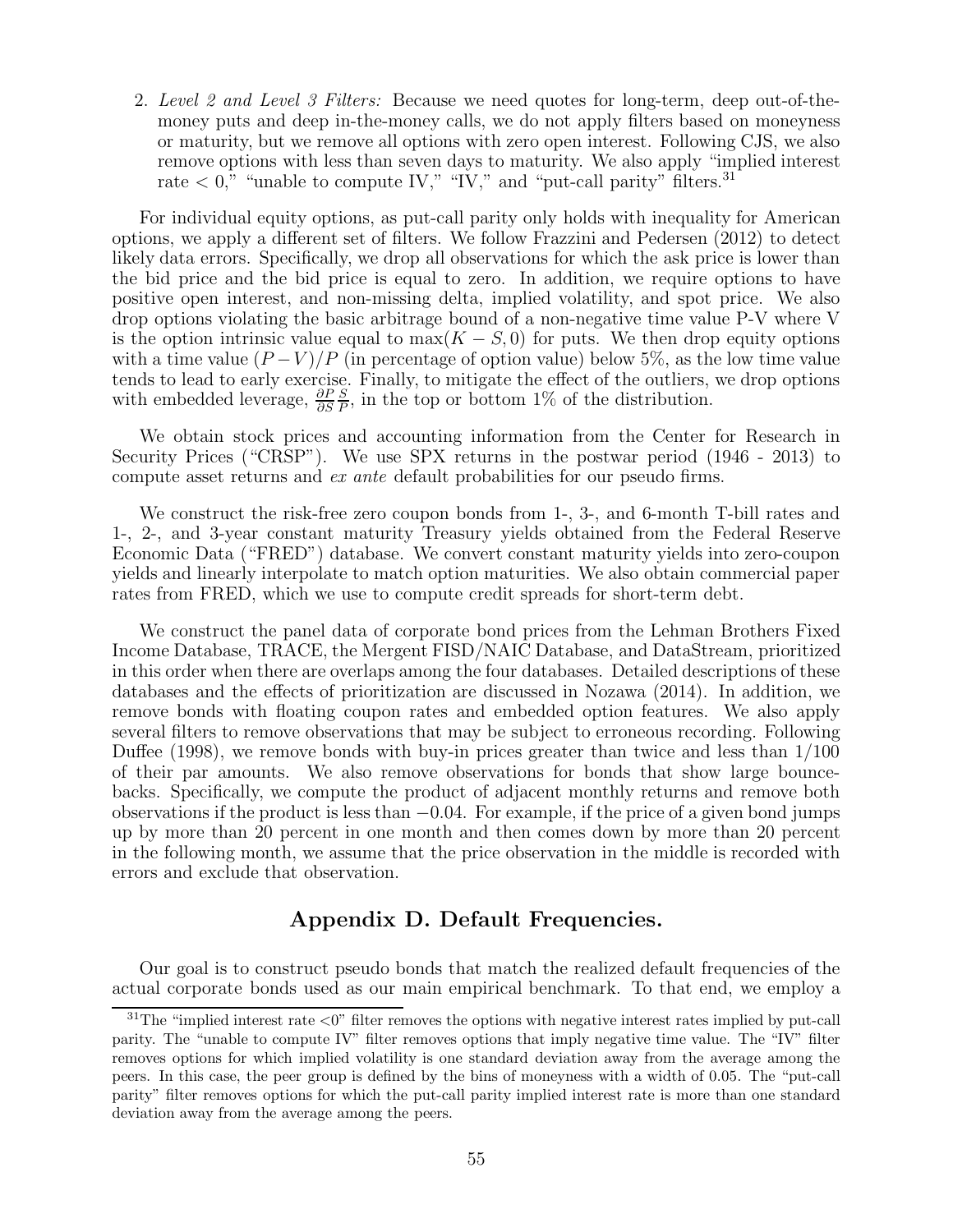large dataset of corporate defaults spanning the 44-year period from 1970 to 2013 obtained from Moody's Default Risk Service. For each credit rating assigned by Moody's to our universe of firms, we estimate ex post default frequencies at various horizons from 30 days up to two years. We use our own estimates rather than the original Moody's default frequencies for two main reasons. First, we are interested in the variation of default frequencies over the business cycle, whereas Moody's historical default frequencies are only available as unconditional averages. Second, we are interested in the default frequencies at horizons of below one year, and default frequencies are not provided by Moody's for such short time horizons.

Table A1 reports historical default rates from 1970 through 2013 from our sample of firms across credit rating categories and time horizons. We compute historical default frequencies separately for international and U.S. firms. Our results are directly comparable to Moody's historical default rates (reported in Moody's (2014)) for one- and two-year horizons. As Table A1 shows, our estimated default rates closely match the Moody's global default rates for those horizons.

The last two columns of Table A1 report default rates for U.S. firms in NBER-dated booms and recessions. Predictably, we find that default frequencies are higher in recessions than in booms across all credit ratings. At the 1-year horizon, for instance, A-rated bonds have a default frequency of only  $0.02\%$  in booms but  $0.13\%$  in recessions (as compared to an unconditional U.S. average of 0.04%). Default frequencies for speculative-grade bonds also show large variations over the business cycle. For example, a B-rated bond has a 3.57% default rate at the 1-year horizon during booms but more than twice that in recessions (as compared to an unconditional average of 4.01%).

Table A1 also shows default frequencies at short horizons of 30, 91, and 183 days. At the 30-day horizon, all investment-grade bonds have essentially zero historical default frequencies (although, in recessions, the historical default rate ticks up 0.01% for bonds rated A- and Baa). Some more action for these bonds is observable at the 91- and 183-day horizons, especially during recessions. For example, Baa-rated bonds have defaulted with 0.04% and 0.12% frequencies at the 91- and 183-day horizons (respectively) during recessions, which are much higher than the corresponding unconditional default frequencies of 0.02% and 0.05%. High-yield bonds, by contrast, exhibit relatively substantial historical default activity even at short horizons. For instance, B-rated bonds have 0.22%, 0.75%, and 1.69% unconditional default frequencies over 30, 91, and 183 days, respectively, which increase to 0.43%, 1.48%, and 3.33%, respectively, during recessions.

## Appendix E. Additional Tables.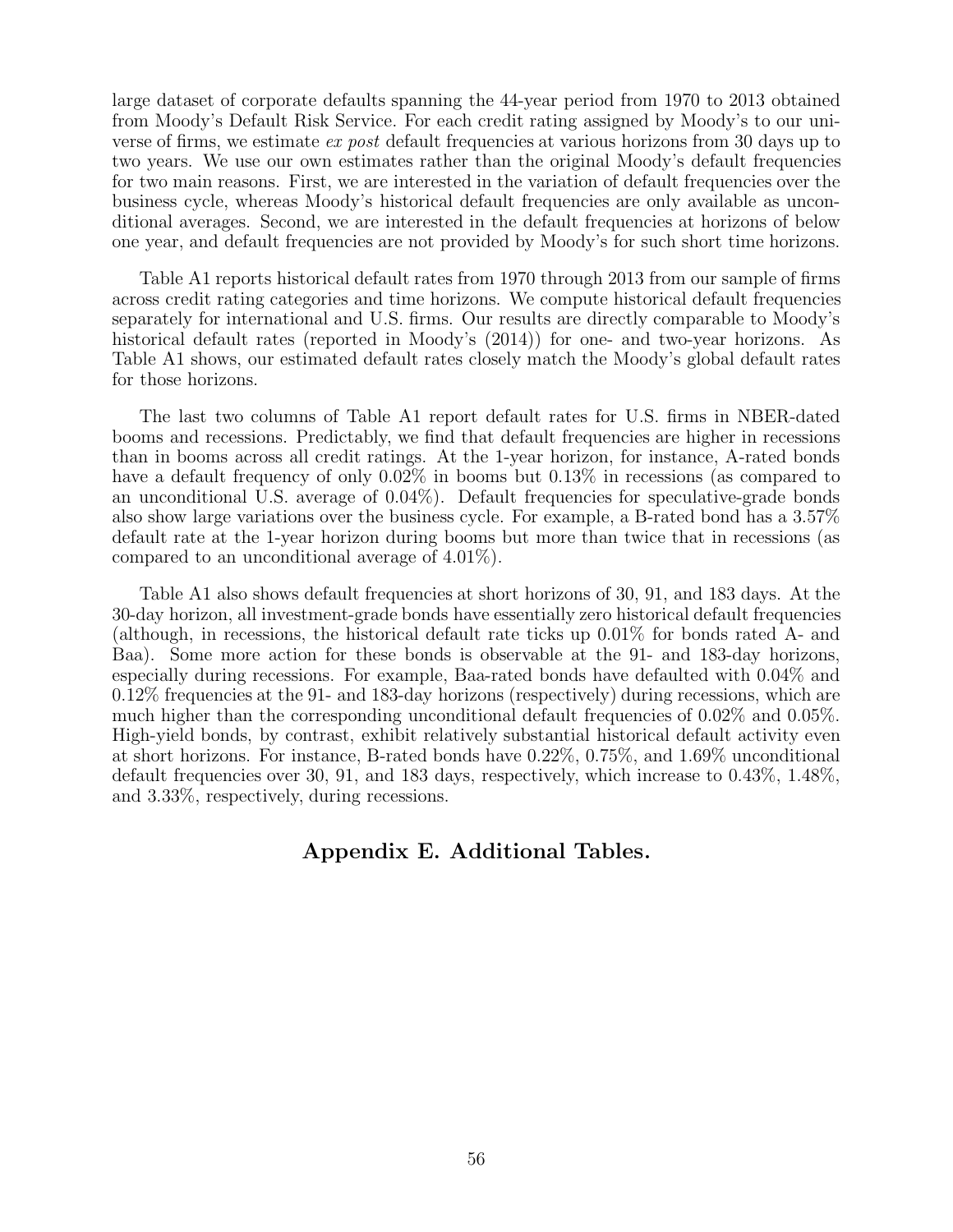This table reports the historical cumulative default rates (in percent) of corporate bonds in our sample of firms from 1970 - 2013 and compares them with Moody's default frequencies, when available. The "Global" sample is an international sample of firms. The "US" sample only focuses on US firms. Booms and recessions are determined by NBER business cycle dates, and default rates are computed using US firms.

| Moody's            |              |                           |                    | Our Sample   |              |
|--------------------|--------------|---------------------------|--------------------|--------------|--------------|
| Rating             | Global       | Global                    | <b>US</b>          | <b>Boom</b>  | Recession    |
|                    |              |                           |                    |              |              |
|                    |              | Horizon: 30 days          |                    |              |              |
| Aaa-Aa             |              | 0.00                      | 0.00               | 0.00         | 0.00         |
| A                  |              | 0.00                      | 0.00               | 0.00         | 0.01         |
| Baa                |              | 0.00                      | 0.00               | 0.00         | 0.01         |
| Ba                 |              | 0.04                      | 0.05               | 0.04         | 0.11         |
| $\overline{B}$     |              | 0.19                      | 0.22               | 0.19         | 0.43         |
| $\rm Caa\text{-}C$ |              | 1.91                      | 1.89               | 1.61         | 3.47         |
|                    |              | Horizon: 91 days          |                    |              |              |
| Aaa-Aa             |              | 0.00                      | 0.00               | 0.00         | 0.01         |
| A                  |              | 0.01                      | 0.01               | 0.00         | 0.03         |
| Baa                |              | 0.02                      | 0.02               | 0.01         | 0.04         |
| Ba                 |              | 0.17                      | 0.19               | 0.16         | 0.38         |
| B                  |              | 0.67                      | 0.75               | 0.65         | 1.48         |
| $Caa-C$            |              | 4.99                      | 4.90               | 4.07         | 9.51         |
|                    |              |                           |                    |              |              |
|                    |              | Horizon:                  | $183 \text{ days}$ |              |              |
| Aaa-Aa             |              | 0.00                      | 0.00               | 0.00         | 0.03         |
| A                  |              | 0.02                      | 0.01               | 0.01         | 0.05         |
| Baa                |              | 0.05                      | 0.05               | 0.04         | 0.12         |
| Ba                 |              | 0.42                      | 0.47               | 0.40         | 0.91         |
| B                  |              | 1.55                      | 1.69               | 1.47         | 3.33         |
| $\rm Caa\text{-}C$ |              | 9.04                      | 8.88               | 7.25         | 17.73        |
|                    |              |                           |                    |              |              |
|                    | 0.01         | Horizon: 365 days<br>0.01 |                    | 0.00         |              |
| Aaa-Aa<br>A        |              | 0.06                      | 0.01<br>0.04       |              | 0.05<br>0.13 |
| Baa                | 0.06<br>0.17 | 0.16                      | 0.16               | 0.02<br>0.13 | 0.34         |
| Ba                 | 1.11         |                           | 1.19               |              |              |
| B                  | 3.90         | 1.08<br>3.78              | 4.01               | 1.08<br>3.57 | 1.91<br>7.31 |
| $\rm Caa\text{-}C$ | 15.89        | 15.46                     | 15.37              | 12.63        | 29.49        |
|                    |              |                           |                    |              |              |
|                    |              | Horizon: 730 days         |                    |              |              |
| Aaa-Aa             | 0.04         | 0.04                      | 0.03               | 0.02         | 0.05         |
| A                  | 0.20         | 0.19                      | 0.16               | 0.14         | 0.25         |
| Baa                | 0.50         | 0.47                      | 0.47               | 0.43         | 0.66         |
| Ba                 | 3.07         | 2.94                      | 3.23               | 3.15         | 3.76         |
| B                  | 9.27         | 8.72                      | 9.16               | 8.67         | 12.81        |
| $\rm Caa\text{-}C$ | $27.00\,$    | 25.13                     | 25.18              | 21.93        | 41.37        |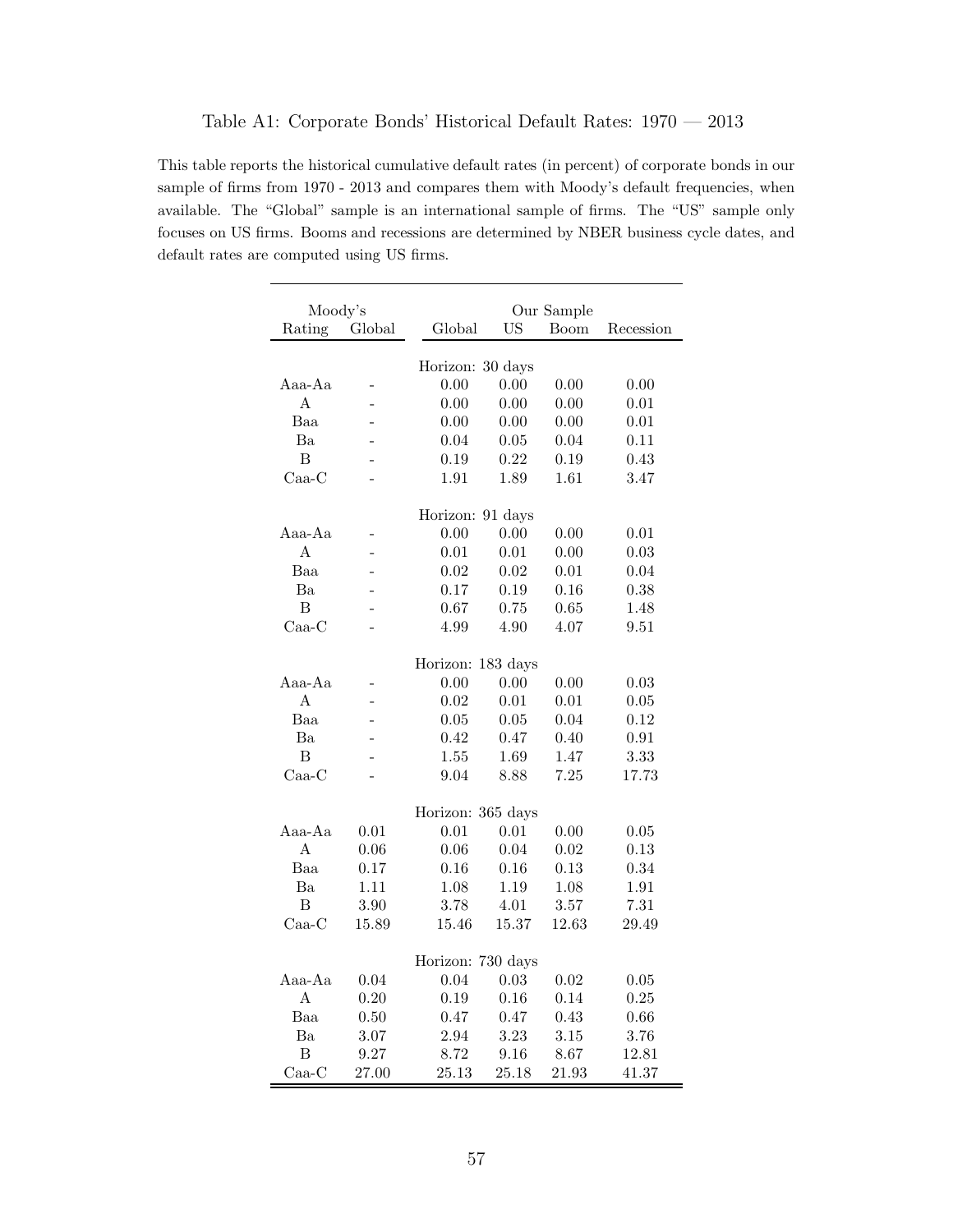#### Table A2: Default Frequencies of Short-horizon Corporate Bonds and Pseudo Bonds

The left-hand-side of this table reports ex post default frequencies of corporate bonds with Moody's credit ratings reported in the first column across maturities. The mean is the aggregate average, and confidence intervals (C.I.) are the 2.5% and 97.5% bands of the computed frequencies. Columns 5 and 6 report default frequencies during NBER booms and recessions, respectively. The righ-hand-side of this table reports the results of our credit rating methodology for pseudo bonds. Pseudo bonds are constructed from a portfolio of risk free debt minus put options on the S&P500 index. Pseudo credit ratings of pseudo bonds are assigned based on the pseudo bonds  $ex$  ante default probability (i.e. the probability the put option is in the money at maturity) during booms and recession. The pseudo bonds ex ante default probability is computed by inverting the empirical distribution of the residuals from a simple  $GARCH(1,1)$ model of asset returns with expected growth obtained from predictive regressions. The first two columns on the right-hand-side of the table report the ex ante average default probabilities for bonds in booms and recessions, respectively, for each pseudo credit rating. The next three columns show the actual ex post default frequency of the pseudo bonds across the pseudo credit ratings, and their confidence intervals. The ex post default frequency is computed as the fraction of times the S&P500 return (exclusing dividends) drop below the portfolio moneyness in the sample. The last two columns collect the average leverage  $K/A$  of pseudo bonds, and their average time to maturity (days). The sample is 1970 to 2013.

|              | Corporate Bonds |           |                                      |             |             | Pseudo Bonds                       |             |       |                   |            |      |                   |
|--------------|-----------------|-----------|--------------------------------------|-------------|-------------|------------------------------------|-------------|-------|-------------------|------------|------|-------------------|
|              | Historical      |           |                                      |             |             | $\overline{Ex}$ ante<br>$Ex\ post$ |             |       |                   |            |      |                   |
|              |                 |           | $\operatorname{Default}$ Frequencies |             |             | Def. Prob.                         |             |       | Default Frequency |            | K/A  | $\overline{\tau}$ |
|              | Mean            | C.I.      | C.I.                                 | <b>Boom</b> | <b>Bust</b> | <b>Boom</b>                        | <b>Bust</b> | Mean  | C.I.              | C.I.       |      |                   |
|              |                 | $(2.5\%)$ | $(97.5\%)$                           |             |             |                                    |             |       | $(2.5\%)$         | $(97.5\%)$ |      |                   |
|              |                 |           |                                      |             |             |                                    |             |       |                   |            |      |                   |
|              |                 |           |                                      |             |             | Target Maturity: 30 days           |             |       |                   |            |      |                   |
| IG           | 0.00            | 0.00      | 0.01                                 | 0.00        | 0.01        | 0.01                               | 0.02        | 0.38  | 0.00              | 0.92       | 0.74 | 55                |
| Ba           | 0.05            | 0.00      | 0.12                                 | 0.04        | 0.11        | 0.10                               | 0.19        | 0.38  | 0.00              | $\rm 0.92$ | 0.80 | 45                |
| $\, {\bf B}$ | 0.22            | 0.00      | 0.44                                 | 0.19        | 0.43        | 0.33                               | 0.97        | 0.57  | 0.00              | 1.23       | 0.85 | $39\,$            |
| $Caa-$       | 1.89            | 0.00      | 3.84                                 | 1.61        | 3.47        | 1.59                               | 3.80        | 2.47  | 1.11              | 3.82       | 0.90 | 39                |
|              |                 |           |                                      |             |             |                                    |             |       |                   |            |      |                   |
|              |                 |           |                                      |             |             | Target Maturity: 91 days           |             |       |                   |            |      |                   |
| IG           | 0.01            | 0.00      | $0.02\,$                             | 0.01        | 0.03        | 0.58                               | 0.08        | 0.57  | 0.00              | 1.22       | 0.65 | 118               |
| Ba           | 0.19            | 0.11      | 0.27                                 | 0.16        | 0.38        | 0.22                               | 0.71        | 0.57  | 0.00              | 1.22       | 0.73 | 115               |
| B            | 0.75            | 0.50      | 1.00                                 | 0.65        | 1.48        | 1.18                               | 3.05        | 1.71  | 0.00              | 3.51       | 0.81 | 84                |
| $Caa-$       | 4.90            | 0.00      | 10.64                                | 4.07        | 9.51        | 4.22                               | 9.93        | 7.43  | 3.60              | 11.25      | 0.88 | 79                |
|              |                 |           |                                      |             |             |                                    |             |       |                   |            |      |                   |
|              |                 |           |                                      |             |             | Target Maturity: 183 days          |             |       |                   |            |      |                   |
| Aaa/Aa       | 0.00            | 0.00      | 0.01                                 | 0.00        | 0.03        | 0.01                               | $0.02\,$    | 0.77  | 0.00              | 1.96       | 0.57 | 194               |
| A/Baa        | 0.03            | 0.02      | $0.05\,$                             | $\,0.02$    | 0.09        | $0.15\,$                           | 0.39        | 0.96  | 0.00              | 2.51       | 0.67 | 182               |
| Ba           | 0.47            | 0.39      | $0.55\,$                             | 0.40        | 0.91        | 0.48                               | 1.46        | 2.11  | 0.00              | 4.83       | 0.72 | 184               |
| $\, {\bf B}$ | 1.69            | 1.25      | 2.12                                 | 1.47        | 3.33        | 2.32                               | 6.26        | 2.30  | 0.00              | 5.24       | 0.79 | 180               |
| $Caa-$       | 8.88            | 0.00      | 22.46                                | 7.25        | 17.73       | 7.51                               | 18.08       | 8.43  | 2.63              | 14.23      | 0.86 | 178               |
|              |                 |           |                                      |             |             |                                    |             |       |                   |            |      |                   |
|              |                 |           |                                      |             |             | Target Maturity: 365 days          |             |       |                   |            |      |                   |
| Aaa/Aa       | 0.01            | 0.00      | 0.02                                 | 0.00        | $0.05\,$    | 0.01                               | 0.06        | 1.16  | 0.00              | 3.08       | 0.46 | 356               |
| $A/B$ aa     | 0.10            | 0.09      | 0.11                                 | 0.08        | 0.24        | 0.30                               | 0.78        | 2.13  | 0.00              | 5.02       | 0.59 | 340               |
| Ba           | 1.19            | 1.08      | 1.31                                 | 1.08        | 1.91        | 1.35                               | 2.71        | 3.29  | 0.00              | 7.61       | 0.70 | 350               |
| $\, {\bf B}$ | 4.01            | 2.88      | 5.14                                 | $3.57\,$    | 7.31        | 4.97                               | 11.03       | 6.98  | 0.42              | 15.53      | 0.79 | 347               |
| Caa-         | 15.37           | 0.00      | 44.28                                | 12.63       | 29.49       | 13.23                              | 29.15       | 13.76 | 3.37              | 24.15      | 0.86 | 346               |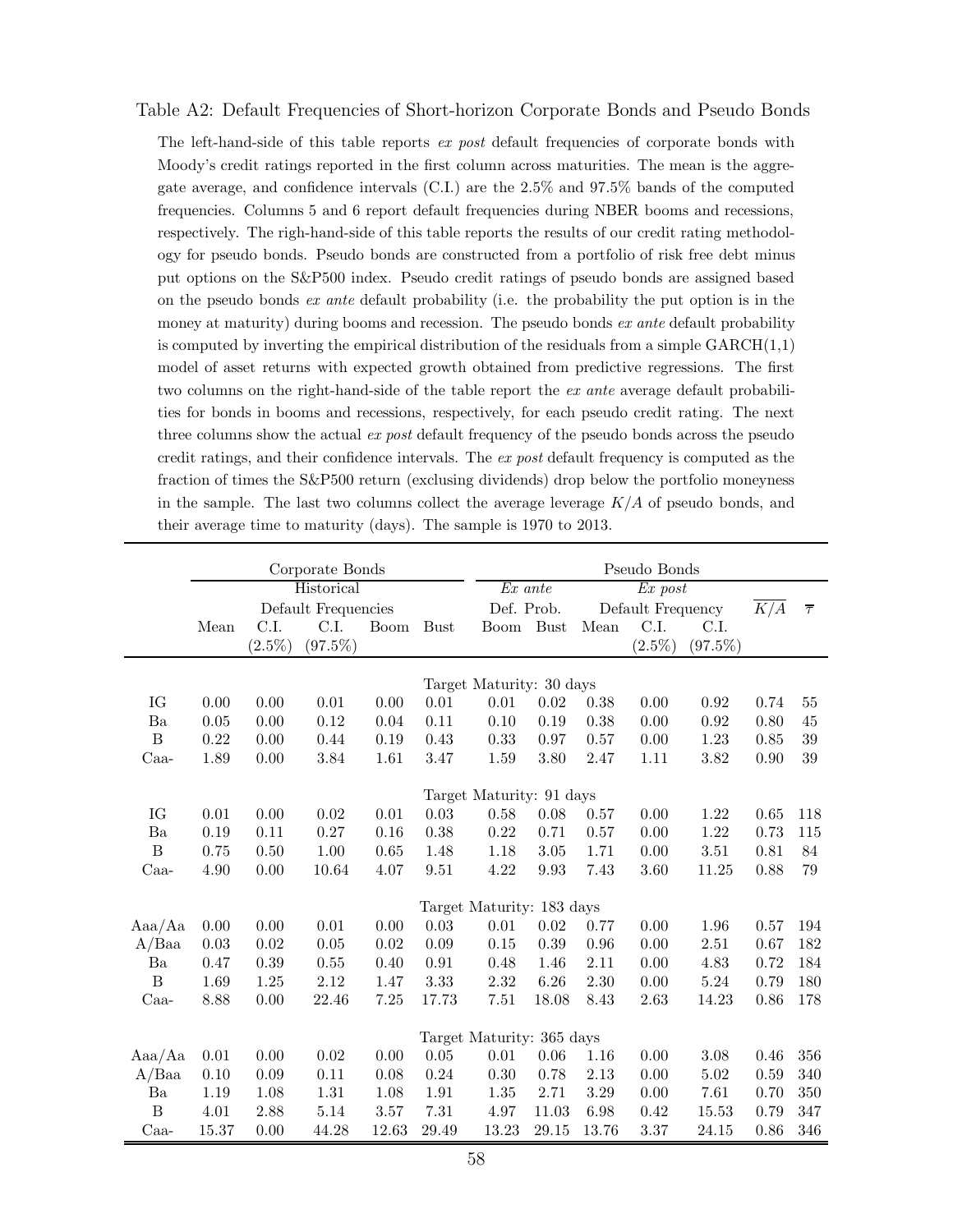### Table A3: Two-Year Pseudo and Corporate Bonds: Subsamples

Credit spreads and summary statistics of pseudo bonds (Panels A and B), and corporate bonds (Panels C and D). Pseudo bonds are constructed from a portfolio of risk free debt minus put options on the S&P500 index. Pseudo credit ratings of pseudo bonds are assigned based on the pseudo bonds ex ante default probability (i.e. the probability the put option is in the money at maturity). The default probability for pseudo bonds are computed by inverting the empirical distribution of residuals from a simple GARCH(1,1) model of asset returns with expected growth obtained from predictive regressions. Corporate bonds are non-callable corporate bonds with time to maturity between 1.5 and 2.5 years.

| Credit           | Prob.     | Avg  | Credit                                                 |      |          | Monthly Returns in Excess of T-bill $(\%)$ |             |               |
|------------------|-----------|------|--------------------------------------------------------|------|----------|--------------------------------------------|-------------|---------------|
| Rating           | <b>Of</b> | K/A  | Spread                                                 | Mean | Std      | Sharpe                                     | <b>Skew</b> | <b>Excess</b> |
|                  | Default   |      |                                                        |      |          | Ratio                                      |             | Kurtosis      |
|                  |           |      |                                                        |      |          |                                            |             |               |
|                  |           |      | Panel A: Pseudo Bonds: January 1996 - December 2004    |      |          |                                            |             |               |
|                  |           |      |                                                        |      |          |                                            |             |               |
| Aaa/Aa           | 0.03      | 0.45 | 38                                                     | 0.13 | 0.51     | 0.24                                       | 3.28        | 13.86         |
| A/Baa            | 0.31      | 0.63 | 121                                                    | 0.23 | 0.79     | 0.29                                       | $-0.66$     | 8.85          |
| Ba               | 3.23      | 0.73 | 211                                                    | 0.30 | 1.11     | 0.27                                       | $-0.75$     | 4.29          |
| $\boldsymbol{B}$ | 9.16      | 0.82 | 301                                                    | 0.32 | 1.43     | 0.22                                       | $-0.78$     | 3.25          |
| Caa-             | 25.18     | 0.92 | 445                                                    | 0.36 | 1.89     | 0.19                                       | $-0.70$     | 1.92          |
|                  |           |      |                                                        |      |          |                                            |             |               |
|                  |           |      | Panel B: Pseudo Bonds: January 2005 - August 2013      |      |          |                                            |             |               |
|                  |           |      |                                                        |      |          |                                            |             |               |
| Aaa/Aa           | 0.03      | 0.42 | 62                                                     | 0.15 | 0.71     | 0.22                                       | $-0.12$     | 3.97          |
| A/Baa            | 0.31      | 0.58 | 141                                                    | 0.28 | 0.94     | 0.3                                        | 0.53        | 2.29          |
| $\rm Ba$         | 3.23      | 0.72 | 265                                                    | 0.24 | 1.67     | 0.15                                       | $-2.28$     | 14.32         |
| $\boldsymbol{B}$ | 9.16      | 0.84 | 436                                                    | 0.35 | 2.13     | 0.17                                       | $-1.35$     | $7.25\,$      |
| Caa-             | 25.18     | 0.95 | 593                                                    | 0.35 | 2.70     | 0.13                                       | $-1.30$     | 5.82          |
|                  |           |      |                                                        |      |          |                                            |             |               |
|                  |           |      | Panel C: Corporate Bonds: January 1996 - December 2004 |      |          |                                            |             |               |
| Aaa/Aa           | 0.03      |      | 71                                                     | 0.11 | 0.56     | 0.19                                       | $-0.29$     | 1.78          |
| A/Baa            | 0.31      |      | 132                                                    | 0.00 | 1.85     | 0.00                                       | $-5.97$     | 47.25         |
| Ba               | 3.23      |      | 446                                                    | 0.60 | $2.91\,$ | 0.21                                       | $-0.12$     | 11.13         |
| $\overline{B}$   | 9.16      |      | 749                                                    | 0.53 | 4.68     | 0.11                                       | $-2.17$     | 11.30         |
| Caa-             | 25.18     |      | 1292                                                   | 0.64 | 5.36     | 0.12                                       | $2.07\,$    | 7.74          |
|                  |           |      |                                                        |      |          |                                            |             |               |
|                  |           |      | Panel D: Corporate Bonds: January 2005 - August 2013   |      |          |                                            |             |               |
|                  |           |      |                                                        |      |          |                                            |             |               |
| Aaa/Aa           | 0.03      |      | 65                                                     | 0.11 | 1.11     | 0.10                                       | $-0.97$     | 19.88         |
| A/Baa            | 0.31      |      | 134                                                    | 0.22 | 0.64     | 0.34                                       | 0.70        | $8.95\,$      |
| Ba               | 3.23      |      | 352                                                    | 0.56 | 1.35     | 0.42                                       | 1.27        | 19.55         |
| $\boldsymbol{B}$ | 9.16      |      | 516                                                    | 0.60 | 1.22     | 0.49                                       | 1.49        | 7.94          |
| Caa-             | 25.18     |      | 1182                                                   | 0.89 | 3.48     | 0.26                                       | $-0.33$     | 2.80          |
|                  |           |      |                                                        |      |          |                                            |             |               |
|                  |           |      |                                                        |      |          |                                            |             |               |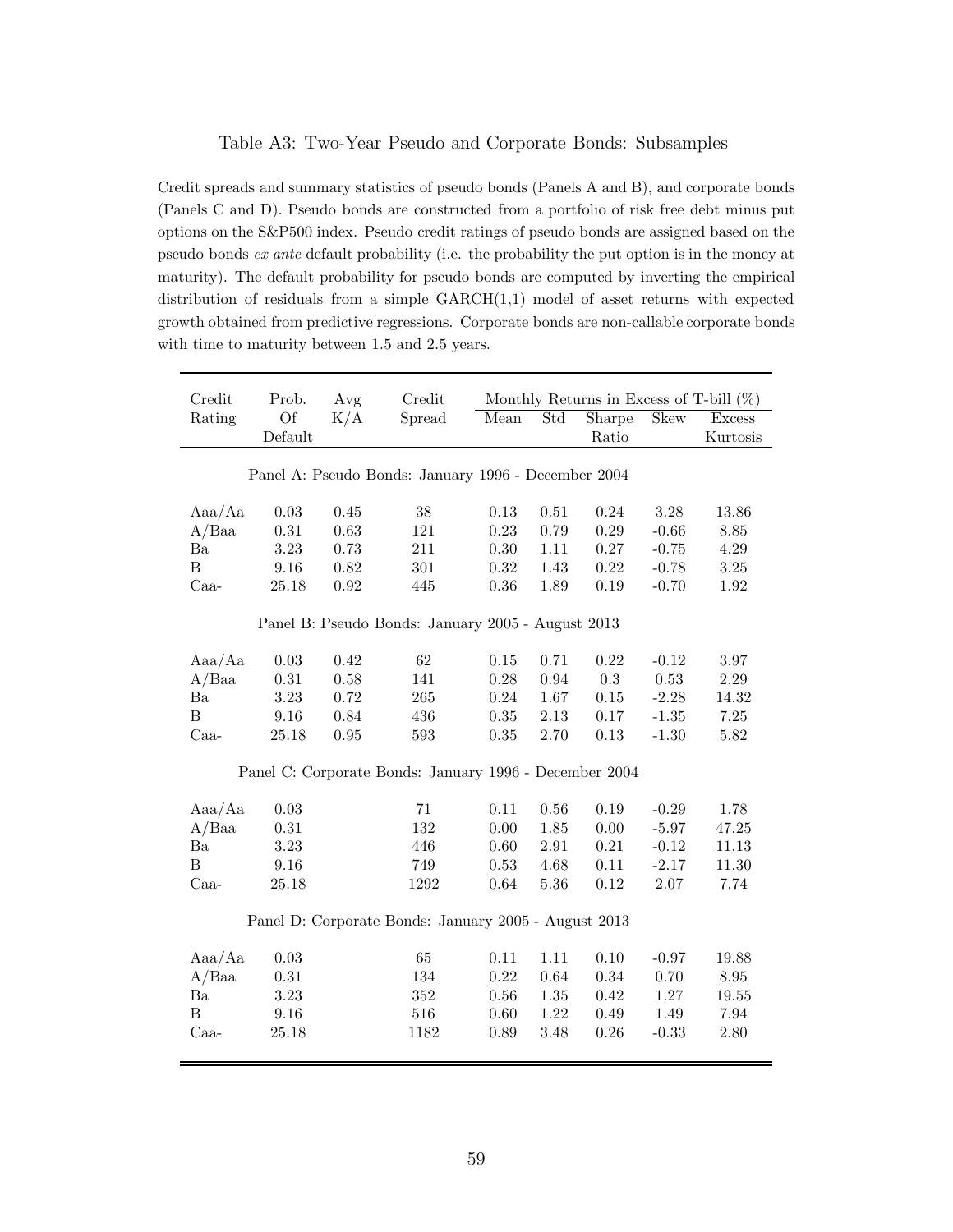### Table A4: Returns on Two-Year Pseudo Bonds and Corporate Bonds: Subsamples

This table reports the results of the regression specification

$$
R_{B,t}^e=\alpha+\beta\, R_{i,t}^e+\epsilon_t;\hspace{1cm} i=A,\; E
$$

where  $R_{B,t}^e$  is the excess return of pseudo bonds (Panels A -D), or corporate bonds (Panel E and F). The explanatory variable  $R_{i,t}^e$  is the excess return on assets (Panels A and B) or equity (Panels C - F). Bonds are sorted monthly into credit rating portfolios, and portfolio returns in excess of the U.S. Treasury bill rate are computed over the following month.

| Credit        | Mean   | t(Mean)                                                            | $\alpha$   | $t(\alpha)$ | $\beta$  | $t(\beta)$                 | $\,R^2$  |
|---------------|--------|--------------------------------------------------------------------|------------|-------------|----------|----------------------------|----------|
| Rating        | $(\%)$ |                                                                    |            |             |          |                            |          |
|               |        |                                                                    |            |             |          |                            |          |
|               |        | Panel A: Pseudo Bonds on Assets: January 1996 - December 2004      |            |             |          |                            |          |
| Aaa/Aa        | 0.13   | (1.63)                                                             | $0.09\,$   | (1.61)      | $0.06\,$ | (2.41)                     | 0.20     |
| A/Baa         | 0.23   | (2.88)                                                             | 0.07       | (0.80)      | $0.19\,$ | (5.45)                     | 0.62     |
| Ba            | 0.30   | (2.73)                                                             | $0.16\,$   | (1.71)      | 0.26     | (8.75)                     | 0.74     |
| Β             | 0.32   | (2.29)                                                             | 0.14       | (1.35)      | 0.33     | (9.47)                     | 0.78     |
| $Caa-$        | 0.36   | (2.00)                                                             | 0.20       | (1.92)      | 0.41     | (12.72)                    | 0.84     |
|               |        |                                                                    |            |             |          |                            |          |
|               |        | Panel B: Pseudo Bonds on Equities: January 1996 - December 2004    |            |             |          |                            |          |
| Aaa/Aa        | 0.13   | (1.63)                                                             | $0.09\,$   | (1.57)      | 0.03     | (2.45)                     | 0.17     |
| $A/B$ aa      | 0.23   | (2.88)                                                             | 0.07       | (0.75)      | 0.08     | (4.75)                     | 0.56     |
| Ba            | 0.30   | (2.73)                                                             | 0.18       | (1.56)      | $0.09\,$ | (6.15)                     | $0.65\,$ |
| B             | 0.32   | (2.29)                                                             | 0.13       | (0.99)      | $0.09\,$ | (6.44)                     | 0.67     |
| $Caa-$        | 0.36   | (2.00)                                                             | $\rm 0.21$ | (1.20)      | 0.10     | (6.02)                     | 0.64     |
|               |        |                                                                    |            |             |          |                            |          |
|               |        | Panel C: Pseudo Bonds on Assets:                                   |            |             |          | January 2005 - August 2013 |          |
| Aaa/Aa        | 0.15   | (2.14)                                                             | $0.14\,$   | (2.14)      | 0.07     | (3.26)                     | 0.18     |
| A/Baa         | 0.28   | (3.11)                                                             | 0.16       | (2.34)      | 0.17     | (7.55)                     | 0.48     |
| Ba            | 0.24   | (1.50)                                                             | $0.16\,$   | (2.01)      | $0.28\,$ | (10.20)                    | 0.66     |
| B             | 0.35   | (1.67)                                                             | 0.20       | (2.33)      | 0.40     | (14.88)                    | 0.77     |
| $Caa-$        | 0.35   | (1.30)                                                             | $0.15\,$   | (1.75)      | 0.53     | (19.88)                    | 0.85     |
|               |        |                                                                    |            |             |          |                            |          |
|               |        | Panel D: Pseudo Bonds on Equities:                                 |            |             |          | January 2005 - August 2013 |          |
| Aaa/Aa        | 0.15   | (2.14)                                                             | 0.15       | (2.20)      | 0.04     | (2.26)                     | 0.11     |
| A/Baa         | 0.28   | (3.11)                                                             | 0.17       | (2.09)      | $0.07\,$ | (5.74)                     | 0.35     |
| Ba            | 0.24   | (1.50)                                                             | 0.19       | (1.85)      | $0.09\,$ | (6.86)                     | 0.46     |
| B             | 0.35   | (1.67)                                                             | $0.27\,$   | (2.09)      | $0.10\,$ | (8.08)                     | 0.49     |
| $Caa-$        | 0.35   | (1.30)                                                             | 0.23       | (1.49)      | 0.11     | (9.15)                     | 0.54     |
|               |        |                                                                    |            |             |          |                            |          |
|               |        | Panel E: Corporate Bonds on Equities: January 1996 - December 2004 |            |             |          |                            |          |
| Aaa/Aa        | 0.11   | (1.94)                                                             | 0.13       | (1.09)      | 0.01     | (0.51)                     | $0.01\,$ |
| A/Baa         | 0.00   | (0.00)                                                             | 0.26       | (1.68)      | $0.00\,$ | $(-0.13)$                  | 0.00     |
| Ba            | 0.60   |                                                                    | $\rm 0.21$ |             |          | (2.63)                     | 0.22     |
| Β             |        | (2.01)                                                             |            | (0.92)      | 0.15     | $(-0.26)$                  |          |
|               | 0.53   | (0.87)                                                             | 1.03       | (1.59)      | $-0.01$  |                            | 0.00     |
| $Caa-$        | 0.64   | (0.63)                                                             | 0.69       | (1.05)      | 0.22     | (3.85)                     | 0.64     |
|               |        | Panel F: Corporate Bonds on Equities: January 2005 - August 2013   |            |             |          |                            |          |
| Aaa/Aa        | 0.11   | (0.99)                                                             | 0.11       | (0.87)      | $0.02\,$ | (0.64)                     | 0.02     |
| A/Baa         | 0.22   | (3.42)                                                             | 0.19       | (2.95)      | 0.06     | (3.77)                     | 0.23     |
| Ba            | 0.56   | (4.26)                                                             | 0.49       | (4.91)      | 0.08     | (2.96)                     | 0.33     |
| Β             | 0.60   | (4.94)                                                             | 0.51       | (5.15)      | 0.06     | (4.28)                     | $0.34\,$ |
| $_{\rm Caa-}$ | 0.89   | (2.49)                                                             | 0.64       | (2.07)      | 0.12     | (5.88)                     | 0.32     |
|               |        |                                                                    |            |             |          |                            |          |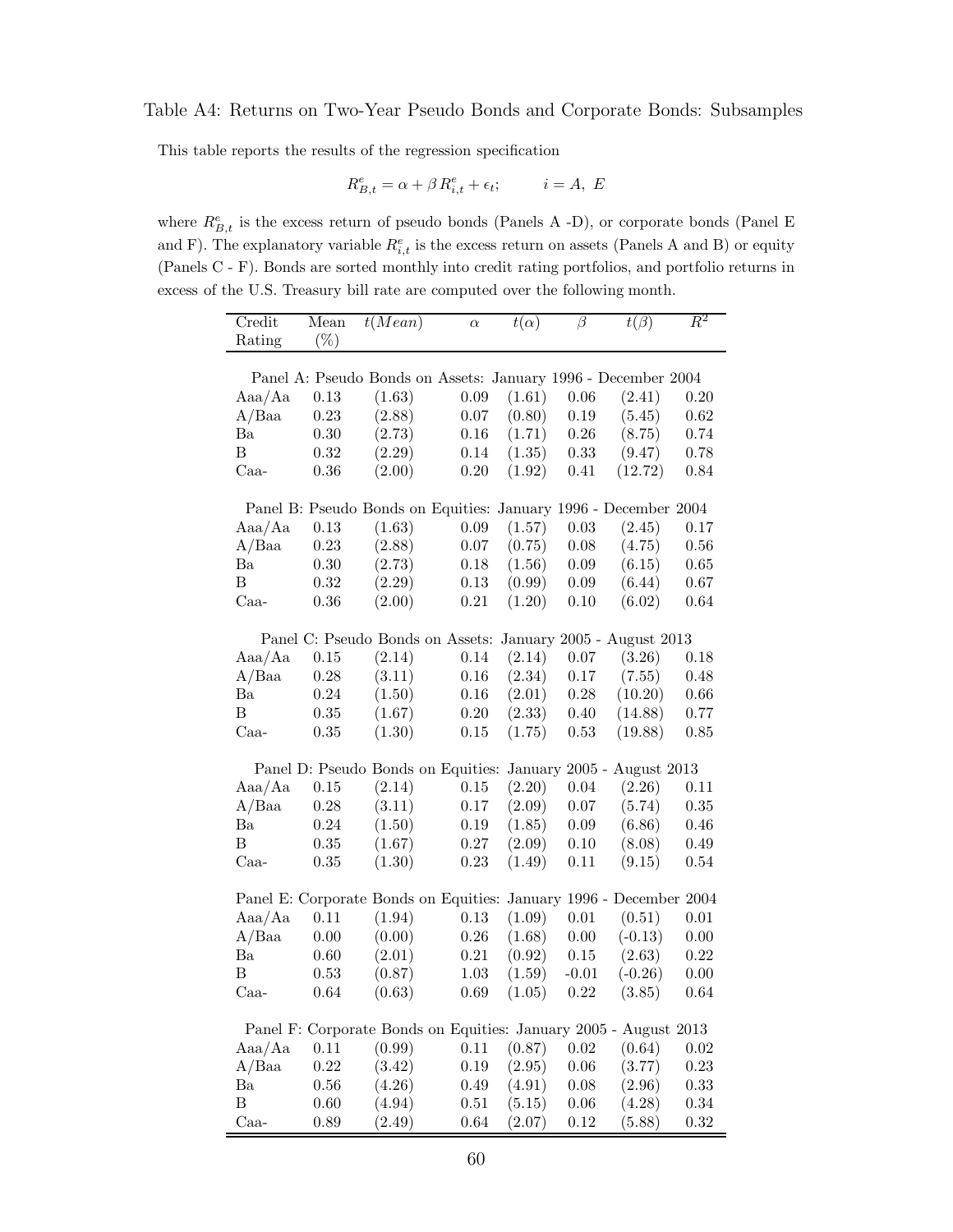### Table A5: Credit Spreads and Returns of Short-Horizon Pseudo and Corporate Bonds

Credit spreads and excess returns summary statistics are shown for short-term pseudo bonds (Panel A to D), and corporate bonds (Panel E and F). Pseudo bonds are constructed from a portfolio of risk free debt minus SPX put options. Pseudo credit ratings of pseudo bonds are assigned based on the pseudo bond ex ante default probability (i.e. the probability the put option is in the money at maturity). The pseudo bonds default probabilities are computed by inverting the empirical distribution of residuals from a simple GARCH(1,1) model of asset returns with expected growth obtained from predictive regressions. Corporate bonds are noncallable corporate bonds with time to maturity close to the one reported in the Panel's heading.

| Credit           | Prob.     | Avg  | Credit                            |                |          |          |             | Monthly Returns in Excess of T-bill $(\%)$ |
|------------------|-----------|------|-----------------------------------|----------------|----------|----------|-------------|--------------------------------------------|
| Rating           | <b>Of</b> | K/A  | Spread                            | Mean           | Std      | Sharpe   | <b>Skew</b> | Excess                                     |
|                  | Default   |      |                                   |                |          | Ratio    |             | Kurtosis                                   |
|                  |           |      | Panel A: 30 Days Pseudo Bonds     |                |          |          |             |                                            |
| IG               | 0.00      | 0.74 | 77                                | 0.05           | 0.13     | 0.38     | 1.24        | 6.48                                       |
| Ba               | 0.05      | 0.80 | 165                               | 0.09           | 0.32     | 0.28     | $-1.95$     | 25.53                                      |
| B                | 0.22      | 0.85 | 286                               | 0.11           | 0.69     | 0.16     | $-8.35$     | 100.01                                     |
| $Caa-$           | 1.89      | 0.90 | 503                               | 0.22           | 0.91     | 0.24     | $-5.00$     | 53.90                                      |
|                  |           |      |                                   |                |          |          |             |                                            |
|                  |           |      | Panel B: 91 Days Pseudo Bonds     |                |          |          |             |                                            |
| IG               | 0.01      | 0.65 | 64                                | 0.08           | 0.26     | 0.30     | $-3.56$     | 31.68                                      |
| Ba               | 0.19      | 0.73 | 133                               | 0.10           | 0.71     | 0.15     | $-7.82$     | 95.83                                      |
| $\, {\bf B}$     | 0.75      | 0.81 | 262                               | 0.19           | 0.66     | 0.28     | $-2.82$     | 23.88                                      |
| $Caa-$           | 4.90      | 0.88 | 495                               | 0.26           | 1.19     | 0.22     | $-4.33$     | 33.71                                      |
|                  |           |      | Panel C: 183 Days Pseudo Bonds    |                |          |          |             |                                            |
| Aaa/Aa           | 0.00      | 0.57 | 50                                | 0.07           | 0.29     | 0.24     | $-2.16$     | 25.79                                      |
| A/Baa            | 0.03      | 0.67 | 106                               | 0.13           | 0.45     | 0.28     | $-0.62$     | 17.45                                      |
| Ba               | 0.47      | 0.72 | 169                               | 0.12           | 0.83     | 0.15     | $-5.10$     | 51.00                                      |
| $\boldsymbol{B}$ | 1.69      | 0.79 | $287\,$                           | 0.22           | 1.00     | 0.22     | $-2.43$     | 17.05                                      |
| $Caa-$           | 8.88      | 0.86 | 471                               | 0.29           | 1.45     | 0.20     | $-2.33$     | 14.92                                      |
|                  |           |      |                                   |                |          |          |             |                                            |
|                  |           |      | Panel D: 365 Days Pseudo Bonds    |                |          |          |             |                                            |
| Aaa/Aa           | 0.01      | 0.46 | 42                                | 0.07           | 0.42     | 0.17     | 1.20        | 16.06                                      |
| A/Baa            | 0.10      | 0.59 | 97                                | 0.16           | 0.61     | 0.26     | 0.97        | 14.49                                      |
| Ba               | 1.19      | 0.70 | 186                               | 0.17           | 1.03     | 0.17     | $-2.78$     | 22.70                                      |
| B                | 4.01      | 0.79 | 311                               | 0.28           | 1.29     | 0.22     | $-1.15$     | 7.22                                       |
| $Caa-$           | 15.37     | 0.86 | 469                               | 0.32           | 1.75     | 0.18     | $-1.49$     | 8.48                                       |
|                  |           |      | Panel E: 183 Days Corporate Bonds |                |          |          |             |                                            |
| Aaa/Aa           | 0.00      |      | 42                                | 0.01           | 0.85     | 0.01     | $-4.21$     | 34.16                                      |
| A/Baa            | 0.03      |      | $\boldsymbol{92}$                 | 0.18           | 0.47     | 0.39     | 4.46        | 32.19                                      |
| Ba               | 0.47      |      | 232                               | 0.31           | 0.95     | 0.32     | $-2.46$     | 15.90                                      |
| B                | 1.69      |      | 276                               | 0.27           | 1.71     | 0.16     | $-3.30$     | 18.49                                      |
| Caa-             | 8.88      |      | 1225                              | 0.71           | 3.10     | 0.23     | 1.79        | 10.79                                      |
|                  |           |      |                                   |                |          |          |             |                                            |
|                  |           |      | Panel F: 365 Days Corporate Bonds |                |          |          |             |                                            |
| Aaa/Aa           | $0.01\,$  |      | 68                                | $0.18\,$       | $0.60\,$ | $0.30\,$ | 2.96        | 17.63                                      |
| A/Baa            | $0.10\,$  |      | 139                               | $0.19\,$       | 0.69     | $0.27\,$ | $-0.31$     | 20.75                                      |
| Ba               | 1.19      |      | $329\,$                           | 0.44           | 0.85     | 0.52     | $2.10\,$    | 9.74                                       |
| $\, {\bf B}$     | $4.01\,$  |      | 517                               | 0.75           | $2.30\,$ | $0.32\,$ | 3.94        | 31.20                                      |
| Caa-             | 15.37     |      | 1264                              | $1.20\,$<br>61 | 3.62     | 0.33     | 1.03        | $6.21\,$                                   |